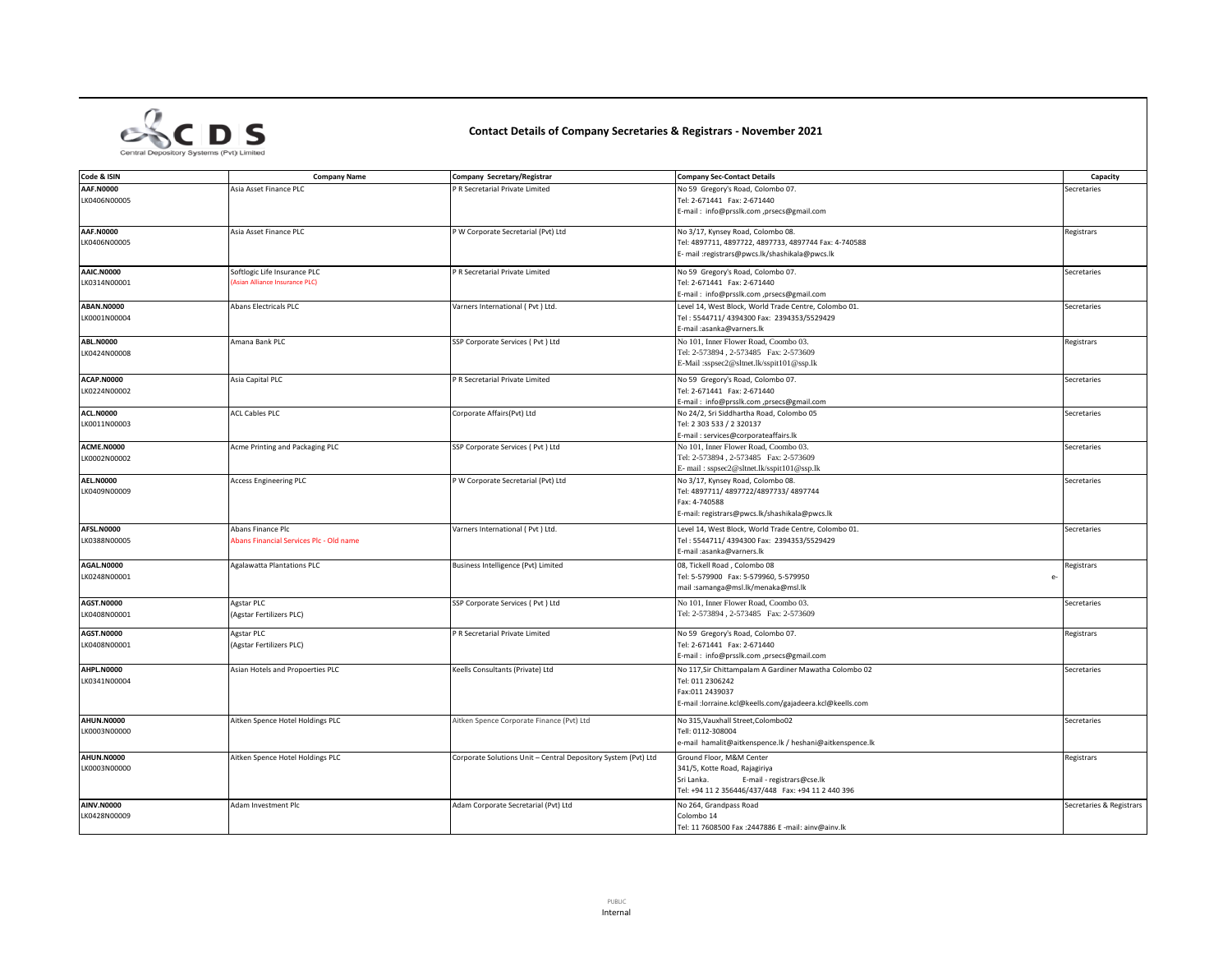| <b>AINS.N0000</b>                 | Arpico Insurance Plc                                                   | Richard Peiris Group Services (Pvt) Ltd     | No 301 High level Road<br>Navinna , Maharagama<br>:- mail: jayalatha@arpico.com/nilushi.w@arpico.com Tel: 4310500 Fax: 4310 777                                              | Secretaries                      |
|-----------------------------------|------------------------------------------------------------------------|---------------------------------------------|------------------------------------------------------------------------------------------------------------------------------------------------------------------------------|----------------------------------|
| <b>ALHP.N0000</b><br>LK0422N00002 | Anilana Hotels and Properties PLC                                      | P W Corporate Secretarial (Pvt) Ltd         | No 3/17, Kynsey Road, Colombo 08.<br>Tel: 4897711, 4897722, 4897733, 4897744 Fax: 4-740588<br>:-mail:registrars@pwcs.lk/shashikala@pwcs.lk                                   | Registrars                       |
| <b>ALLI.N0000</b><br>LK0005N00005 | Alliance Finance Company PLC                                           | Alliance Management Services (Pvt) Ltd      | No 84, Ward Place,<br>Colombo 07.<br>Tel: 0115573600 Fax: 2-697205 E-mail :alserve@sltnet.lk                                                                                 | Secretaries                      |
| <b>ALUF.N0000</b><br>LK0006N00003 | Alufab PLC                                                             | Hayleys Group Services(Private) Ltd         | No.400. Deans Road Colombo 10<br>Tel:2-696331, 2-696335<br>ax: 2-693454, 2-699299 E-mail:<br>swarna.abeytunge@secretarial.hayleys.com/janaka.prabath@secretarial.hayleys.com | Secretaries                      |
| <b>ALUM.N0000</b><br>LK0427N00001 | Alumex PLC                                                             | Hayleys Group Services(Private) Ltd         | No 400, Deans Road Colombo 10<br>Fel: 011 2627658 Fax: 011 2627655<br>E-mail: swarna.abeytunge@secretarial.hayleys.com/tharushi.jayasinghe@secretarial.hayleys.com           | Secretaries                      |
| AMCL.N0000<br>LK0384N00004        | AMW Capital Leasing and Finance PLC<br><b>AMW Capital Leasing LTD)</b> | Mrs. Ruvini Eroshini Weerasinghe            | No 185, Union Place<br>Colombo 02.<br>Tel: 011 2 309 300                                                                                                                     | Company Secretary                |
| AMF.N0000<br>LK0387N00007         | Associated Motor Finance Company LTD                                   | SSP Corporate Services (Pvt) Ltd            | No.101, Inner Flower Road, Colombo 03.<br>Tel: 2-573894, 2-573485 Fax: 2-573609 E-mail: sspsec2@sltnet.lk/sspit101@ssp.lk                                                    | Registrars                       |
| <b>AMSL.N0000</b><br>LK0344N00008 | Asiri Surgical Hospital PLC                                            | Softlogic Corporate Services (Pvt) Ltd      | No 14, De Fonseka Place Colombo 05<br>Tel: 5575000, 2595444<br>Fax: 2595441 E-mail: dinusha.edirisinghe@softlogic.lk/charvi.senevirathne@softlogic.lk                        | Secretaries                      |
| <b>APLA.N0000</b><br>LK0238N00002 | <b>ACL Plastics PLC</b>                                                | Corporate Affairs(Pvt) Ltd                  | No 24/2, Sri Siddhartha Road, Colombo 05<br>Tel: 2 303 533 / 2 320137<br>E-mail: services@corporateaffairs.lk                                                                | Secretaries                      |
| <b>ARPI.N0000</b><br>LK0007N00001 | Arpico Finance Company PLC                                             | Alliance Management Services (Pvt) Ltd      | No 84, Ward Place,<br>Colombo 07.<br>Tel: 0115573600 Fax: 2-697205 E-mail :alserve@sltnet.lk                                                                                 | Secretaries                      |
| ASCO.N0000<br>LK0008N00009        | Lanka Realty Investments PLC<br><b>Ascot Holdings PLC</b>              | P W Corporate Secretarial (Pvt) Ltd         | No 3/17, Kynsey Road, Colombo 08.<br>Tel: 4897711/ 4897722/4897733/ 4897744<br>Fax: 4-740588<br>E-mail: registrars@pwcs.lk/shashikala@pwcs.lk                                | Secretaries                      |
| ASHO.N0000<br>LK0109N00005        | Lanka Ashok Leyland PLC                                                | Mr. D A Abeyawardena                        | No 80/12, Rubber Watte Road, Gangodawila,<br>Nugegoda<br>2750233/2750232 Fax:2752400 E-mail: chirath@lal.lk<br>indrani@lal.lk/harsham@lal.lk                                 | Secretaries                      |
| <b>ASIR.N0000</b><br>LK0010N00005 | Asiri Hospital Holdings PLC                                            | Softlogic Corporate Services (Pvt) Ltd      | No. 14, De Fonseka Place Colombo 05<br>Tel: 5575000/ 557 5383<br>Fax: 25 08 29 E- mail: dinusha.edirisinghe@softlogic.lk/charvi.senevirathne@softlogic.lk                    | Secretaries                      |
| <b>ASIY.N0000</b><br>LK0419N00008 | Asia Siyaka Commodities Plc                                            | P W Corporate Secretarial (Pvt) Ltd         | 3/17, Kynsey Road, Colombo 08.<br>Fel: 4897711, 4897722, 4897733, 4897744<br>Fax: 4-740588 E- mail :registrars@pwcs.lk/shashikala@pwcs.lk                                    | Secretaries                      |
| <b>ASPH.N0000</b><br>LK0089N00009 | Industrial Asphalts (Ceylon) PLC                                       | Ninecap Corporate Solutions (Pvt) Ltd       | No 55 Vinayalankara Mawatha Colombo 10 Tel: 5289849. E-mail: shamila@iac.lk                                                                                                  | Company Secretary<br>/Registrars |
| <b>ASPM.N0000</b><br>LK0421N00004 | Aitken Spence Plantation Managements PLC                               | SSP Corporate Services ( Pvt ) Ltd          | No 101, Inner Flower Road, Colombo 03.<br>Tel: 2-573894 Fax: 2-573609 E-mail : sspsec2@sltnet.lk/sspit101@ssp.lk                                                             | Registrars                       |
| ASPM.N0000<br>LK0421N00004        | Aitken Spence Plantation Managements PLC                               | Aitken Spence Corporate Finance (Pvt) Ltd., | Aitken Spence Towers, 305, Vauxhall Street, Colombo 02.<br>Tel: 2-308308 Fax: 2-308099 E-mail: heshani@aitkenspence.lk /thamalit@aitkenspence.lk                             | Secretaries                      |
| ATLL.N0000<br>LK0354N00007        | Amana Takaful Life PLC                                                 | Managers & Secretaries (Pvt) Ltd            | 08, Tickell Road Colombo 08.<br>Tel: 5-579900 Fax: 5-579960, 5-579950 E-mail :samanga@msl.lk/menaka@msl.lk                                                                   | Secretaries                      |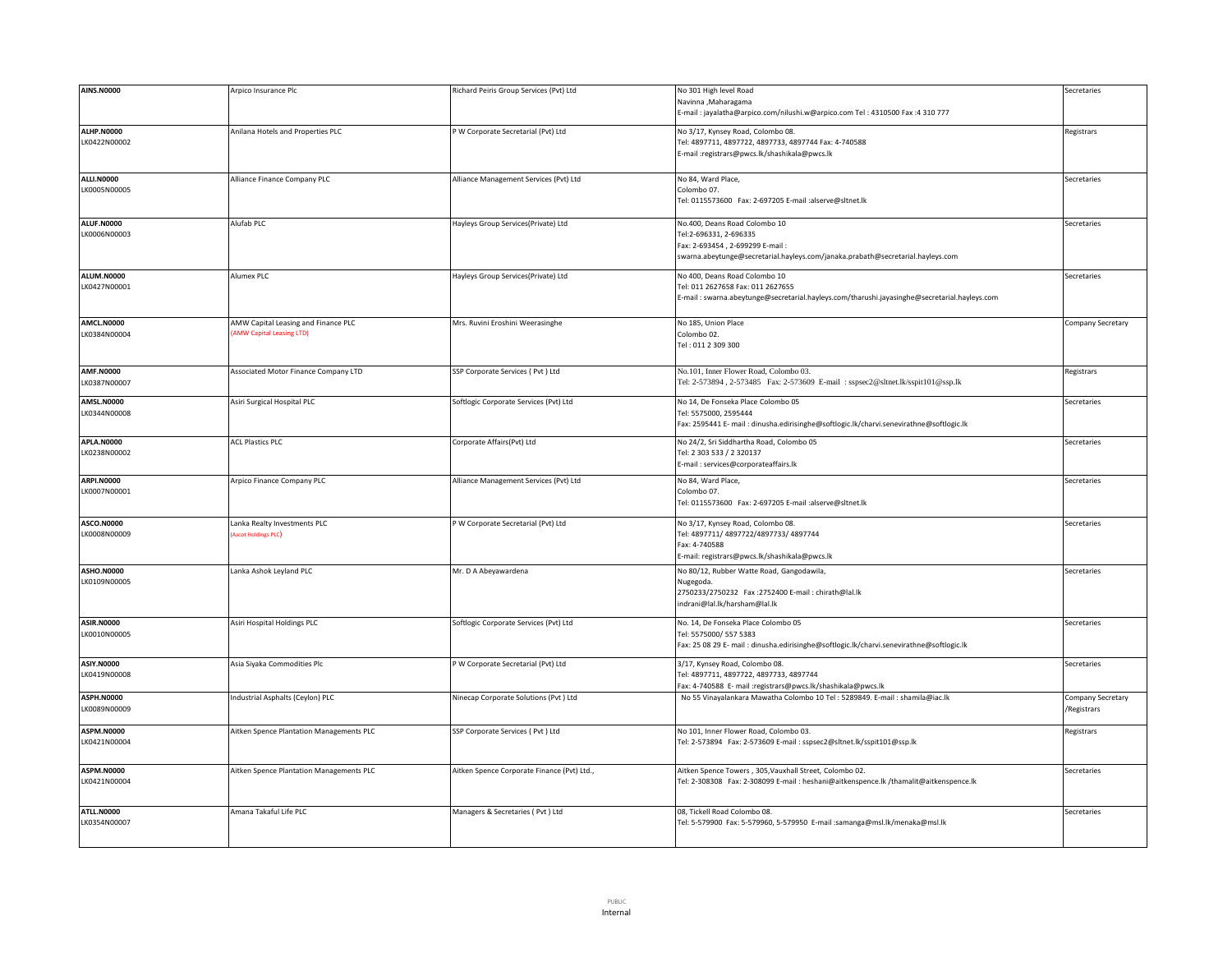| <b>ATL.N0000</b>  | Amana Takaful PLC                  | Managers & Secretaries (Pvt ) Ltd                              | No 08. Tickell Road                                                                   | Secretaries |
|-------------------|------------------------------------|----------------------------------------------------------------|---------------------------------------------------------------------------------------|-------------|
| LK0354N00007      |                                    |                                                                | Colombo 08.                                                                           |             |
|                   |                                    |                                                                | Tel: 5-579900 Fax: 5-579960, 5-579950 E-mail samanga@msl.lk/menaka@msl.lk             |             |
|                   |                                    |                                                                |                                                                                       |             |
|                   |                                    |                                                                |                                                                                       |             |
| <b>AUTO.N0000</b> | The Autodrome PLC                  | Accounting Systems Secretarial Services (Pvt) Ltd              | Level 03 No 11 Castle Lane Colombo 04                                                 | Secretaries |
| LK0015N00004      |                                    |                                                                | Tel: 2-505152, 5-364293, 2-593533                                                     |             |
|                   |                                    |                                                                | Fax: 5-364295 E-mail : disnaperera@deloitte.com/aperera@deloitte.com                  |             |
|                   |                                    |                                                                |                                                                                       |             |
| <b>BALA.N0000</b> | <b>Balangoda Plantations PLC</b>   | P W Corporate Secretarial (Pvt) Ltd                            | 3/17, Kynsey Road, Colombo 08.                                                        | Registrars  |
| LK0286N00001      |                                    |                                                                | Tel: 4897711, 4897722, 4897733, 4897744                                               |             |
|                   |                                    |                                                                | Fax: 4-740588 E-mail: registrars@pwcs.lk/shashikala@pwcs.lk                           |             |
| <b>BBH.N0000</b>  |                                    |                                                                | No 315, Vauxhall Street, Colombo02                                                    |             |
|                   | Browns Beach Hotels PLC            | Aitken Spence Corporate Finance (Pvt) Ltd                      | Tell: 0112-308004                                                                     | Secretaries |
| LK0204N00004      |                                    |                                                                | E-mai                                                                                 |             |
|                   |                                    |                                                                | thamalit@aitkenspence.lk / heshani@aitkenspence.lk                                    |             |
| <b>BBH.N0000</b>  | Browns Beach Hotels PLC            | Corporate Solutions Unit - Central Depository System (Pvt) Ltd | Ground Floor, M&M Center                                                              | Registrars  |
| LK0204N00004      |                                    |                                                                | 341/5, Kotte Road, Rajagiriya                                                         |             |
|                   |                                    |                                                                | Sri Lanka.<br>E-mail - registrars@cse.lk                                              |             |
|                   |                                    |                                                                | Tel: +94 11 2 356446/437/448  Fax: +94 11 2 440 396                                   |             |
| <b>BERU.N0000</b> | Beruwala Resorts PLC               | Corporate Managers & Secretaries Limited                       | 8-5/2, Leyden Bastian Road, York Arcade Bldg,                                         | Secretaries |
| LK0416N00004      |                                    |                                                                | Colombo 01.                                                                           |             |
|                   |                                    |                                                                | Tel: 2-446369 Fax: 2-438067                                                           |             |
|                   |                                    |                                                                | 2344485-9 E-mail: tania@cmsl.lk/geethika@cmsl.lk                                      |             |
| <b>BFL.N0000</b>  | Bairaha Farms PLC                  | P W Corporate Secretarial (Pvt) Ltd                            | 3/17, Kynsey Road, Colombo 08.                                                        | Secretaries |
| LK0229N00001      |                                    |                                                                | Tel: 4897711, 4897722, 4897733, 4897744                                               |             |
|                   |                                    |                                                                | Fax: 4-740588 E-mail: registrars@pwcs.lk/shashikala@pwcs.lk                           |             |
|                   |                                    |                                                                |                                                                                       |             |
|                   |                                    |                                                                |                                                                                       |             |
| <b>BFN.N0000</b>  | Orient Finance PLC                 | KHL Corporate Services Limited                                 | No 15, Walukarama Road, Colombo 03. Tel: 2145032 Fax: 2372498<br>E-                   | Secretaries |
| LK0391N00009      |                                    |                                                                | mail: naduni@khlcs.lk/companysecretaries@khlcs.lk                                     |             |
|                   |                                    |                                                                |                                                                                       |             |
|                   |                                    |                                                                |                                                                                       |             |
| <b>BIL.N0000</b>  | Browns Investments Ltd             | SSP Corporate Services (Pvt ) Ltd                              | No.101, Inner Flower Road, Colombo 03.                                                | Registrars  |
| LK0390N00001      |                                    |                                                                | Tel: 2-573894 Fax: 2-573609 E-mail : sspsec2@sltnet.lk/sspit101@ssp.lk                |             |
|                   |                                    |                                                                |                                                                                       |             |
|                   |                                    |                                                                |                                                                                       |             |
| <b>BLI.N0000</b>  | <b>Bimputh Finance Plc</b>         | SSP Corporate Services (Pvt) Ltd                               | No 101, Inner Flower Road, Colombo 03.                                                | Registrars  |
| LK0383N00006      |                                    |                                                                | Tel: 2-573894    Fax: 2-573609    E-mail : sspsec2@sltnet.lk/sspit101@ssp.lk          |             |
|                   |                                    |                                                                |                                                                                       |             |
|                   |                                    |                                                                |                                                                                       |             |
| <b>BLUE.N0000</b> | Blue Diamond Worldwide PLC         | KHL Corporate Services Limited                                 | No.2, Deal Place, Colombo 03,Sri Lanka.                                               | Secretaries |
| LK0193N00009      |                                    |                                                                | Tel: 112 145 030, 112 145 033 Fax:112 372 498<br>E-                                   |             |
| <b>BLUE.X0000</b> |                                    |                                                                | mail: naduni@khlcs.lk/companysecretaries@khlcs.lk                                     |             |
| LK0193X00008      |                                    |                                                                |                                                                                       |             |
| <b>BOGA.N0000</b> | Bogala Graphite Lanka PLC          | Corporate Services (Pvt) Ltd                                   | No 216, De Saram Place Colombo 10.                                                    | Secretaries |
| LK0194N00007      |                                    |                                                                | Tel: 4-718200 Fax: 4-718220, 2-677863 E-                                              |             |
|                   |                                    |                                                                | mail:avishka.gurusinghe@corporateservices.lk/roshika.kulatunga@corporateservices.lk   |             |
|                   |                                    |                                                                |                                                                                       |             |
|                   |                                    |                                                                |                                                                                       |             |
| <b>BOPL.N0000</b> | Bogawantalawa Tea Estates PLC      | P W Corporate Secretarial (Pvt) Ltd                            | No 3/17, Kynsey Road, Colombo 08.                                                     | Secretaries |
| LK0243N00002      |                                    |                                                                | Tel: 4897711, 4897722, 4897733, 4897744                                               |             |
|                   |                                    |                                                                | Fax: 4-740588 E-mail: registrars@pwcs.lk/shashikala@pwcs.lk                           |             |
|                   |                                    |                                                                |                                                                                       |             |
| <b>BPPL.N0000</b> | <b>BPPL Holdings PLC</b>           | SSP Corporate Services (Pvt ) Ltd                              | No 101, Inner Flower Road, Colombo 03.                                                | Registrars  |
| LK0451N00001      |                                    |                                                                | Tel: 2-573894 Fax: 2-573609 E-mail: sspsec2@sltnet.lk/sspit101@ssp.lk                 |             |
|                   |                                    |                                                                |                                                                                       |             |
| <b>BREW.N0000</b> | Ceylon Beverage Holdings PLC       | Carsons Management Services (Pvt) Ltd                          | No 61, Janadhipathi Mw Colombo 01                                                     | Secretaries |
| LK0026N00001      |                                    |                                                                | Tel: 2039200                                                                          |             |
|                   |                                    |                                                                | Fax: 2039300 E-mail: mayanthid@carcumb.com/roniap@carcumb.com                         |             |
|                   |                                    |                                                                |                                                                                       |             |
| <b>BRR.N0000</b>  |                                    |                                                                |                                                                                       |             |
|                   | Bansei Royal Resorts Hikkaduwa PLC | Corporate Arcade Limited                                       | No 122/37, Kirulapana Avenue Kirulapone                                               | Secretaries |
| LK0426N00003      |                                    |                                                                | Tel: 2514420/2514421 Fax: 2513621 E-mail : cal@sltnet.lk/corporatearcadeltd@gmail.com |             |
|                   |                                    |                                                                |                                                                                       |             |
| <b>BRWN.N0000</b> | Brown & Company PLC                | SSP Corporate Services (Pvt) Ltd                               | No 101, Inner Flower Road, Colombo 03.                                                | Registrars  |
| LK0018N00008      |                                    |                                                                | Tel: 2-573894 Fax: 2-573609 E-mail : sspsec2@sltnet.lk/sspit101@ssp.lk                |             |
|                   |                                    |                                                                |                                                                                       |             |
|                   |                                    |                                                                |                                                                                       |             |
| <b>BRWN.N0000</b> | Brown & Company PLC                | LOLC Corporate Services (Private) Limited,                     | No 100/1,Sri Jayewardenepura Mawatha, Rajagiriya                                      | Secretaries |
| LK0018N00008      |                                    |                                                                | Tel: 5880 354 E-mail : jansenik@lolc.com                                              |             |
|                   |                                    |                                                                |                                                                                       |             |
|                   |                                    |                                                                |                                                                                       |             |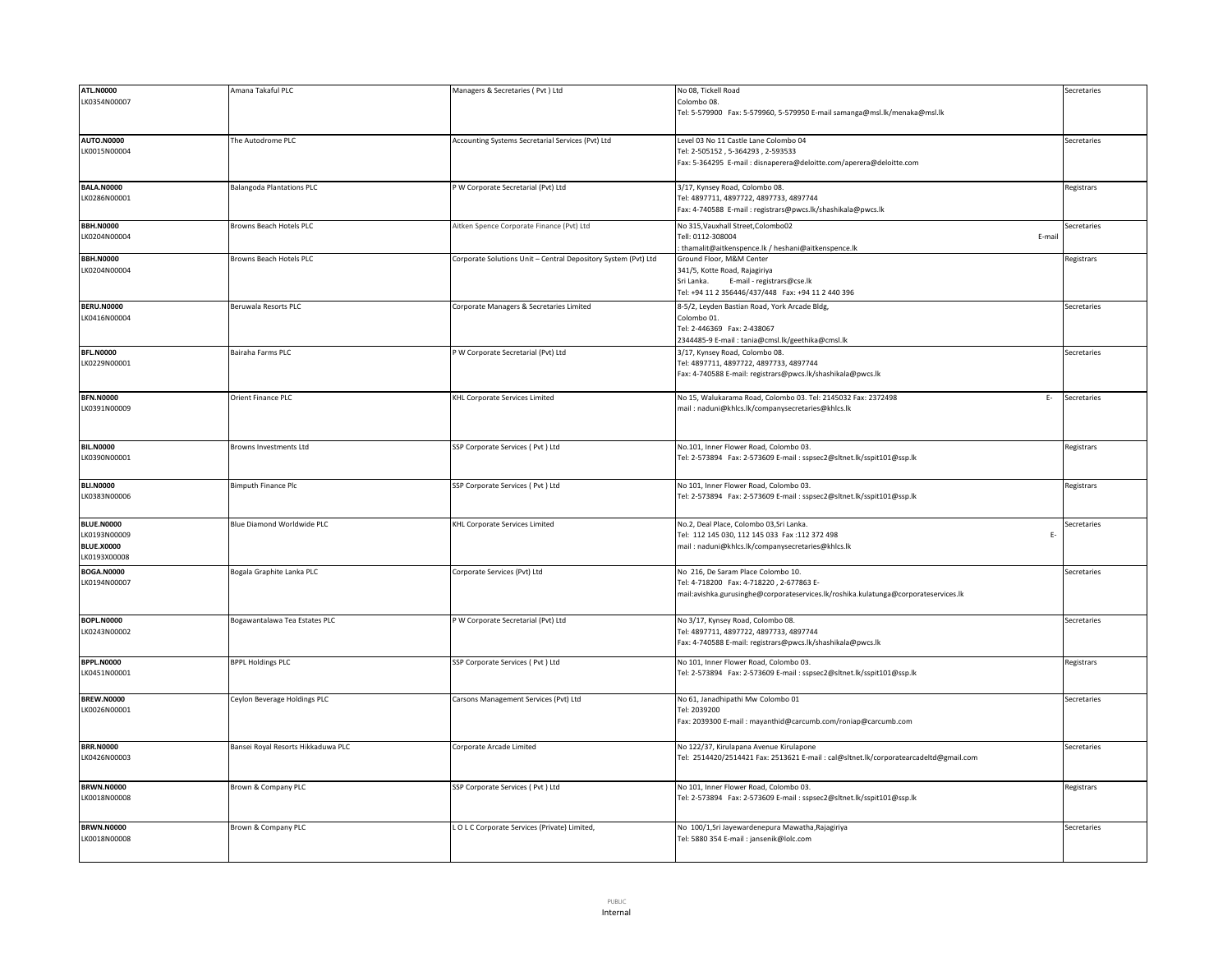| <b>BUKI.N0000</b> | <b>Bukit Darah PLC</b>                                                    | Carsons Management Services (Pvt) Ltd    | No 61, Janadhipathi Mw Colombo 01                                                                       | Secretaries          |
|-------------------|---------------------------------------------------------------------------|------------------------------------------|---------------------------------------------------------------------------------------------------------|----------------------|
| LK0019N00006      |                                                                           |                                          | Tel: 2039200                                                                                            |                      |
|                   |                                                                           |                                          | Fax: 2039300 E-mail: mayanthid@carcumb.com/roniap@carcumb.com                                           |                      |
|                   |                                                                           |                                          |                                                                                                         |                      |
|                   |                                                                           |                                          |                                                                                                         |                      |
| CABO.N0000        | Cargo Boat Development Company PLC                                        | SSP Corporate Services (Pvt ) Ltd        | No 101, Inner Flower Road, Colombo 03.                                                                  | Registrars           |
| LK0021N00002      |                                                                           |                                          | Tel: 2-573894    Fax: 2-573609    E-mail : sspsec2@sltnet.lk/sspit101@ssp.lk                            |                      |
|                   |                                                                           |                                          |                                                                                                         |                      |
| <b>CALF.N0000</b> | Dialog Finanace PLC                                                       | Ms. Viranthi Attygalle                   | 3rd Floor                                                                                               | Company Secretary    |
| LK0397N00006      |                                                                           |                                          | No.57, Dharmapala Mawatha Colombo 03.                                                                   |                      |
|                   |                                                                           |                                          | Tel: 0777-678700 Fax: 0117694350                                                                        |                      |
| <b>CALF.N0000</b> | Dialog Finanace PLC                                                       | SSP Corporate Services ( Pvt ) Ltd       | No.101, Inner Flower Road, Colombo 03.                                                                  |                      |
|                   |                                                                           |                                          |                                                                                                         | Secretaries          |
| LK0397N00006      |                                                                           |                                          | Tel: 2-573894 Fax: 2-573609 E-mail : sspsec2@sltnet.lk/sspit101@ssp.lk                                  |                      |
|                   |                                                                           |                                          |                                                                                                         |                      |
| <b>CARE.N0000</b> | Printcare PLC                                                             | Managers & Secretaries (Pvt) Ltd         | 8, Tickell Road                                                                                         | Secretaries          |
| LK0241N00006      |                                                                           |                                          | Colombo 8                                                                                               |                      |
|                   |                                                                           |                                          | Tel: 5-579900 Fax: 5-579960 E-mail :menaka@msl.lk/samanga@msl.lk                                        |                      |
|                   |                                                                           |                                          |                                                                                                         |                      |
|                   |                                                                           |                                          |                                                                                                         |                      |
| <b>CARG.N0000</b> | Cargills (Ceylon) PLC                                                     | SSP Corporate Services (Pvt ) Ltd        | No.101, Inner Flower Road, Colombo 03.                                                                  | Registrars           |
| LK0020N00004      |                                                                           |                                          | Tel: 2-573894 Fax: 2-573609 E-mail: sspsec2@sltnet.lk/sspit101@ssp.lk                                   |                      |
|                   |                                                                           |                                          |                                                                                                         |                      |
|                   |                                                                           |                                          |                                                                                                         |                      |
| <b>CARG.N0000</b> | Cargills (Ceylon) PLC                                                     | Ms Hemali Sagarika Ellawala              | Company Secretary, 40, York Street,                                                                     | Company Secretary    |
| LK0020N00004      |                                                                           |                                          | Colombo 01.                                                                                             |                      |
|                   |                                                                           |                                          | Tel: 2-329331-9                                                                                         |                      |
|                   |                                                                           |                                          | Fax: 2-338704, 2-446466                                                                                 |                      |
| <b>CARS.N0000</b> | Carsons Cumberbatch PLC                                                   | Carsons Management Services (Pvt) Ltd    | No 61, Janadhipathi Mw Colombo 01                                                                       | Secretaries          |
| LK0022N00000      |                                                                           |                                          | Tel: 2039200                                                                                            |                      |
|                   |                                                                           |                                          | Fax: 2039300 E-mail: mayanthid@carcumb.com/roniap@carcumb.com                                           |                      |
|                   |                                                                           |                                          |                                                                                                         |                      |
|                   |                                                                           |                                          |                                                                                                         |                      |
| <b>CCS.N0000</b>  | Ceylon Cold Stores PLC                                                    | Keells Consultants (Private) Ltd         | No 117, Sir Chittampalam A Gardiner Mawatha Colombo 02                                                  | Secretaries          |
| LK0027N00009      |                                                                           |                                          | Tel: 011 2306242                                                                                        |                      |
|                   |                                                                           |                                          | Fax:011 2439037                                                                                         |                      |
|                   |                                                                           |                                          | E-mail :lorraine.kcl@keells.com/gajadeera.kcl@keells.com                                                |                      |
|                   |                                                                           |                                          |                                                                                                         |                      |
| <b>CDB.N0000</b>  | Citizens Development Business Finance PLC                                 | SSP Corporate Services (Pvt) Ltd         | No 101, Inner Flower Road,                                                                              | Registrars           |
| LK0368N00007      |                                                                           |                                          | Colombo 03.                                                                                             |                      |
| CDB.X0000         |                                                                           |                                          | Tel: 2-573894 Fax: 2-573609                                                                             |                      |
| LK0368X00006      |                                                                           |                                          | E-mail:sspsec2@sltnet.lk/sspit101@ssp.lk                                                                |                      |
|                   |                                                                           |                                          |                                                                                                         |                      |
| <b>CERA.N0000</b> | Lanka Ceramic PLC                                                         | P W Corporate Secretarial (Pvt) Ltd      | No 3/17, Kynsey Road, Colombo 08.                                                                       | Secretaries          |
| LK0206N00009      |                                                                           |                                          | Tel: 4897711, 4897722, 4897733, 4897744                                                                 |                      |
|                   |                                                                           |                                          | Fax: 4-740588 E-mail: registrars@pwcs.lk/shashikala@pwcs.lk                                             |                      |
|                   |                                                                           |                                          |                                                                                                         |                      |
| <b>CFI.N0000</b>  | Colombo Fort Investments PLC                                              | Corporate Managers & Secretaries Limited | 8-5/2, Leyden Bastian Road, York Arcade Bldg,                                                           | Secretaries          |
| LK0048N00005      |                                                                           |                                          | Colombo 01.                                                                                             |                      |
|                   |                                                                           |                                          | Tel: 2-446369 Fax: 2-438067                                                                             |                      |
|                   |                                                                           |                                          | 2344485-9 E-mail: tania@cmsl.lk/geethika@cmsl.lk                                                        |                      |
| <b>CFIN.N0000</b> | Central Finance Company PLC                                               | Corporate Services (Pvt) Ltd             | No 216, De Saram Place Colombo 10.                                                                      | Secretaries          |
| LK0023N00008      |                                                                           |                                          | Tel: 4-718200 Fax: 4-718220, 2-677863                                                                   |                      |
|                   |                                                                           |                                          |                                                                                                         |                      |
| CFLB.N0000        | The Colombo Fort Land & Building Company PLC                              | Corporate Managers & Secretaries Limited | 8-5/2, Leyden Bastian Road, York Arcade Bldg.,                                                          | Secretaries          |
| LK0049N00003      |                                                                           |                                          | Colombo 01.                                                                                             |                      |
|                   |                                                                           |                                          | Tel: 2-446369 Fax: 2-438067                                                                             |                      |
|                   |                                                                           |                                          | 2344485-9 E-mail: tania@cmsl.lk/geethika@cmsl.lk                                                        |                      |
|                   |                                                                           |                                          |                                                                                                         |                      |
| <b>CFT.N0000</b>  | Ceylon and Foreign Trades PLC                                             | Adam Corporate Secretarial (Pvt) Ltd     | No 264, Grandpass Road                                                                                  | Registrars & Company |
| LK0025N00003      |                                                                           |                                          | Colombo 14                                                                                              | Secretary            |
|                   |                                                                           |                                          | Tel: 11 7608500 E-mail: cft@cft.lk                                                                      |                      |
|                   |                                                                           |                                          |                                                                                                         |                      |
| <b>CFVF.N0000</b> | First Capital Holdings PLC                                                | KHL Corporate Services Limited           | No 75, Arnold Ratnayake Mawatha Colombo 10                                                              | Secretaries          |
| LK0222N00006      | (Old Name - CF Venture Funds)                                             |                                          | Tel: 112 145 030, 112 145 033 Fax: 112 372 498<br>$E-$                                                  |                      |
|                   |                                                                           |                                          | mail: naduni@khlcs.lk/companysecretaries@khlcs.lk                                                       |                      |
| <b>CFVF.N0000</b> |                                                                           |                                          |                                                                                                         |                      |
|                   | First Capital holdings PLC<br>Old Names - CF Venture Funds/V Capital Ltd) | SSP Corporate Services (Pvt) Ltd         | No101, Inner Flower Road, Colombo 03.                                                                   | Registrars           |
| LK0222N00006      |                                                                           |                                          | Tel: 2-573894    Fax: 2-573609    E-mail : sspsec2@sltnet.lk/sspit101@ssp.lk                            |                      |
| <b>CHL.N0000</b>  | Ceylon Hospitals PLC                                                      | Nexia Corporate Consultants ( Pvt ) Ltd  | Nexia Corporate Consultants (Pvt) Ltd. No 181, Nawala Road                                              | Secretaries          |
| LK0338N00000      |                                                                           |                                          |                                                                                                         |                      |
|                   |                                                                           |                                          | Colombo 05. Tel: 2 368154 /4 889526 Fax: 2 368621/ E-mail :nexia@eureka.lk / nexiaconsultants@yahoo.com |                      |
| <b>CHL.X0000</b>  |                                                                           |                                          |                                                                                                         |                      |
| LK0338X00009      |                                                                           |                                          |                                                                                                         |                      |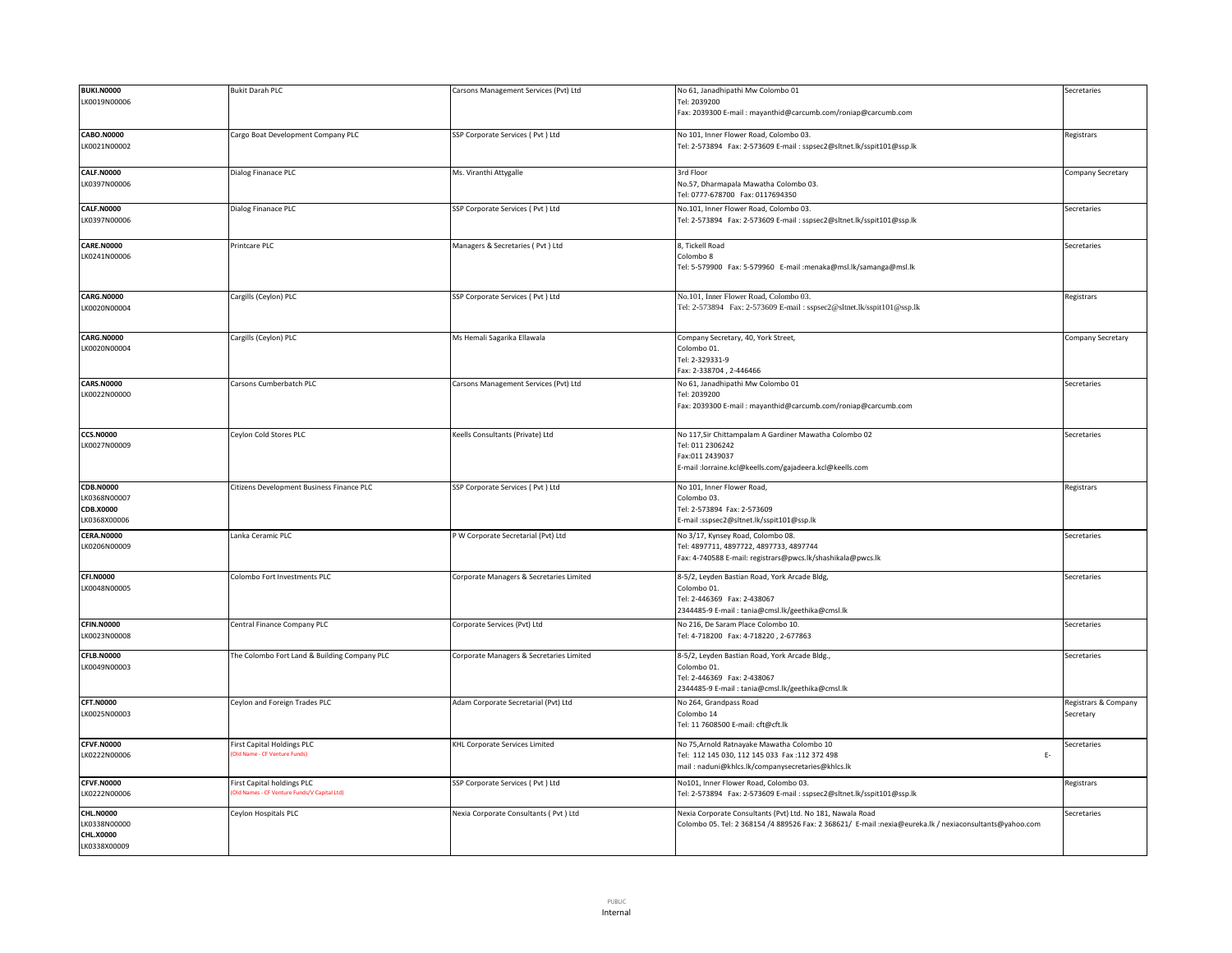| <b>CHL.N0000</b>  | Ceylon Hospitals PLC                     | SSP Corporate Services (Pvt) Ltd                  | No 101, Inner Flower Road, Colombo 03.                                        | Registrars  |
|-------------------|------------------------------------------|---------------------------------------------------|-------------------------------------------------------------------------------|-------------|
| LK0338N00000      |                                          |                                                   | Tel: 2-573894 Fax: 2-573609 E-mail :sspsec2@sltnet.lk/sspit101@ssp.lk         |             |
| <b>CHL.X0000</b>  |                                          |                                                   |                                                                               |             |
| K0338X00009       |                                          |                                                   |                                                                               |             |
| <b>CHMX.N0000</b> | Chemanex PLC                             | Ms. S.A.B.P.W.M.R.R.W. Thilini Wegodapola         | No 199, Kew Road, Colombo 02.Tel: 2359331, Fax: 2331778                       | Secretaries |
| LK0044N00004      |                                          |                                                   | E-mail: thilini@cic.lk/waruna@cft.lk                                          |             |
|                   |                                          |                                                   |                                                                               |             |
|                   |                                          |                                                   |                                                                               |             |
| <b>CHOT.N0000</b> | Ceylon Hotels Corporation PLC            | Accounting Systems Secretarial Services (Pvt) Ltd | Level 03, No.11, Castle Lane Colombo 04.                                      | Registrars  |
| LK0032N00009      |                                          |                                                   | Tel: 2-505102, 5-444 425                                                      |             |
|                   |                                          |                                                   | Fax: 2 504 008 E:mail :disnaperera@deloitte.com/aperera@deloitte.com          |             |
|                   |                                          |                                                   |                                                                               |             |
| <b>CHOU.N0000</b> | City Housing & Real Estate Company PLC   | SSP Corporate Services ( Pvt ) Ltd                | No.101, Inner Flower Road, Colombo 03.                                        | Registrars  |
| LK0177N00002      | Ceylinco Housing & Real Estate)          |                                                   | Tel: 2-573894 Fax: 2-573609 E-mail: sspsec2@sltnet.lk/sspit101@ssp.lk         |             |
|                   |                                          |                                                   |                                                                               |             |
|                   |                                          |                                                   |                                                                               |             |
| <b>CIC.N0000</b>  | CIC Holdings PLC                         | P W Corporate Secretarial (Pvt) Ltd               | No 3/17, Kynsey Road, Colombo 08.                                             | Secretaries |
| K0045N00001       |                                          |                                                   | Tel: 4897711, 4897722, 4897733, 4897744                                       |             |
| <b>CIC.X0000</b>  |                                          |                                                   | Fax: 4-740588 E-mail: registrars@pwcs.lk/shashikala@pwcs.lk                   |             |
| K0045X00000       |                                          |                                                   |                                                                               |             |
| <b>CHOU.N0000</b> | CITY HOUSING & REAL ESTATE COMPANY PLC   | Chart Business System (Pvt) Ltd                   | Corporate Secretaries, No. 141/3, Vauxhall Street, Colombo 2<br>Tel:          | Registras   |
| LK0177N00002      |                                          |                                                   | 0112543148                                                                    |             |
| <b>CIFL.N0000</b> | Central Investments and Finance PLC      | SSP Corporate Services (Pvt) Ltd                  | No.101, Inner Flower Road, Colombo 03.                                        | Registrars  |
| LK0395N00000      |                                          |                                                   | Tel: 2-573894 Fax: 2-573609 E-mail: sspsec2@sltnet.lk/sspit101@ssp.lk         |             |
|                   |                                          |                                                   |                                                                               |             |
|                   |                                          |                                                   |                                                                               |             |
| <b>CIND.N0000</b> | Central Indutries PLC                    | Corporate Services (Pvt) Ltd (F J & G De Saram)   | No 216, De Saram Place Colombo 10.                                            | Secretaries |
| LK0185N00005      |                                          |                                                   | Tel: 4-718200 Fax: 4-718220 E-mail                                            |             |
|                   |                                          |                                                   | corporateservices@corporateservices.lk/roshika.kulatunga@corporateservices.lk |             |
| <b>CINS.N0000</b> | Ceylinco Insurance PLC                   | Mrs. Nilika Abhayawardhana                        | 5th Floor, " Ceylinco House ", No.69, Janadhipathi Mawatha, Colombo 01.       | Secretary   |
| LK0176N00004      |                                          |                                                   | Tel: 2-485757-59                                                              |             |
| <b>CINS.X0000</b> |                                          |                                                   | Fax: 4-702743 E-mail: himalee@ceyins.lk/ciccosec@ceyins.lk                    |             |
| LK0176X00003      |                                          |                                                   |                                                                               |             |
| <b>CINV.N0000</b> | Ceylon Investment PLC                    | Carsons Management Services (Pvt) Ltd.            | No 61, Janadhipathi Mw Colombo 01                                             | Secretaries |
| LK0033N00007      |                                          |                                                   | Tel: 2039200                                                                  |             |
|                   |                                          |                                                   | Fax: 2039300 E-mail: mayanthid@carcumb.com/roniap@carcumb.com                 |             |
|                   |                                          |                                                   |                                                                               |             |
| <b>CIT.N0000</b>  | Colombo Investment Trust PLC             | Corporate Managers & Secretaries Limited          | 8-5/2, Leyden Bastian Road, York Arcade Bldg.,                                | Secretaries |
| LK0172N00003      |                                          |                                                   | Colombo 01.                                                                   |             |
|                   |                                          |                                                   | Tel: 2-446369 Fax: 2-438067                                                   |             |
|                   |                                          |                                                   | 2344485-9 E-mail: tania@cmsl.lk/geethika@cmsl.lk                              |             |
|                   |                                          |                                                   |                                                                               |             |
| <b>CITH.N0000</b> | Hikkaduwa Beach Resort PLC               | P W Corporate Secretarial (Pvt) Ltd               | No 3/17, Kynsey Road, Colombo 08.                                             | Secretaries |
| LK0420N00006      |                                          |                                                   | Tel: 4897711, 4897722, 4897733, 4897744                                       |             |
|                   |                                          |                                                   | Fax: 4-740588 E-mail: registrars@pwcs.lk/shashikala@pwcs.lk                   |             |
| <b>CITW.N0000</b> | Waskaduwa Beach Resort PLC               | P W Corporate Secretarial (Pvt) Ltd               | No 3/17, Kynsey Road, Colombo 08.                                             | Secretaries |
| LK0405N00007      |                                          |                                                   | Tel: 4897711, 4897722, 4897733, 4897744                                       |             |
|                   |                                          |                                                   | Fax: 4-740588 E-mail: registrars@pwcs.lk/shashikala@pwcs.lk                   |             |
|                   |                                          |                                                   |                                                                               |             |
| <b>CLC.N0000</b>  | Commercial Leasing & Finance PLC         | P W Corporate Secretarial (Pvt) Ltd               | No 3/17, Kynsey Road, Colombo 08.                                             | Registrars  |
| LK0414N00009      |                                          |                                                   | Tel: 4897711, 4897722, 4897733, 4897744                                       |             |
|                   |                                          |                                                   | Fax: 4-740588 E-mail: registrars@pwcs.lk/shashikala@pwcs.lk                   |             |
|                   |                                          |                                                   |                                                                               |             |
| <b>CLND.N0000</b> | Colombo Land and Development Company Plc | P W Corporate Secretarial (Pvt) Ltd               | No 3/17, Kynsey Road, Colombo 08.                                             | Registrars  |
| LK0050N00001      |                                          |                                                   | Tel: 4897711, 4897722, 4897733, 4897744                                       |             |
|                   |                                          |                                                   | Fax: 4-740588 E-mail: registrars@pwcs.lk/shashikala@pwcs.lk                   |             |
| <b>CLC.N0000</b>  | COMMERCIAL LEASING & FINANCE PLC         | LOLC Corporate Services (Private) Limited,        | 100/1, Sri Jayawardenapura Mawatha, Rajagiriya.                               | Secretaries |
| LK0414N00009      |                                          |                                                   | 0115880800, Fax 0112865602 Email corporateservices@lolc.com                   |             |
|                   |                                          |                                                   |                                                                               |             |
|                   |                                          |                                                   |                                                                               |             |
| <b>COCO.N0000</b> | Renuka Foods PLC                         | SSP Corporate Services (Pvt) Ltd                  | No 101, Inner Flower Road,                                                    | Registrars  |
| LK0220N00000      | Coco Lanka PLC→ Renuka ShawWallace PLC)  |                                                   | Colombo 03.                                                                   |             |
| COCO.X0000        |                                          |                                                   | Tel: 2-573894 Fax: 2-573609 E-mail :sspsec2@sltnet.lk/sspit101@ssp.lk         |             |
| K0220X00009       |                                          |                                                   |                                                                               |             |
| <b>COCR.N0000</b> | Commercial Credit and Finance PLC        | Jacey & Company                                   | No 9/5, Thambiah Avenue Off Independance Avenue, Colombo 07.Tel: 4335159-62   | Secretaries |
| LK0380N00002      | nercial Credit PLC)                      |                                                   | Fax: 2692677 E- mail: himasha@juliusandcreasy.com/keshini@juliusandcreasy.com |             |
|                   |                                          |                                                   |                                                                               |             |
|                   |                                          |                                                   |                                                                               |             |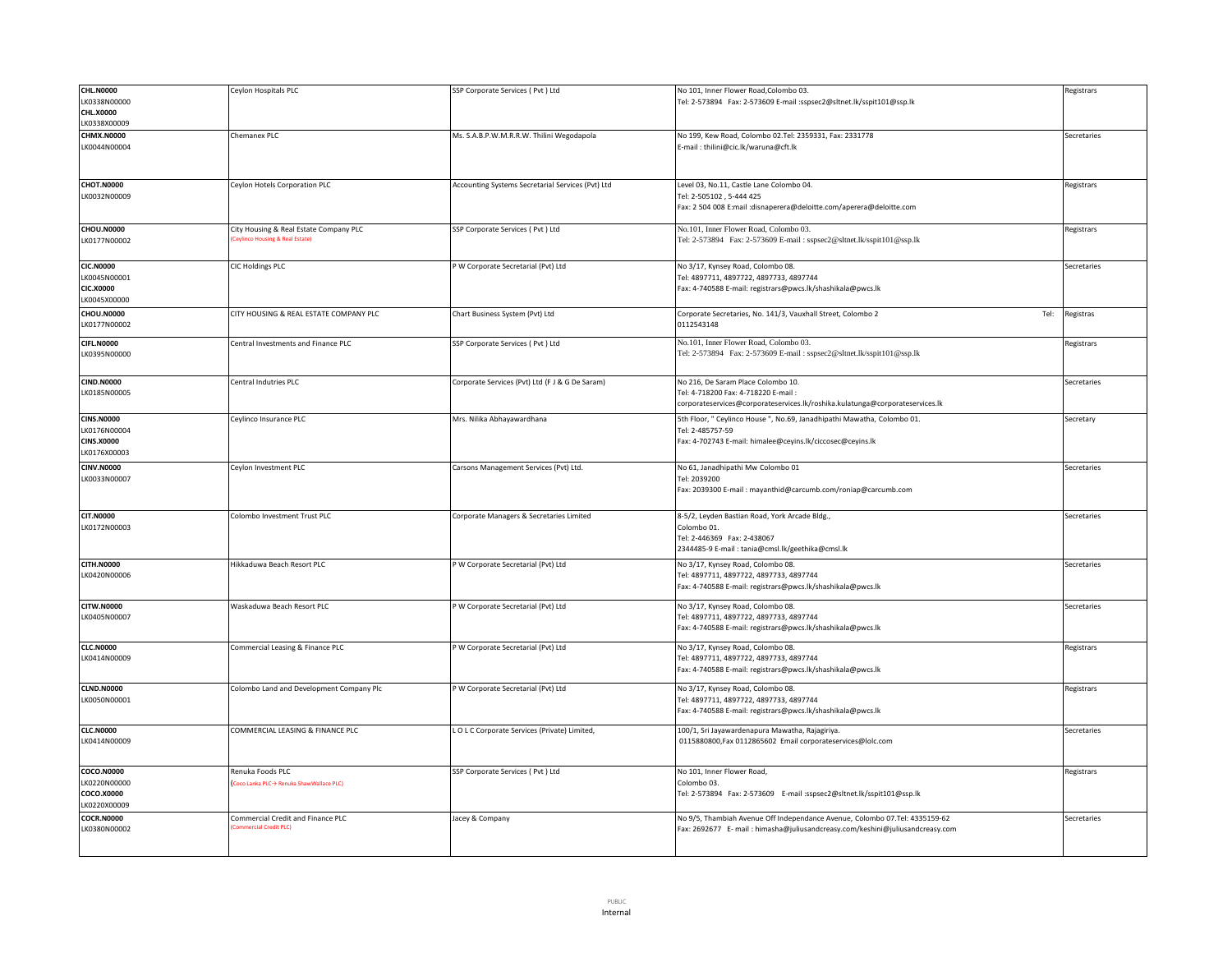| COLO.N0000                        | C M Holdings Plc                                                          | Corporate Managers & Secretaries Limited | 8-5/2, Leyden Bastian Road, York Arcade Bldg,                                          | Secretaries            |
|-----------------------------------|---------------------------------------------------------------------------|------------------------------------------|----------------------------------------------------------------------------------------|------------------------|
| LK0052N00007                      | Colonial Motors PLC)                                                      |                                          | Colombo 01.                                                                            |                        |
|                                   |                                                                           |                                          | Tel: 2-446369 Fax: 2-438067                                                            |                        |
|                                   |                                                                           |                                          | 2344485-9 E-mail: tania@cmsl.lk/geethika@cmsl.lk                                       |                        |
|                                   |                                                                           |                                          |                                                                                        |                        |
| <b>COMB.N0000</b>                 | Commercial Bank of Ceylon PLC                                             | Mr R. A. Pramith Rajapaksha              | Commercial Bank of Ceylon PLC." Commercial House", No.21, Sir Razik Fareed mw,         | Company Secretary      |
| LK0053N00005                      |                                                                           |                                          | P.O. Box 856, Colombo 01. E-mail- Pramith_Rajapaksha@combank.net                       |                        |
| COMB.X0000                        |                                                                           |                                          |                                                                                        |                        |
| LK0053X00004                      |                                                                           |                                          |                                                                                        |                        |
| <b>COMB.N0000</b>                 | Commercial Bank of Ceylon PLC                                             | SSP Corporate Services (Pvt) Ltd         | No 101, Inner Flower Road, Colombo 03.                                                 | Registrars             |
| LK0053N00005                      |                                                                           |                                          | Tel: 2-573894 Fax: 2-573609 E-mail : sspsec2@sltnet.lk/sspit101@ssp.lk                 |                        |
| <b>COMB.X0000</b>                 |                                                                           |                                          |                                                                                        |                        |
| LK0053X00004                      |                                                                           |                                          |                                                                                        |                        |
| <b>COMD.N0000</b>                 | Commercial Development Company PLC                                        | Mr. L. W. P. Indrajith                   | No 21, Bristol Street                                                                  | Company Secretary      |
| LK0054N00003                      |                                                                           |                                          | Colombo 01                                                                             |                        |
|                                   |                                                                           |                                          | Tel: 0112486552                                                                        |                        |
|                                   |                                                                           |                                          | Fax: 0112449888                                                                        |                        |
| <b>COMD.N0000</b>                 | Commercial Development Company PLC                                        | SSP Corporate Services (Pvt) Ltd         | No 101, Inner Flower Road, Colombo 03.                                                 | Registrars             |
| LK0054N00003                      |                                                                           |                                          | Tel: 2-573894 Fax: 2-573609 E-mail : sspsec2@sltnet.lk/sspit101@ssp.lk                 |                        |
|                                   |                                                                           |                                          |                                                                                        |                        |
| <b>CONN.N0000</b>                 | Amaya Leisure PLC                                                         | Hayleys Group Services(Private) Ltd      | No 400, Deans Road Colombo 10                                                          | Secretaries            |
| LK0281N00002                      | sissance De Cevlan LTD)                                                   |                                          | Tel:2-696331, 2627652 Fax: 2627655                                                     |                        |
|                                   |                                                                           |                                          | E-mail: vajira.perera@secretarial.hayleys.com/janaka.prabath@secretarial.hayleys.com   |                        |
|                                   |                                                                           |                                          |                                                                                        |                        |
| <b>CPRT.N0000</b>                 | Ceylon Printers PLC                                                       | P W Corporate Secretarial (Pvt) Ltd      | No 3/17, Kynsey Road, Colombo 08                                                       | Secretaries/Registrars |
| LK0036N00000                      |                                                                           |                                          | Tel: 4897711, 4897722, 4897733, 4897744                                                |                        |
|                                   |                                                                           |                                          | Fax: 4-740588 E-mail: registrars@pwcs.lk/shashikala@pwcs.lk                            |                        |
|                                   |                                                                           |                                          |                                                                                        |                        |
| <b>CRL.N0000</b>                  | Softlogic Finance PLC                                                     | Softlogic Corporate Services (Pvt) Ltd   | No 14, De Fonseka Place, Colombo 05                                                    | Secretaries            |
| LK0358N00008                      | <b>Capital Reach Leasing Ltd)</b>                                         |                                          | Tel: 5575000, 2595444                                                                  |                        |
|                                   |                                                                           |                                          | Fax: 2508291 E-mail: charvi.senevirathne@softlogic.lk/dinusha.edirisinghe@softlogic.lk |                        |
|                                   |                                                                           |                                          |                                                                                        |                        |
| <b>CSD.N0000</b>                  | Seylan Development PLC                                                    | SSP Corporate Services (Pvt) Ltd         | No 101, Inner Flower Road, Colombo 03.                                                 | Secretaries            |
| LK0234N00001                      | eylinco Seylan Develop<br>ment PLC                                        |                                          | Tel: 2-573894 Fax: 2-573609 E-mail: sspsec2@sltnet.lk/sspit101@ssp.lk                  |                        |
|                                   |                                                                           |                                          |                                                                                        |                        |
| <b>CSF.N0000</b>                  | Nation Lanka Finance PLC<br>Ceylinco Securities & Financial Services Ltd) | Corporate Arcade Limited                 | No 122/37, Kirulapana Avenue Kirulapone                                                | Secretaries            |
| LK0218N00004                      |                                                                           |                                          | Tel: 2514420/2514421 Fax: 2513621 E-mail : cal@sltnet.lk/corporatearcadeltd@gmail.com  |                        |
|                                   |                                                                           |                                          |                                                                                        |                        |
| <b>CTBL.N0000</b>                 | Ceylon Tes Brokers PLC                                                    | P W Corporate Secretarial (Pvt) Ltd      | No 3/17, Kynsey Road, Colombo 08.                                                      | Secretaries            |
| LK0362N00000                      |                                                                           |                                          | Tel: 4897711, 4897722, 4897733, 4897744                                                |                        |
|                                   |                                                                           |                                          | Fax: 4-740588 E-mail: registrars@pwcs.lk/shashikala@pwcs.lk                            |                        |
| <b>CTC.N0000</b>                  | Ceylon Tobacco Company PLC                                                | SSP Corporate Services (Pvt) Ltd         | No 101, Inner Flower Road, Colombo 03.                                                 | Registrars             |
| LK0042N00008                      |                                                                           |                                          | Tel: 2-573894 Fax: 2-573609 E-mail : sspsec2@sltnet.lk/sspit101@ssp.lk                 |                        |
|                                   |                                                                           |                                          |                                                                                        |                        |
|                                   |                                                                           |                                          |                                                                                        |                        |
| <b>CTEA.N0000</b>                 | Dilmah Ceylon Tea Company PLC<br><b>Cevion Tea Services PLC</b>           | Ms Jayanga Wegodapola                    | MJF Group , No 111, Negombo Road, Peliyagoda.Tel: 4822336/4822318 Fax: 4822001         | Company Secretary      |
| LK0039N00004                      |                                                                           |                                          | E-mail :www.dilmahtea.com   www.mjffoundation.org   www.dilmahconservation.org         |                        |
|                                   |                                                                           |                                          |                                                                                        |                        |
| <b>CTHR.N0000</b>                 | CT Holdings PLC                                                           | Mr. S L W Dissanayake                    | 08, Sir Chittampalam A Gardiner Mawatha, Colombo 02.                                   | Company Secretary      |
| LK0041N00000                      | Ceylon Theatres Ltd)                                                      |                                          | Tel: 2-431243-5 Fax: 2-447956                                                          |                        |
|                                   |                                                                           |                                          |                                                                                        |                        |
| <b>CTHR.N0000</b>                 | C T Holdings PLC                                                          | SSP Corporate Services ( Pvt ) Ltd       | No 101, Inner Flower Road, Colombo 03.                                                 |                        |
| LK0041N00000                      | evion Theatres Ltdl                                                       |                                          | Tel: 2-573894 Fax: 2-573609 E-mail: sspsec2@sltnet.lk/sspit101@ssp.lk                  | Registrars             |
|                                   |                                                                           |                                          |                                                                                        |                        |
|                                   |                                                                           |                                          |                                                                                        |                        |
| <b>CTLD.N0000</b><br>LK0175N00006 | C T Land Development PLC                                                  | Mrs. Charuni Gunawadana                  | No 146/34D, 2nd Floor, Havelock road, Colombo 05<br>Tel: 2-595175                      | Company Secretary      |
|                                   |                                                                           |                                          | Fax: 2-593829                                                                          |                        |
|                                   |                                                                           |                                          |                                                                                        |                        |
| <b>CTLD.N0000</b>                 | C T Land Development PLC                                                  | SSP Corporate Services ( Pvt ) Ltd       | No 101, Inner Flower Road, Colombo 03.                                                 | Registrars             |
| LK0175N00006                      |                                                                           |                                          | Tel: 2-573894 Fax: 2-573609 E-mail: sspsec2@sltnet.lk/sspit101@ssp.lk                  |                        |
|                                   |                                                                           |                                          |                                                                                        |                        |
| <b>CWL.N0000</b>                  | Chrissworld Limited                                                       | Ms. F. Shama Ismail Mohamed              | No:168/5, Elvitigala Mawatha Colombo 08. Tel: +94 11 Email: shamaismail@gmail.com      | Secretaries            |
| LK0463N00006                      |                                                                           |                                          |                                                                                        |                        |
|                                   |                                                                           |                                          |                                                                                        |                        |
|                                   |                                                                           |                                          |                                                                                        |                        |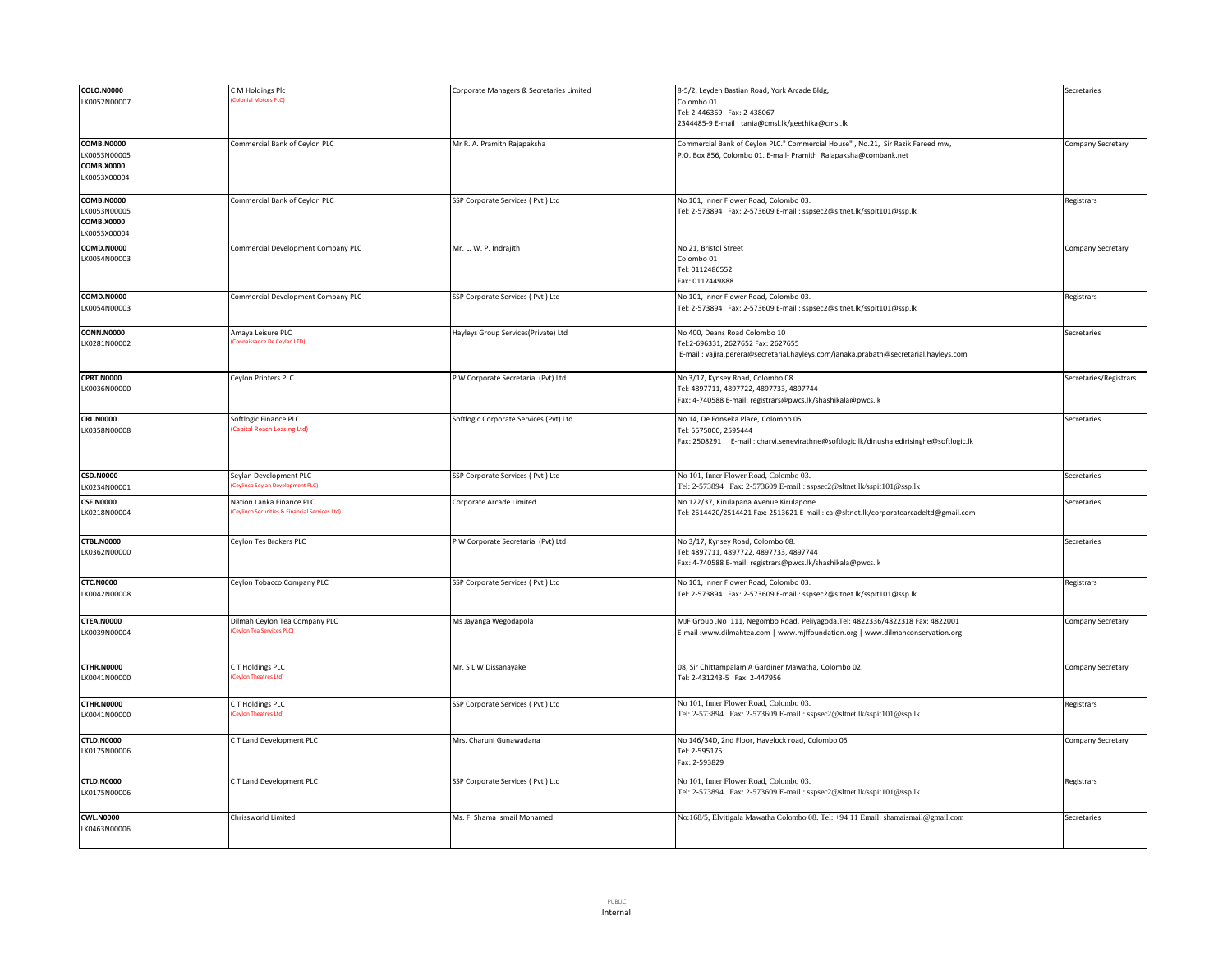| <b>CWM.N0000</b>                  | W Mackie PLC                      | Ms. C. R Ranasinghe                                            | No 36 D R Wijewaradena Mawatha, Colombo 10                                                              | Company Secretary |
|-----------------------------------|-----------------------------------|----------------------------------------------------------------|---------------------------------------------------------------------------------------------------------|-------------------|
| LK0232N00005                      |                                   |                                                                | Tel: 2-423554-63,                                                                                       |                   |
|                                   |                                   |                                                                | Fax: 2-449586 E-mail : priyadarshani@corporate.cwmackie.com                                             |                   |
| DFCC.N0000                        | <b>DFCC Bank</b>                  | SSP Corporate Services ( Pvt ) Ltd                             | No 101, Inner Flower Road, Colombo 03.                                                                  | Registrars        |
| LK0055N00000                      |                                   |                                                                | Tel: 2-573894 Fax: 2-573609 E-mail: ssspsec2@sltnet.lk/sspit101@ssp.lk                                  |                   |
|                                   |                                   |                                                                |                                                                                                         |                   |
| <b>DIAL.N0000</b>                 | Dialog Axiata PLC                 | Ms. Viranthi Attygalle                                         | 3rd Floor                                                                                               | Company Secretary |
| LK0348N00009                      |                                   |                                                                | No.57, Dharmapala Mawatha Colombo 03.                                                                   |                   |
|                                   |                                   |                                                                | Tel: 0777-678700 Fax: 0117694350 E-mail : rochelle.alahakone@dialog.lk                                  |                   |
|                                   |                                   |                                                                |                                                                                                         |                   |
| <b>DIMO.N0000</b>                 | Diesel & Motor Engineering PLC    | Mr. B C S A P Gooneratne                                       | No 65, Jetawana Road                                                                                    | Company Secretary |
| LK0056N00008                      |                                   |                                                                | Colombo 14                                                                                              |                   |
|                                   |                                   |                                                                | Tel: 2-449797 Fax: 2-449080                                                                             |                   |
| <b>DIMO.N0000</b>                 | Diesel & Motor Engineering PLC    | Jacey & Company                                                | No 9/5, Thambiah Avenue, Off Independance Avenue, Colombo 07. Tel: 4335159-62                           | Registrars        |
| LK0056N00008                      |                                   |                                                                | Fax: 2692677 E-mail: minidi@juliusandcreasy.com/keshini@juliusandcreasy.com                             |                   |
|                                   |                                   |                                                                |                                                                                                         |                   |
| <b>DIPD.N0000</b>                 | Dipped Products PLC               | Hayleys Group Services(Private) Ltd                            | No 400, Deans Road Colombo 10                                                                           | Secretaries       |
| LK0057N00006                      |                                   |                                                                | Tel:2-696331, 2-696335                                                                                  |                   |
|                                   |                                   |                                                                | Fax: 2-693454, 2-699299 E-mail:                                                                         |                   |
|                                   |                                   |                                                                | swarna.abeytunge@secretarial.hayleys.com/janaka.prabath@secretarial.hayleys.com                         |                   |
|                                   |                                   |                                                                |                                                                                                         |                   |
| <b>DIST.N0000</b><br>LK0191N00003 | Distilleries Company of Sri Lanka | Ms. V. J. Senaratne                                            | No 110, Norris Canal Road, Colombo 10/011 - 2695295 E-mail :vyjayanthi.corp@melsta.com                  | Secretaries       |
|                                   |                                   |                                                                |                                                                                                         |                   |
| <b>DIST.N0000</b>                 | Distilleries Company of Sri Lanka | Corporate Solutions Unit - Central Depository System (Pvt) Ltd | Ground Floor, M&M Center                                                                                | Registrars        |
| LK0191N00003                      |                                   |                                                                | 341/5, Kotte Road, Rajagiriya                                                                           |                   |
|                                   |                                   |                                                                | Sri Lanka. E-mail - registrars@cse.lk                                                                   |                   |
|                                   |                                   |                                                                | Tel: +94 11 2 356446/437/448  Fax: +94 11 2 440 396                                                     |                   |
| <b>DOCK.N0000</b>                 | Colombo Dockyard PLC              | P W Corporate Secretarial (Pvt) Ltd                            | No 3/17, Kynsey Road, Colombo 08.                                                                       | Registrars        |
| LK0047N00007                      |                                   |                                                                | Tel: 4897711, 4897722, 4897733, 4897744                                                                 |                   |
|                                   |                                   |                                                                | Fax: 4-740588 E-mail: registrars@pwcs.lk/shashikala@pwcs.lk                                             |                   |
| <b>DPL.N0000</b>                  | Dankotuwa Porcelain PLC           | Nexia Corporate Consultants ( Pvt ) Ltd                        | Nexia Corporate Consultants (Pvt) Ltd. No 181, Nawala Road                                              | Secretaries       |
| LK0235N00008                      |                                   |                                                                | Colombo 05. Tel: 2 368154 /4 889526 Fax: 2 368621/ E-mail :nexia@eureka.lk / nexiaconsultants@yahoo.com |                   |
|                                   |                                   |                                                                |                                                                                                         |                   |
| <b>DPL.N0000</b>                  | Dankotuwa Porcelain PLC           | SSP Corporate Services (Pvt) Ltd                               | No 101, Inner Flower Road, Colombo 03.                                                                  | Registrars        |
| LK0235N00008                      |                                   |                                                                | Tel: 2-573894    Fax: 2-573609    E-mail : sspsec2@sltnet.lk/sspit101@ssp.lk                            |                   |
|                                   |                                   |                                                                |                                                                                                         |                   |
| <b>EAST.N0000</b>                 | East West Properties PLC          | SSP Corporate Services ( Pvt ) Ltd                             | No 101, Inner Flower Road, Colombo 03.                                                                  | Registrars        |
| LK0060N00000                      |                                   |                                                                | Tel: 2-573894 Fax: 2-573609 E-mail : sspsec2@sltnet.lk/sspit101@ssp.lk                                  |                   |
|                                   |                                   |                                                                |                                                                                                         |                   |
| <b>EBCR.N0000</b>                 | E B Creasy & Company PLC          | Corporate Managers & Secretaries Limited                       | 8-5/2, Leyden Bastian Road, York Arcade Bldg.,                                                          | Secretaries       |
| LK0059N00002                      |                                   |                                                                | Colombo 01.                                                                                             |                   |
|                                   |                                   |                                                                | Tel: 2-446369 Fax: 2-438067                                                                             |                   |
|                                   |                                   |                                                                | 2344485-9 E-mail: tania@cmsl.lk/geethika@cmsl.lk                                                        |                   |
| <b>ECL.N0000</b>                  | E-Channelling PLC                 | SSP Corporate Services (Pvt) Ltd                               | No.101, Inner Flower Road, Colombo 03.                                                                  | Registrars        |
| LK0323N00002                      |                                   |                                                                | Tel: 2-573894    Fax: 2-573609    E-mail : sspsec2@sltnet.lk/sspit101@ssp.lk                            |                   |
|                                   |                                   |                                                                |                                                                                                         |                   |
| <b>ECL.N0000</b>                  | E-Channelling PLC                 | Ms Geredene Suares                                             | ACIS, Assistant Company Secretary of SLT                                                                | Secretaries       |
| LK0323N00002                      |                                   |                                                                |                                                                                                         |                   |
|                                   |                                   |                                                                |                                                                                                         |                   |
| <b>EDEN.N0000</b>                 | Eden Hotel Lanka PLC              | P W Corporate Secretarial (Pvt) Ltd                            | 3/17, Kynsey Road, Colombo 08.                                                                          | Registrars        |
| LK0214N00003                      |                                   |                                                                | Tel: 4897711, 4897722, 4897733, 4897744                                                                 |                   |
|                                   |                                   |                                                                | Fax: 4-740588 E-mail: registrars@pwcs.lk/shashikala@pwcs.lk                                             |                   |
| <b>ELPL.N0000</b>                 | <b>Elpitiya Plantations PLC</b>   | Aitken Spence Corporate Finance (Pvt) Ltd Ms. Teruni Chang     | Aitken Spence Towers, 305, Vauxhall Street, Colombo 02.                                                 | Secretaries       |
| LK0315N00008                      |                                   |                                                                | Tel: 2-308308 Fax: 2-308099 E-mail : heshani@aitkenspence.lk /thamalit@aitkenspence.lk                  |                   |
|                                   |                                   |                                                                |                                                                                                         |                   |
|                                   |                                   |                                                                |                                                                                                         |                   |
|                                   |                                   |                                                                |                                                                                                         | Registrars        |
| <b>ELPL.N0000</b>                 | <b>Elpitiya Plantations PLC</b>   | SSP Corporate Services (Pvt) Ltd                               | No 101, Inner Flower Road, Colombo 03.                                                                  |                   |
| LK0315N00008                      |                                   |                                                                | Tel: 2-573894 Fax: 2-573609 E-mail: sspsec2@sltnet.lk/sspit101@ssp.lk                                   |                   |
|                                   |                                   |                                                                |                                                                                                         |                   |
| <b>EMER.N0000</b>                 | Eastern Merchants PLC             | Mr. A D S Jayakody                                             | No 341, Union Place,                                                                                    | Company Secretary |
| LK0061N00008                      |                                   |                                                                | Colombo 02.<br>Tel: 2-435503, 2-325736  Fax: 2-448474 E-mail: srinathj@easternmerchants.net             |                   |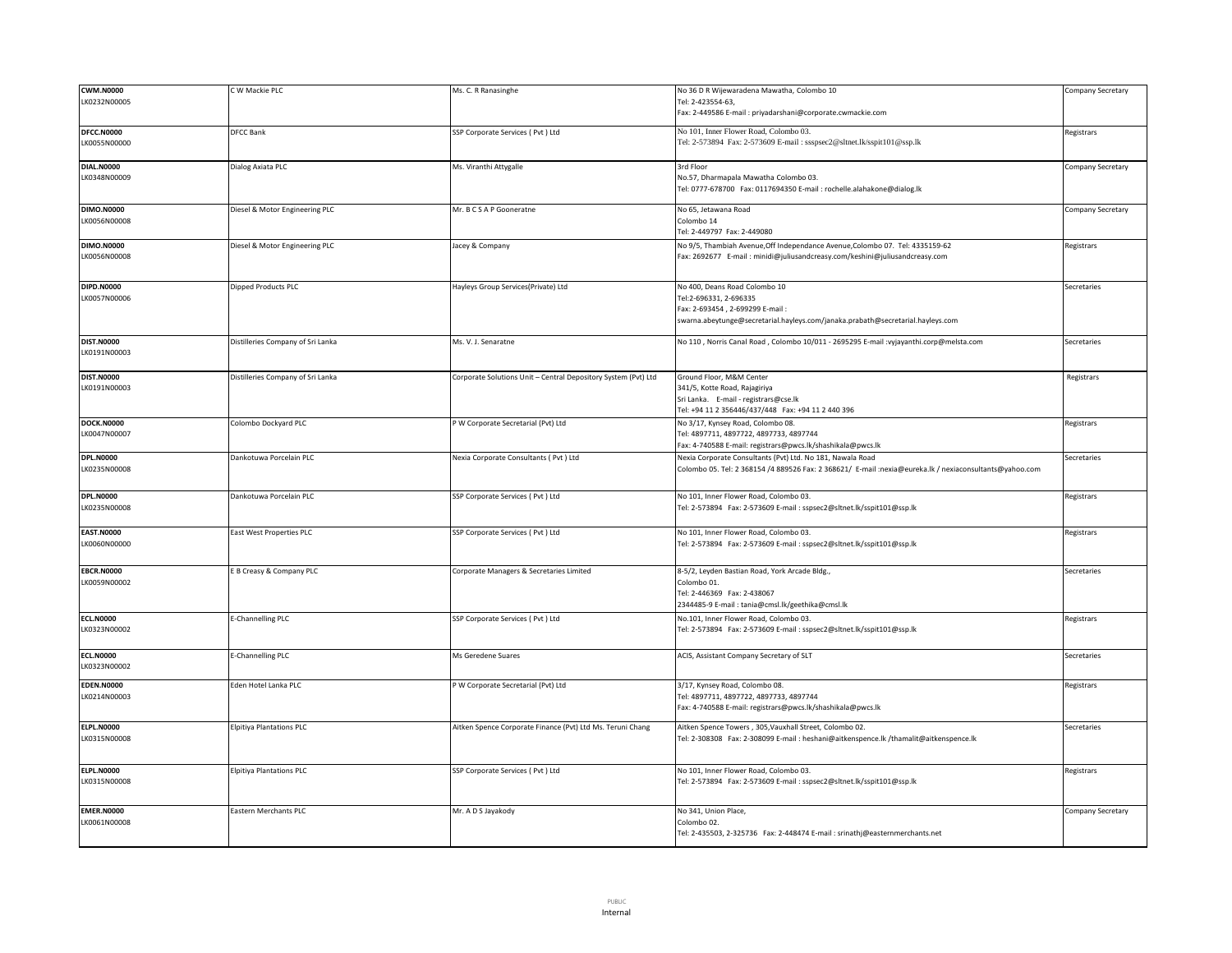| <b>EML-N0000</b>  | E M L CONSULTANTS LIMITED                                                                               | Business Intelligence (Pvt) Limited                            | 08, Tickell Road, Colombo 08                                                                                   | Secretaries |
|-------------------|---------------------------------------------------------------------------------------------------------|----------------------------------------------------------------|----------------------------------------------------------------------------------------------------------------|-------------|
| LK0470N00001      |                                                                                                         |                                                                | Tel: 5-579900 Fax: 5-579960, 5-579950                                                                          |             |
|                   |                                                                                                         |                                                                | e+mail :samanga@msl.lk/madushani@msl.lk                                                                        |             |
|                   |                                                                                                         |                                                                |                                                                                                                |             |
| <b>ETWO.N0000</b> | Equity Two PLC                                                                                          | Carsons Management Services (Pvt) Ltd                          | No 61, Janadhipathi Mw Colombo 01                                                                              | Secretaries |
| LK0228N00003      |                                                                                                         |                                                                | Tel: 2039200 Fax: 2039300 E-maill : roniap@carcumb.com;mayanthid@carcumb.com                                   |             |
|                   |                                                                                                         |                                                                |                                                                                                                |             |
|                   |                                                                                                         |                                                                |                                                                                                                |             |
| <b>EXPO.N0000</b> | Expolanka Holdings PLC                                                                                  | SSP Corporate Services (Pvt) Ltd                               | No 101, Inner Flower Road, Colombo 03.                                                                         | Registrars  |
| LK0381N00000      |                                                                                                         |                                                                | Tel: 2-573894 Fax: 2-573609 E-mail : sspsec2@sltnet.lk/sspit101@ssp.lk                                         |             |
|                   |                                                                                                         |                                                                |                                                                                                                |             |
| <b>GEST.N0000</b> | Gestetner of Ceylon PLC                                                                                 | Jacey & Company                                                | No 9/5, Thambiah Avenue, Off Independance Avenue, Colombo 07.Tel: 4335159-62                                   | Secretaries |
| LK0069N00001      |                                                                                                         |                                                                | Fax: 2692677 E-mail: himasha@juliusandcreasy.com/keshini@juliusandcreasy.com                                   |             |
|                   |                                                                                                         |                                                                |                                                                                                                |             |
| <b>GHLL.N0000</b> | Galadari Hotels (Lanka) PLC                                                                             | Jacey & Company                                                | No 9/5, Thambiah Avenue, Off Independance Avenue, Colombo 07.Tel: 4335159-62                                   | Secretaries |
| LK0067N00005      |                                                                                                         |                                                                | Fax: 2692677 E-mail :himasha@juliusandcreasy.com/keshini@juliusandcreasy.com                                   |             |
|                   |                                                                                                         |                                                                |                                                                                                                |             |
|                   |                                                                                                         |                                                                |                                                                                                                |             |
|                   |                                                                                                         |                                                                |                                                                                                                |             |
| <b>GLAS.N0000</b> | Piramal Glass Ceylon PLC                                                                                | W Corporate Secretarial (Pvt) Ltd                              | No 3/17, Kynsey Road, Colombo 08.                                                                              | Registrars  |
| LK0223N00004      | eylon Glass Company PLC)                                                                                |                                                                | Tel: 4897711, 4897722, 4897733, 4897744                                                                        |             |
|                   |                                                                                                         |                                                                | Fax: 4-740588 E-mail: registrars@pwcs.lk/shashikala@pwcs.lk                                                    |             |
|                   |                                                                                                         |                                                                |                                                                                                                |             |
| GOOD.N0000        | Good Hope PLC                                                                                           | Carsons Management Services (Pvt) Ltd                          | No 61, Janadhipathi Mw Colombo 01                                                                              | Secretaries |
| LK0072N00005      |                                                                                                         |                                                                | Tel: 2039200 Fax: 2039300 E-maill : roniap@carcumb.com;mayanthid@carcumb.com                                   |             |
|                   |                                                                                                         |                                                                |                                                                                                                |             |
| <b>GRAN.N0000</b> | Ceylon Grain Elevators PLC                                                                              | SSP Corporate Services (Pvt) Ltd                               | No 101, Inner Flower Road, Colombo 03.                                                                         | Secretaries |
| LK0029N00005      |                                                                                                         |                                                                | Tel: 2-573894 Fax: 2-573609 E-mail: sspsec2@sltnet.lk/sspit101@ssp.lk                                          |             |
|                   |                                                                                                         |                                                                |                                                                                                                |             |
| <b>GREG.N0000</b> | Ambeon holdings PLC                                                                                     | W Corporate Secretarial (Pvt) Ltd                              | No 3/17, Kynsey Road, Colombo 08.                                                                              | Secretaries |
| LK0168N00001      |                                                                                                         |                                                                |                                                                                                                |             |
|                   | anka Century Investment Plc<br>Valker & Greig Ltd $\rightarrow$ Environmental Resources Investment PLC) |                                                                | Tel: 4897711, 4897722, 4897733, 4897744                                                                        |             |
|                   |                                                                                                         |                                                                | Fax: 4-740588 E-mail: registrars@pwcs.lk/shashikala@pwcs.lk                                                    |             |
| <b>GREG.N0000</b> | AMBEON HOLDINGS PLC                                                                                     | SSP Corporate Services (Pvt) Ltd                               | No 101, Inner Flower Road, Colombo 03.                                                                         | Registrars  |
| LK0168N00001      | anka Century Investment Plo                                                                             |                                                                | Tel: 2-573894 Fax: 2-573609 E-mail : sspsec2@sltnet.lk/sspit101@ssp.lk                                         |             |
|                   | Valker & Greig Ltd $\rightarrow$ Environmental Resources Investment PLC)                                |                                                                |                                                                                                                |             |
|                   |                                                                                                         |                                                                |                                                                                                                |             |
| <b>GSF.N0000</b>  | Prime Finance PLC                                                                                       | SSP Corporate Services ( Pvt ) Ltd                             | No 101, Inner Flower Road, Colombo 03.                                                                         | Registrars  |
| LK0418N00000      | George Steuart Finance PLC → Sumiit Finance Plc)                                                        |                                                                | Tel: 2-573894 Fax: 2-573609 E-mail : sspsec2@sltnet.lk/sspit101@ssp.lk                                         |             |
|                   |                                                                                                         |                                                                |                                                                                                                |             |
|                   |                                                                                                         |                                                                |                                                                                                                |             |
| <b>GUAR.N0000</b> | Ceylon Guardian Investment Trust PLC                                                                    | Carsons Management Services (Pvt) Ltd                          | No 61, Janadhipathi Mw Colombo 01.                                                                             | Secretaries |
| LK0030N00003      |                                                                                                         |                                                                | Tel: 2039200 Fax: 2039300 E-maill : roniap@carcumb.com;mayanthid@carcumb.com                                   |             |
|                   |                                                                                                         |                                                                |                                                                                                                |             |
| <b>HAPU.N0000</b> | Hapugastenne Plantations PLC                                                                            | SSP Corporate Services ( Pvt ) Ltd                             | No 101, Inner Flower Road, Colombo 03.                                                                         | Secretaries |
| LK0285N00003      |                                                                                                         |                                                                | Tel: 2-573894 Fax: 2-573609 E-mail : sspsec2@sltnet.lk/sspit101@ssp.lk                                         |             |
|                   |                                                                                                         |                                                                |                                                                                                                |             |
|                   |                                                                                                         |                                                                |                                                                                                                |             |
|                   |                                                                                                         |                                                                |                                                                                                                |             |
| <b>HARI.N0000</b> | Harischandra Mills PLC                                                                                  | Corporate Services (Pvt) Ltd                                   | No 216, De Saram Place Colombo 10.                                                                             | Secretaries |
| LK0077N00004      |                                                                                                         |                                                                | Tel: -4605146/4605100                                                                                          |             |
|                   |                                                                                                         |                                                                | Fax: 4-718220, 2-677863 E-mail:                                                                                |             |
|                   |                                                                                                         |                                                                | hasithri.nugegoda@corporateservices.lk/avishka.gurusinghe@corporateservices.lk/csl3.supportservices@corporates |             |
|                   |                                                                                                         |                                                                | ervices.lk                                                                                                     |             |
| <b>HASU.N0000</b> | <b>HNB Assurance PLC</b>                                                                                | Mrs.Sitari Jayasundara                                         | HNB Tower, Level 19, 479, T B Jayah Mawatha, Colombo 10.                                                       | Secretary   |
| LK0340N00006      |                                                                                                         |                                                                | Tel: 2661938                                                                                                   |             |
|                   |                                                                                                         |                                                                |                                                                                                                |             |
|                   |                                                                                                         |                                                                |                                                                                                                |             |
| <b>HASU.N0000</b> | <b>HNB Assurance PLC</b>                                                                                | Corporate Solutions Unit - Central Depository System (Pvt) Ltd | Ground Floor, M&M Center                                                                                       | Registrars  |
| LK0340N00006      |                                                                                                         |                                                                | 341/5, Kotte Road, Rajagiriya                                                                                  |             |
|                   |                                                                                                         |                                                                | Sri Lanka. E-mail - registrars@cse.lk                                                                          |             |
|                   |                                                                                                         |                                                                | Tel: +94 11 2 356446/437/448  Fax: +94 11 2 440 396                                                            |             |
| <b>HAYC.N0000</b> | Haycarb PLC                                                                                             | Hayleys Group Services(Private) Ltd                            | No 400, Deans Road Colombo 10                                                                                  | Secretaries |
| LK0079N00000      |                                                                                                         |                                                                | Tel: 011 2627658                                                                                               |             |
|                   |                                                                                                         |                                                                |                                                                                                                |             |
|                   |                                                                                                         |                                                                | Fax: 011 2627655 E-mail : swarna.abeytunge@secretarial.hayleys.com/janaka.prabath@secretarial.hayleys.com      |             |
|                   |                                                                                                         |                                                                |                                                                                                                |             |
|                   |                                                                                                         |                                                                |                                                                                                                |             |
| <b>HAYL.N0000</b> | <b>Hayleys PLC</b>                                                                                      | Hayleys Group Services(Private) Ltd                            | No 400, Deans Road Colombo 10                                                                                  | Secretaries |
| LK0080N00008      |                                                                                                         |                                                                | Tel: 011 2627658 Fax: 011 2627655                                                                              |             |
|                   |                                                                                                         |                                                                | E-mail: swarna.abeytunge@secretarial.hayleys.com/tharushi.jayasinghe@secretarial.hayleys.com                   |             |
|                   |                                                                                                         |                                                                |                                                                                                                |             |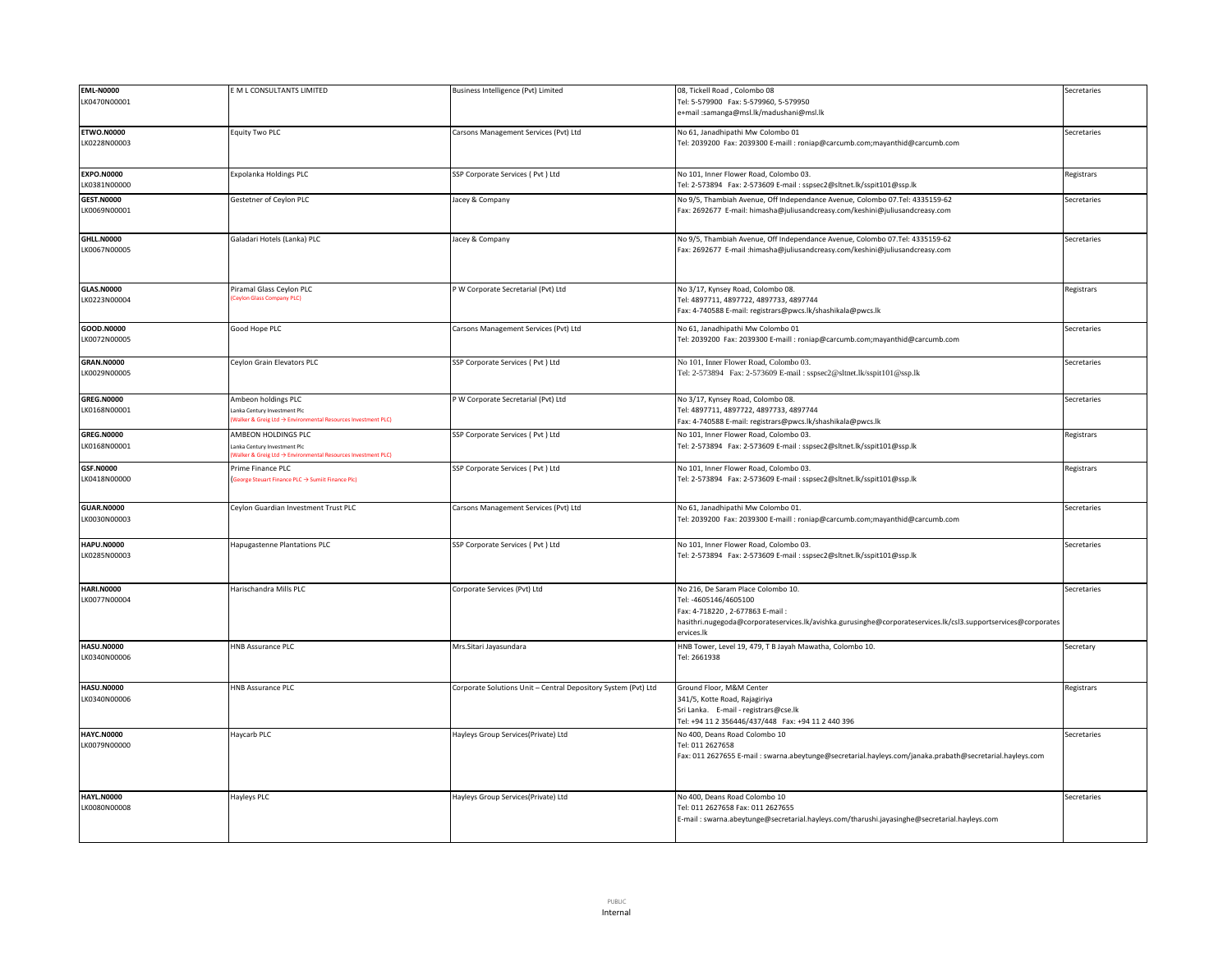| <b>HDFC.N0000</b> | <b>HDFC Bank PLC</b>                                      | SSP Corporate Services (Pvt) Ltd           | No 101, Inner Flower Road, Colombo 03.                                                    | Registrars        |
|-------------------|-----------------------------------------------------------|--------------------------------------------|-------------------------------------------------------------------------------------------|-------------------|
| LK0339N00008      | ousing Development Finance Corporation Bank of Sri Lanka) |                                            | Tel: 2-573894 Fax: 2-573609 E-mail : sspsec2@sltnet.lk                                    |                   |
|                   |                                                           |                                            |                                                                                           |                   |
|                   |                                                           |                                            |                                                                                           |                   |
| <b>HEXP.N0000</b> | Hayleys Fiber PLC<br>layleys Exports Ltd)                 | Hayleys Group Services(Private) Ltd        | No 400, Deans Road Colombo 10                                                             | Secretaries       |
| LK0192N00001      |                                                           |                                            | Tel:2-696331, 2-696335                                                                    |                   |
|                   |                                                           |                                            | Fax: 2-693454, 2-699299 E-mail:                                                           |                   |
|                   |                                                           |                                            | swarna.abeytunge@secretarial.hayleys.com/janaka.prabath@secretarial.hayleys.com           |                   |
|                   |                                                           |                                            |                                                                                           |                   |
| <b>HHL.N0000</b>  | <b>Hemas Holdings PLC</b>                                 | Hemas Corporate Services Private Ltd       | Hemas Corporate Services (Pvt) Ltd,                                                       | Secretaries       |
| LK0337N00002      |                                                           |                                            | Hemas House No 75, Braybrooke Place, Colombo 2.                                           |                   |
|                   |                                                           |                                            | Tel: 4731731 Ext - 1106 Fax: 0114731777/4645316 E-mail : shireenw@hemas.com               |                   |
|                   |                                                           |                                            |                                                                                           |                   |
|                   |                                                           |                                            |                                                                                           |                   |
|                   |                                                           |                                            |                                                                                           |                   |
| <b>HHL.N0000</b>  | <b>Hemas Holdings PLC</b>                                 | SSP Corporate Services (Pvt ) Ltd          | No 101, Inner Flower Road, Colombo 03.                                                    | Registrars        |
| LK0337N00002      |                                                           |                                            | Tel: 2-573894 Fax: 2-573609 E-mail : sspsec2@sltnet.lk                                    |                   |
|                   |                                                           |                                            |                                                                                           |                   |
| <b>HNB.N0000</b>  | Hatton National Bank PLC                                  | Mrs. Thushari Ranaweera                    | HNB Tower, Level 19, 479, T B Jayah Mawatha, Colombo 10.                                  | Company Secretary |
|                   |                                                           |                                            |                                                                                           |                   |
| LK0078N00002      |                                                           |                                            | 0112661941 Fax: 2-662825 E-mail : shamilka.semaratna@hnb.lk/swarni.liyanapathirana@hnb.lk |                   |
| <b>HNB.X0000</b>  |                                                           |                                            |                                                                                           |                   |
| LK0078X00001      |                                                           |                                            |                                                                                           |                   |
| <b>HNB.N0000</b>  | <b>Hatton National Bank PLC</b>                           | SSP Corporate Services ( Pvt ) Ltd         | No 101, Inner Flower Road, Colombo 03.                                                    | Registrars        |
| LK0078N00002      |                                                           |                                            | Tel: 2-573894 Fax: 2-573609 E-mail :sspsec2@sltnet.lk                                     |                   |
| <b>HNB.X0000</b>  |                                                           |                                            |                                                                                           |                   |
| LK0078X00001      |                                                           |                                            |                                                                                           |                   |
| <b>HNBF.N0000</b> | <b>HNB FINANCE PLC</b>                                    | SSP Corporate Services ( Pvt ) Ltd         | No 101, Inner Flower Road, Colombo 03.                                                    | Registras         |
|                   |                                                           |                                            |                                                                                           |                   |
| LK0460N00002      |                                                           |                                            | Tel: 2-573894 Fax: 2-573609 E-mail :sspsec2@sltnet.lk                                     |                   |
| <b>HNBF.X0000</b> |                                                           |                                            |                                                                                           |                   |
| K0460X00001       |                                                           |                                            |                                                                                           |                   |
| <b>HOPL.N0000</b> | <b>Horana Plantations PLC</b>                             | P W Corporate Secretarial (Pvt) Ltd        | No 3/17, Kynsey Road, Colombo 08.                                                         | Secretaries       |
| LK0252N00003      |                                                           |                                            | Tel: 4897711, 4897722, 4897733, 4897744                                                   |                   |
|                   |                                                           |                                            | Fax: 4-740588 E-mail: registrars@pwcs.lk/shashikala@pwcs.lk                               |                   |
|                   |                                                           |                                            |                                                                                           |                   |
| <b>HPL.N0000</b>  | <b>Hatton Plantation PLC</b>                              | Corporate Advisory Services (Pvt) Ltd      | No 47, Alexandra Place, Colombo 07.Tel: 2-695782 Fax: 2-695410                            | Secretaries       |
| LK0457N00008      |                                                           |                                            | E-mail: hashan@sfslanka.lk/samanthi.haddegoda@sunshineholdings.lk                         |                   |
|                   |                                                           |                                            |                                                                                           |                   |
| <b>HPFL.N0000</b> | Lotus Hydro Power PLC                                     |                                            | No 101, Inner Flower Road, Colombo 03.                                                    |                   |
|                   | (FLC Hydro Power PLC → Browns Hydro Power PLC)            | SSP Corporate Services (Pvt) Ltd           |                                                                                           | Registrars        |
| LK0370N00003      |                                                           |                                            |                                                                                           |                   |
|                   |                                                           |                                            |                                                                                           |                   |
| <b>HPWR.N0000</b> | Resus Energy PLC                                          | SSP Corporate Services (Pvt ) Ltd          | No 101, Inner Flower Road, Colombo 03.                                                    | Registrars        |
| K0360N00004       | lemas Power PLC)                                          |                                            | Tel: 2-573894 Fax: 2-573609 E-mail : sspsec2@sltnet.lk/                                   |                   |
|                   |                                                           |                                            |                                                                                           |                   |
| <b>HSIG.N0000</b> | Hotel Sigiriya PLC                                        | LOLC Corporate Services (Private) Limited, | 100/1, Sri Jayawardenapura Mawatha, Rajagiriya.                                           | Secretaries       |
| LK0085N00007      |                                                           |                                            | 0115880800, Fax 0112865602 Email corporateservices@lolc.com                               |                   |
|                   |                                                           |                                            |                                                                                           |                   |
|                   |                                                           |                                            |                                                                                           |                   |
|                   |                                                           |                                            |                                                                                           |                   |
| <b>HSIG.N0000</b> | Hotel Sigiriya PLC                                        | SSP Corporate Services (Pvt ) Ltd          | No 101, Inner Flower Road, Colombo 03.                                                    | Registrars        |
| LK0085N00007      |                                                           |                                            | Tel: 2-573894 Fax: 2-573609 E-mail : sspsec2@sltnet.lk                                    |                   |
|                   |                                                           |                                            |                                                                                           |                   |
|                   |                                                           |                                            |                                                                                           |                   |
| <b>HUEJ.N0000</b> | Huejay International Investments PLC                      | Businessmate (Private) Limited             | No.45, Braybrooke Street, Colombo - 02, Sri Lanka                                         | Company Secretary |
| LK0086N00005      |                                                           |                                            | Telephone: +94 11 2433933   Facsimile: +94 11 2445683   E-mail : priyanga@eco.lk          |                   |
|                   |                                                           |                                            |                                                                                           |                   |
| <b>HUEJ.N0000</b> | Huejay International Investments PLC                      | Businessmate (Pvt) Limited                 | No 45, Braybrooke Street, Colombo -02                                                     | Secretaries       |
|                   |                                                           |                                            |                                                                                           |                   |
| LK0086N00005      |                                                           |                                            | Tel: 2-433933, 2-430242                                                                   |                   |
|                   |                                                           |                                            | Fax: 2-445683                                                                             |                   |
| <b>HUNA.N0000</b> | Hunas Falls Hotels PLC                                    | SSP Corporate Services (Pvt) Ltd           | No 101, inner Flowr Road, Colombo 03 Tel: 2437655 Fax 247760                              | Secretaries       |
| LK0210N00001      |                                                           |                                            | :- mail: sspsec2@sltnet.lk                                                                |                   |
|                   |                                                           |                                            |                                                                                           |                   |
|                   |                                                           |                                            |                                                                                           |                   |
| <b>HUNT.N0000</b> | Hunter & Company PLC                                      |                                            | 47, Alexandra Place                                                                       | Secretaries       |
| LK0087N00003      |                                                           | Corporate Advisory Services Pvt Ltd        | Colombo 07.                                                                               |                   |
|                   |                                                           |                                            | Tel: 2-695782 Fax: 2-695410 E-mail :hashan@sfslanka.lk                                    |                   |
| <b>HUNT.N0000</b> | Hunter & Company PLC                                      | P W Corporate Secretarial (Pvt) Ltd        | No 3/17, Kynsey Road, Colombo 08.                                                         | Registrars        |
| LK0087N00003      |                                                           |                                            | Tel: 4897711, 4897722, 4897733, 4897744                                                   |                   |
|                   |                                                           |                                            | Fax: 4-740588 E-mail: registrars@pwcs.lk/shashikala@pwcs.lk                               |                   |
|                   |                                                           |                                            |                                                                                           |                   |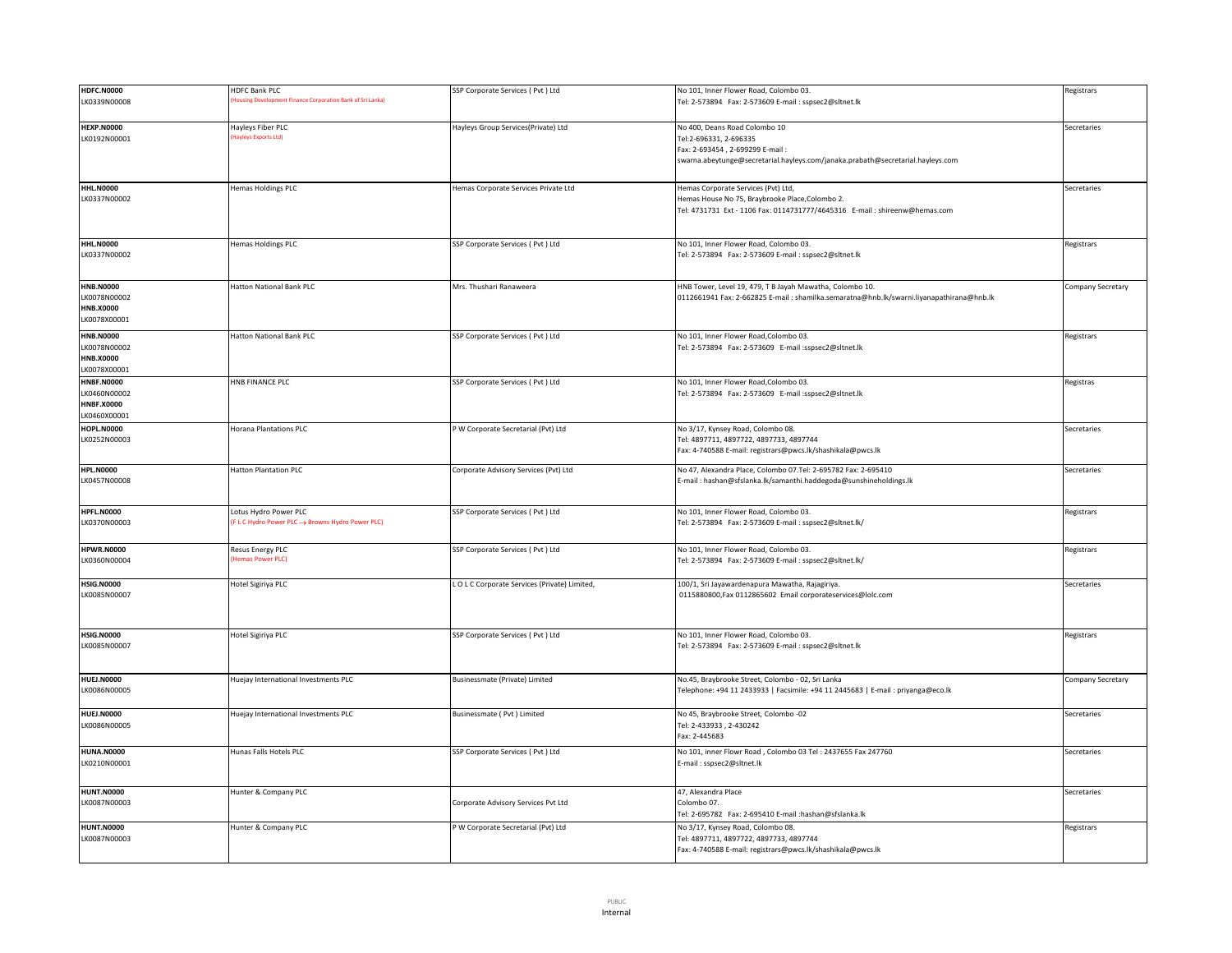| <b>HVA.N0000</b>                  | <b>HVA Foods PLC</b>                | P W Corporate Secretarial (Pvt) Ltd               | No 3/17, Kynsey Road, Colombo 08.                                                      | Registrars               |
|-----------------------------------|-------------------------------------|---------------------------------------------------|----------------------------------------------------------------------------------------|--------------------------|
| LK0374N00005                      |                                     |                                                   | Tel: 4897711, 4897722, 4897733, 4897744                                                |                          |
|                                   |                                     |                                                   | ax: 4-740588 E-mail: registrars@pwcs.lk/shashikala@pwcs.lk                             |                          |
| <b>IDL.N0000</b>                  | Serendib Engineering Group Plc      | SSP Corporate Services ( Pvt ) Ltd                | No 101, Inner Flower Road, Colombo 03.                                                 |                          |
|                                   | Infrastructure Development PLC)     |                                                   |                                                                                        | Secretaries / Registrars |
| LK0326N00005                      |                                     |                                                   | Tel: 2-573894 Fax: 2-573609 E-mail: sspsec2@sltnet.lk                                  |                          |
|                                   |                                     |                                                   |                                                                                        |                          |
| <b>INDO.N0000</b>                 | ndo-Malay PLC                       | Carsons Management Services (Pvt) Ltd             | No 61, Janadhipathi Mw Colombo 01                                                      | Secretaries              |
| LK0088N00001                      |                                     |                                                   | Tel: 2039200 Fax: 2039300 E-maill : roniap@carcumb.com;mayanthid@carcumb.com           |                          |
|                                   |                                     |                                                   |                                                                                        |                          |
| <b>JAT.N0000</b>                  | at Holdings PLC                     | P W Corporate Secretarial (Pvt) Ltd               | No 3/17, Kynsey Road, Colombo 08.                                                      | Registrars               |
| LK0469N00003                      |                                     |                                                   | Tel: 4897711, 4897722, 4897733, 4897744                                                |                          |
|                                   |                                     |                                                   | Fax: 4-740588 E-mail: registrars@pwcs.lk/shashikala@pwcs.lk                            |                          |
| <b>JETS.N0000</b>                 | letwing Symphony Plc                | Corporate Services (Pvt) Ltd                      | No 216, De Saram Place , Colombo 10.                                                   | Registrars               |
| LK0455N00002                      |                                     |                                                   | Tel: 011-4605192/0 11-2669771                                                          |                          |
|                                   |                                     |                                                   | Fax:01-4718220/0 11-2677863                                                            |                          |
|                                   |                                     |                                                   | E-mail: avishka.gurusinghe@corporateservices.lk/roshika.kulatunga@corporateservices.lk |                          |
|                                   |                                     |                                                   |                                                                                        |                          |
| <b>JINS.N0000</b>                 | lanashakthi Insurance PLC           | <b>KHL Corporate Services Limited</b>             | No 15, Walukarama Road, Colombo 03. Tel: 2145032 Fax: 2372498 E-mail:                  | Secretaries              |
| LK0356N00002                      |                                     |                                                   | naduni@khlcs.lk/companysecretaries@khlcs.lk                                            |                          |
|                                   |                                     |                                                   |                                                                                        |                          |
| <b>JINS.N0000</b><br>LK0356N00002 | lanashakthi Insurance PLC           | SSP Corporate Services (Pvt) Ltd                  | No 101, Inner Flower Road, Colombo 03.                                                 | Registrars               |
|                                   |                                     |                                                   |                                                                                        |                          |
|                                   |                                     |                                                   |                                                                                        |                          |
| <b>JKH.N0000</b>                  | Iohn Keells Holdings PLC            | Keells Consultants Private Ltd                    | No 117, Sir Chittampalam A Gardiner Mawatha Colombo 02                                 | Secretaries              |
| LK0092N00003                      |                                     |                                                   | Tel: 011 2306242                                                                       |                          |
|                                   |                                     |                                                   | Fax:011 2439037                                                                        |                          |
|                                   |                                     |                                                   | E-mail :lorraine.kcl@keells.com/gajadeera.kcl@keells.com                               |                          |
| <b>JKL.N0000</b>                  | John Keells PLC                     | Keells Consultants Private Ltd                    | No 117, Sir Chittampalam A Gardiner Mawatha Colombo 02                                 | Secretaries              |
| LK0093N00001                      |                                     |                                                   | Tel: 011 2306242                                                                       |                          |
|                                   |                                     |                                                   | Fax:011 2439037                                                                        |                          |
|                                   |                                     |                                                   | E-mail :lorraine.kcl@keells.com/gajadeera.kcl@keells.com                               |                          |
|                                   |                                     |                                                   |                                                                                        |                          |
| <b>KAHA.N0000</b>                 | Kahawatte Plantations PLC           | P W Corporate Secretarial (Pvt) Ltd               | No 3/17, Kynsey Road, Colombo 08.                                                      | Secretaries              |
| LK0297N00008                      |                                     |                                                   | Tel: 4897711, 4897722, 4897733, 4897744                                                |                          |
|                                   |                                     |                                                   | Shashikala: - ext 205, Neelika- ext 204                                                |                          |
|                                   |                                     |                                                   | Fax: 4-740588 E-mail - registrars@pwcs.lk/shashikala@pwcs.lk                           |                          |
| <b>KAPI.N0000</b>                 | MTD Walkers PLC                     | Amitha Rajapakse Amarasena                        | MTD Walkers Plc                                                                        | Company Secretary        |
| LK0099N00008                      | (apila Heavy Equipments Ltd)        |                                                   | No 18, St Michael's Road Colombo 03                                                    |                          |
|                                   |                                     |                                                   | Fel: 077-9506760 /5-024725,2-473677, 5-024725,2-473677                                 |                          |
|                                   |                                     |                                                   | Fax: 2-323625 :amitha@mtdwalkers.com                                                   |                          |
|                                   |                                     |                                                   |                                                                                        |                          |
| <b>KCAB.N0000</b>                 | Kelani Cables PLC                   | Corporate Affairs(Pvt) Ltd                        | No 24/2, Sri Siddhartha Road, Colombo 05                                               | Secretaries              |
| LK0102N00000                      |                                     |                                                   | Tel: 2 303 533 / 2 320137                                                              |                          |
|                                   |                                     |                                                   | E-mail: services@corporateaffairs.lk                                                   |                          |
| <b>KDL.N0000</b>                  | Kelsey Developments PLC             | Accounting Systems Secretarial Services (Pvt) Ltd | Level 3, No 11, Castle Lane, Colombo 04.                                               | Registrars               |
| LK0100N00004                      |                                     |                                                   | Tel: 2-505152, 5-364293, 2-593533                                                      |                          |
|                                   |                                     |                                                   | Fax: 5-364295                                                                          |                          |
|                                   |                                     |                                                   | E-mail:aperera@deloitte.com/disnperera@deloitte.com                                    |                          |
|                                   |                                     |                                                   |                                                                                        |                          |
| <b>KFP.N0000</b>                  | Keells Food Products PLC            | Keells Consultants Private Ltd                    | No 117, Sir Chittampalam A Gardiner Mawatha Colombo 02                                 | Secretaries              |
| LK0101N00002                      |                                     |                                                   | Tel: 011 2306242                                                                       |                          |
|                                   |                                     |                                                   | Fax:011 2439037<br>E-mail :lorraine.kcl@keells.com/gajadeera.kcl@keells.com            |                          |
|                                   |                                     |                                                   |                                                                                        |                          |
| KGAL.N0000                        | Kegalle Plantations PLC             | Richard Pieris Group Services ( Pvt ) Ltd         | No 310, High Level Road, Nawinna,                                                      | Secretaries              |
| LK0247N00003                      |                                     |                                                   | Maharagama.                                                                            |                          |
|                                   |                                     |                                                   | Tel: 2-802522 ,4-310500 -EXT 151                                                       |                          |
|                                   |                                     |                                                   | Direct: 4-310564 Fax: 2-804789 E-mail :thamodhi.a@arpico.com/ jayalatha@arpico.com     |                          |
|                                   |                                     |                                                   |                                                                                        |                          |
| <b>KHC.N0000</b>                  | The Kandy Hotels Company (1938) PLC | Accounting Systems Secretarial Services (Pvt) Ltd | Level 03 No 11 Castle Lane Colombo 04                                                  | Secretaries / Registrars |
| LK0095N00006                      |                                     |                                                   | Tel: 2-505152, 5-364293, 2-593533                                                      |                          |
|                                   |                                     |                                                   | Fax: 5-364295 E-mail: aperera@deloitte.com/disnperera@deloitte.com                     |                          |
|                                   |                                     |                                                   |                                                                                        |                          |
|                                   |                                     |                                                   |                                                                                        |                          |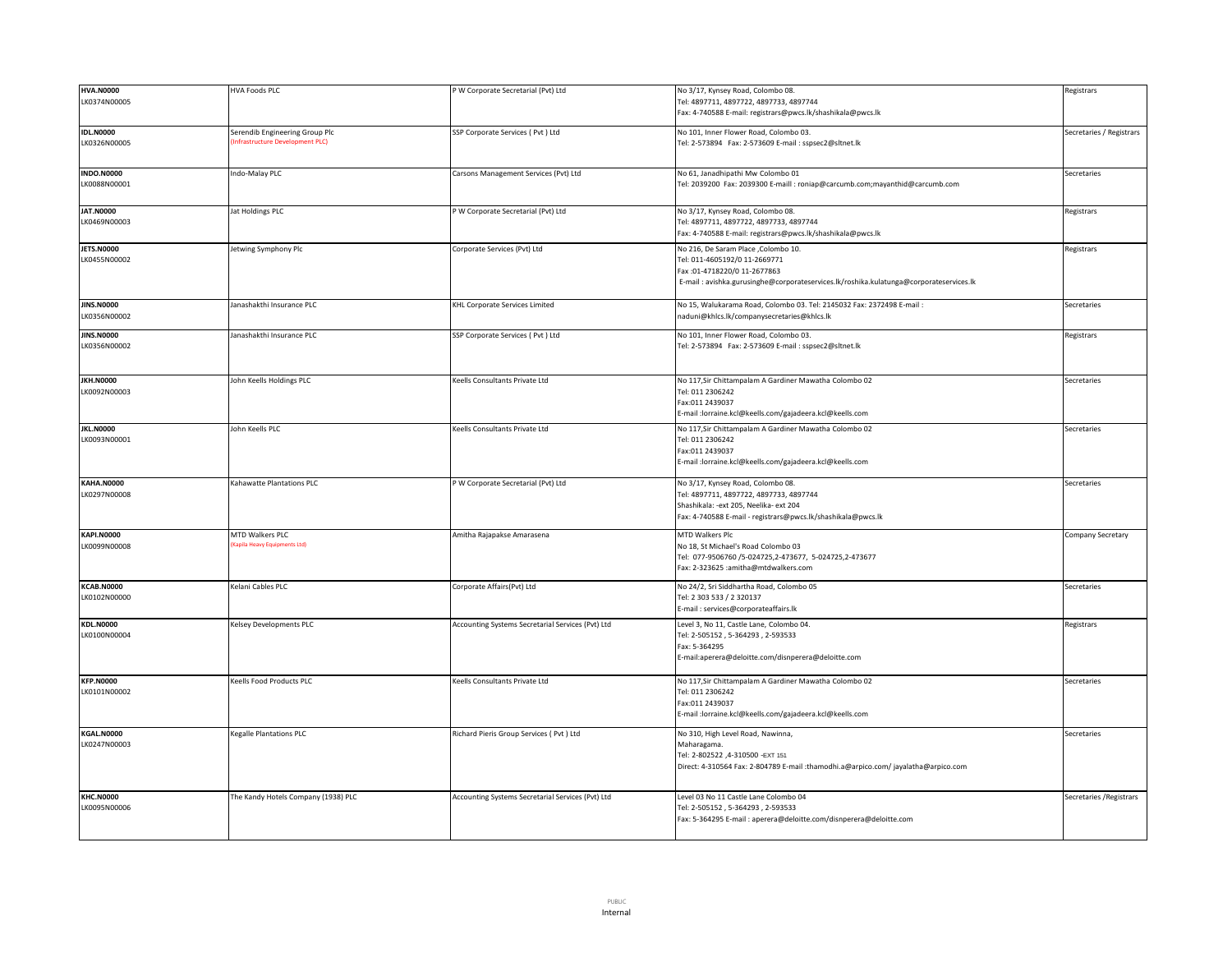| <b>KHL.N0000</b>   | John Keells Hotels PLC                    | Keells Consultants Private Ltd                    | No 117, Sir Chittampalam A Gardiner Mawatha Colombo 02                                              | Secretaries            |
|--------------------|-------------------------------------------|---------------------------------------------------|-----------------------------------------------------------------------------------------------------|------------------------|
| LK0343N00000       |                                           |                                                   | Tel: 011 2306242                                                                                    |                        |
|                    |                                           |                                                   | Fax:011 2439037                                                                                     |                        |
|                    |                                           |                                                   | E-mail:lorraine.kcl@keells.com/gajadeera.kcl@keells.com                                             |                        |
|                    |                                           |                                                   |                                                                                                     |                        |
| <b>KOTA.N0000</b>  | <b>Kotagala Plantations PLC</b>           | Corporate Managers & Secretaries Limited          | 8-5/2, Leyden Bastian Road, York Arcade Bldg.,                                                      | Secretaries            |
| LK0244N00000       |                                           |                                                   | Colombo 01.                                                                                         |                        |
|                    |                                           |                                                   | Tel: 2-446369 Fax: 2-438067                                                                         |                        |
|                    |                                           |                                                   | 2344485-9 E-mail: tania@cmsl.lk/geethika@cmsl.lk                                                    |                        |
|                    |                                           |                                                   |                                                                                                     |                        |
| <b>KVAL.N0000</b>  | Kelani Valley Plantations PLC             | Hayleys Group Services(Private) Ltd               | No 400, Deans Road Colombo 10                                                                       | Secretaries            |
| LK0249N00009       |                                           |                                                   | Tel:2-696331, 2-696335                                                                              |                        |
|                    |                                           |                                                   | Fax: 2-693454, 2-699299                                                                             |                        |
|                    |                                           |                                                   | 2-627652-3 E-mail : swarna.abeytunge@secretarial.hayleys.com/janaka.prabath@secretarial.hayleys.com |                        |
|                    |                                           |                                                   |                                                                                                     |                        |
| <b>KZOO.N0000</b>  | Renuka Capital PLC                        | SSP Corporate Services ( Pvt ) Ltd                | No 101. Inner Flower Road, Colombo 03.                                                              | Registrars             |
| LK0094N00009       |                                           |                                                   | Tel: 2-573894 Fax: 2-573609 E-mail: sspsec2@sltnet.lk                                               |                        |
|                    |                                           |                                                   |                                                                                                     |                        |
|                    |                                           |                                                   |                                                                                                     |                        |
| <b>LALU.N0000</b>  | Lanka Aluminium Industries PLC            | SSP Corporate Services (Pvt) Ltd                  | No 101, Inner Flower Road, Colombo 03.                                                              | Secretaries            |
| LK0108N00007       |                                           |                                                   | Tel: 2-573894 Fax: 2-573609 E-mail : sspsec2@sltnet.lk                                              |                        |
|                    |                                           |                                                   |                                                                                                     |                        |
|                    |                                           |                                                   |                                                                                                     |                        |
| <b>LAMB.N0000</b>  | Kotmale Holdings PLC                      | Ms Hemali Sagarika Ellawala                       | Company Secretary, 40, York Street,                                                                 | Secretaries            |
| LK0107N00009       | ambretta Ceylon Ltd)                      |                                                   | Tel: 2681999 / 0773505572 Fax: 0112336727 Email: hemali.e@cargillsceylon.com                        |                        |
|                    |                                           |                                                   |                                                                                                     |                        |
|                    |                                           |                                                   |                                                                                                     |                        |
| <b>LAMB.N0000</b>  | Kotmale Holdings PLC                      | SSP Corporate Services (Pvt) Ltd                  | No 101, Inner Flower Road, Colombo 03.                                                              | Registrars             |
| LK0107N00009       | ambretta Ceylon Ltd                       |                                                   | Tel: 2-573894 Fax: 2-573609 E-mail : sspsec2@sltnet.lk                                              |                        |
|                    |                                           |                                                   |                                                                                                     |                        |
|                    |                                           |                                                   |                                                                                                     |                        |
| <b>LCBF-N-0000</b> | Lanka credit and business finance limited | P.R. Secretarial Services (Private) Limited       | No. 59, Gregorys Road, Colombo 7. Tel:+94 11 2671439 Fax:+94 11 2671440                             | Secretaries            |
| LK0474N00003       |                                           |                                                   |                                                                                                     |                        |
|                    |                                           |                                                   |                                                                                                     |                        |
|                    |                                           |                                                   |                                                                                                     |                        |
| <b>LCEM.N0000</b>  | Lanka Cement PLC                          | SSP Corporate Services ( Pvt ) Ltd                | No 101, Inner Flower Road, Colombo 03.                                                              | Secretaries            |
| LK0111N00001       |                                           |                                                   | Tel: 2-573894 Fax: 2-573609 E-mail : sspsec2@sltnet.lk                                              |                        |
|                    |                                           |                                                   |                                                                                                     |                        |
|                    |                                           |                                                   |                                                                                                     |                        |
| <b>LCEY.N0000</b>  | Lankem Ceylon PLC                         | Corporate Managers & Secretaries Limited          | 8-5/2, Leyden Bastian Road, York Arcade Bldg.,                                                      | Secretaries            |
| LK0115N00002       |                                           |                                                   | Colombo 01.                                                                                         |                        |
|                    |                                           |                                                   | Tel: 2-446369 Fax: 2-438067                                                                         |                        |
|                    |                                           |                                                   |                                                                                                     |                        |
|                    |                                           |                                                   | 2344485-9 E-mail: tania@cmsl.lk/geethika@cmsl.lk                                                    |                        |
| <b>LDEV.N0000</b>  | Lankem Developments PLC                   | Corporate Managers & Secretaries Limited          | 8-5/2, Leyden Bastian Road, York Arcade Bldg., Colombo 01.                                          | Secretaries            |
| LK0116N00000       |                                           |                                                   | Tel: 2-446369 Fax: 2-438067                                                                         |                        |
|                    |                                           |                                                   | 2344485-9 E-mail: tania@cmsl.lk/geethika@cmsl.lk                                                    |                        |
|                    |                                           |                                                   |                                                                                                     |                        |
|                    |                                           |                                                   |                                                                                                     |                        |
| <b>LFIN.N0000</b>  | LB Finance PLC                            | P W Corporate Secretarial (Pvt) Ltd               | No 3/17, Kynsey Road, Colombo 08.                                                                   | Secretaries            |
| LK0301N00008       |                                           |                                                   | Tel: 4897711, 4897722, 4897733, 4897744                                                             |                        |
|                    |                                           |                                                   | Fax: 4-740588 E-mail: registrars@pwcs.lk/shashikala@pwcs.lk                                         |                        |
|                    |                                           |                                                   |                                                                                                     |                        |
| <b>LGL.N0000</b>   | Laugfs Gas PLC                            |                                                   | No 47, Alexandra Place                                                                              | Secretaries            |
| LK0371N00001       |                                           | Corporate Advisory Services Pvt Ltd               | Colombo 07.                                                                                         |                        |
| <b>LGL.X0000</b>   |                                           |                                                   | Tel: 2-695782 Fax: 2-695410 E-mail :hashan@sfslanka.lk                                              |                        |
| LK0371X00000       |                                           |                                                   |                                                                                                     |                        |
| <b>LGL.N0000</b>   | Laugfs Gas PLC                            | P W Corporate Secretarial (Pvt) Ltd               | No 3/17, Kynsey Road, Colombo 08.                                                                   | Registrars             |
| LK0371N00001       |                                           |                                                   | Tel: 4897711, 4897722, 4897733, 4897744                                                             |                        |
| <b>LGL.X0000</b>   |                                           |                                                   |                                                                                                     |                        |
|                    |                                           |                                                   | Fax: 4-740588 E-mail: registrars@pwcs.lk/shashikala@pwcs.lk                                         |                        |
| LK0371X00000       |                                           |                                                   |                                                                                                     |                        |
| LHCL.N0000         | The Lanka Hospitals Corporation PLC       | Accounting Systems Secretarial Services (Pvt) Ltd | Level 3, No.11, Castle Lane, Colombo 4                                                              | Secretaries/Registrars |
| LK0318N00002       |                                           |                                                   |                                                                                                     |                        |
|                    |                                           |                                                   | Tel: +94 11 5444425   Fax: +94 11 2504008                                                           |                        |
|                    |                                           |                                                   | E: csomasiri@deloitte.com   www.deloitte.com                                                        |                        |
|                    |                                           |                                                   |                                                                                                     |                        |
| <b>LHL.N0000</b>   | The Lighthouse Hotel PLC                  | Corporate Services (Pvt) Ltd                      | No 216, De Saram Place Colombo 10.                                                                  | Secretaries            |
| LK0300N00000       |                                           |                                                   | Tel: 4605192/2669771 Fax: 4-718220, 2-677863                                                        |                        |
|                    |                                           |                                                   | E-mail :roshika.kulatunga@fjgdesaram.com/shenali.desilva@fjgdesaram.com                             |                        |
|                    |                                           |                                                   |                                                                                                     |                        |
|                    |                                           |                                                   |                                                                                                     |                        |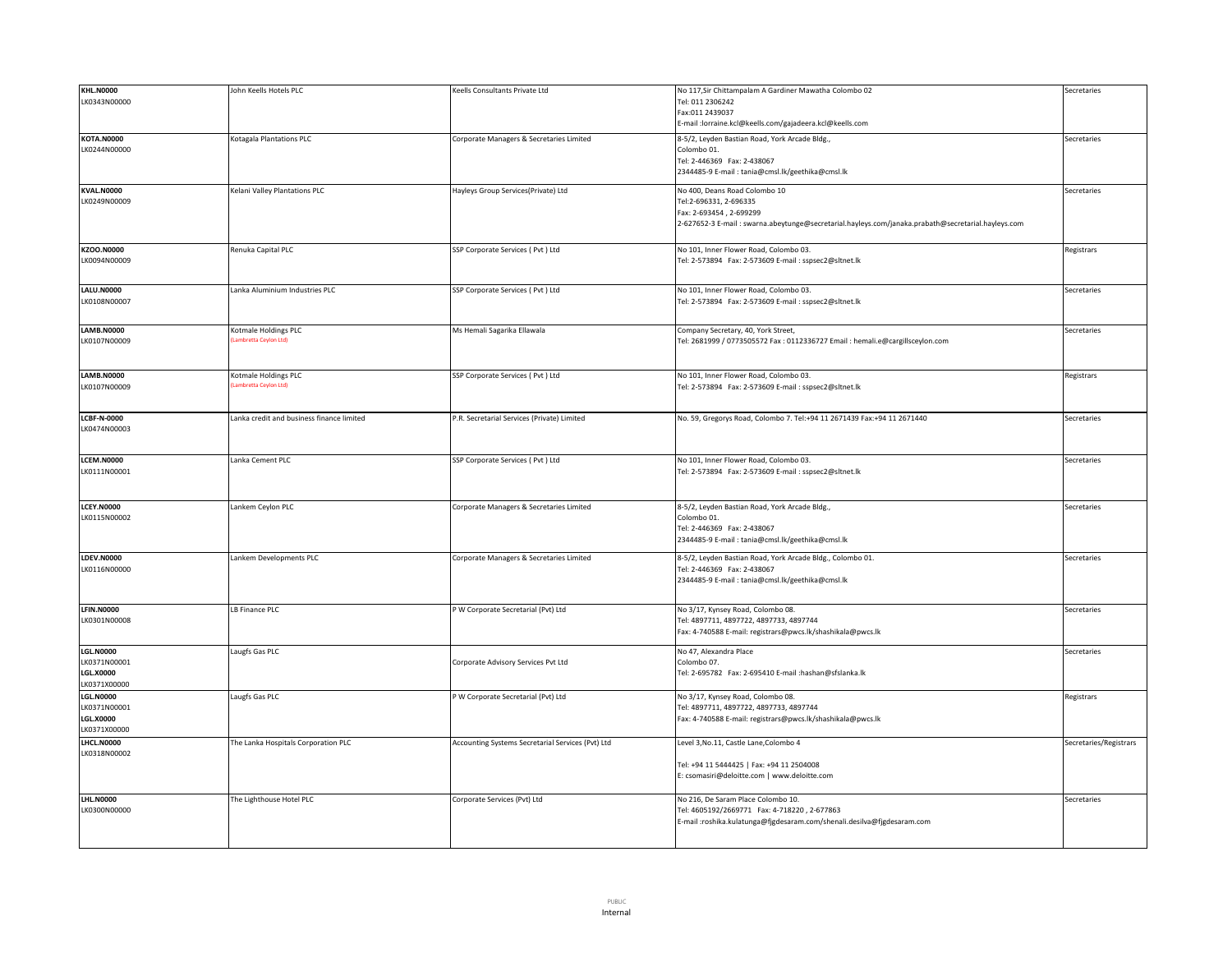| <b>LIOC.N0000</b> | Lanka IOC PLC                               | Accounting Systems Secretarial Services (Pvt) Ltd | Level 03 No 11 Castle Lane Colombo 04                                                                           | Company Secretary |
|-------------------|---------------------------------------------|---------------------------------------------------|-----------------------------------------------------------------------------------------------------------------|-------------------|
| LK0345N00005      |                                             |                                                   | Tel: 2-505152, 5-364293, 2-593533                                                                               |                   |
|                   |                                             |                                                   | Fax: 5-364295 E-mail : disnaperera@deloitte.com/aperera@deloitte.com                                            |                   |
|                   |                                             |                                                   |                                                                                                                 |                   |
|                   |                                             |                                                   |                                                                                                                 |                   |
| <b>LION.N0000</b> | Lion Brewery (Ceylon) PLC                   | Carsons Management Services (Pvt) Ltd             | No 61, Janadhipathi Mw Colombo 01                                                                               | Secretaries       |
| LK0291N00001      |                                             |                                                   | Tel: 2039200                                                                                                    |                   |
|                   |                                             |                                                   | Fax: 2039300 E-mail: mayanthid@carcumb.com/roniap@carcumb.com                                                   |                   |
|                   |                                             |                                                   |                                                                                                                 |                   |
|                   |                                             |                                                   |                                                                                                                 |                   |
| <b>LITE.N0000</b> | Laxapana Batteries PLC                      | Corporate Managers & Secretaries Limited          | 8-5/2, Leyden Bastian Road, York Arcade Bldg,                                                                   | Secretaries       |
| LK0063N00004      | lephant Lite Corporation Ltd)               |                                                   |                                                                                                                 |                   |
|                   |                                             |                                                   | Colombo 01.                                                                                                     |                   |
|                   |                                             |                                                   | Tel: 2-446369 Fax: 2-438067                                                                                     |                   |
|                   |                                             |                                                   | 2344485-9 E-mail: tania@cmsl.lk/geethika@cmsl.lk                                                                |                   |
| <b>LLUB.N0000</b> | Chevron Lubricants Lanka PLC                | SSP Corporate Services ( Pvt ) Ltd                | No 101, Inner Flower Road, Colombo 03.                                                                          | Registrars        |
| LK0290N00003      | Lanka Lubricants->Caltex Lubricants Ltd)    |                                                   | Tel: 2-573894 Fax: 2-573609 E-mail : sspsec2@sltnet.lk                                                          |                   |
|                   |                                             |                                                   |                                                                                                                 |                   |
|                   |                                             |                                                   |                                                                                                                 |                   |
| <b>LLUB.N0000</b> | Chevron Lubricants Lanka PLC                | Happavana Vithanage Erande Lasith De Silva        | Level 16, MAGA ONE, No 200, Nawala Road, Narahenpita, Colombo 5 0777485838                                      | Company Secretary |
| LK0290N00003      | Lanka Lubricants→Caltex Lubricants Ltd)     |                                                   | Fax: 0114524555                                                                                                 |                   |
|                   |                                             |                                                   |                                                                                                                 |                   |
|                   |                                             |                                                   | Email :erandeds@chevron.com                                                                                     |                   |
|                   |                                             |                                                   |                                                                                                                 |                   |
|                   |                                             |                                                   |                                                                                                                 |                   |
| <b>LMF.N0000</b>  | Lanka Milk Foods (CWE) PLC                  | Ms. H.K. Bulathwatte                              | No 579/1, Welisara, Ragama.                                                                                     | Company Secretary |
| LK0112N00009      |                                             |                                                   | Tel: 5222600 / Fax :2956266 E-mail :legal@Imfgroup.lk/lakspray@Imfgroup.lk                                      |                   |
|                   |                                             |                                                   |                                                                                                                 |                   |
|                   |                                             |                                                   |                                                                                                                 |                   |
| <b>LOFC.N0000</b> | Lanka Orix Finance Company PLC              | P W Corporate Secretarial (Pvt) Ltd               | No 3/17, Kynsey Road, Colombo 08.                                                                               | Registrars        |
| LK0392N00007      |                                             |                                                   | el: 4897711, 4897722, 4897733, 4897744                                                                          |                   |
|                   |                                             |                                                   | Fax: 4-740588 E-mail: registrars@pwcs.lk/shashikala@pwcs.lk                                                     |                   |
|                   |                                             |                                                   |                                                                                                                 |                   |
| <b>LOLC.N0000</b> | Lanka Orix Leasing Company PLC              | P W Corporate Secretarial (Pvt) Ltd               | No 3/17, Kynsey Road, Colombo 08.                                                                               | Registrars        |
| LK0113N00007      |                                             |                                                   | el: 4897711, 4897722, 4897733, 4897744                                                                          |                   |
|                   |                                             |                                                   | Fax: 4-740588 E-mail: registrars@pwcs.lk/shashikala@pwcs.lk                                                     |                   |
|                   |                                             |                                                   |                                                                                                                 |                   |
| <b>LPL.N0000</b>  | Laughs Power Limited (Laugfs power limited) | P W Corporate Secretarial (Pvt) Ltd               | No 3/17, Kynsey Road, Colombo 08.                                                                               | Secretaries       |
| LK0459N00004      |                                             |                                                   | Tel: 4897711, 4897722, 4897733, 4897744 Fax: 4-740588                                                           |                   |
| <b>LPL-X0000</b>  |                                             |                                                   | mail:registrars@pwcs.lk/shashikala@pwcs.lk                                                                      |                   |
| LK0459X00003      |                                             |                                                   |                                                                                                                 |                   |
|                   |                                             |                                                   |                                                                                                                 |                   |
| <b>LPRT.N0000</b> | Lake House Printers & Publishers PLC        | Mr. D P Anura N Kumara                            | No 41, W A D Ramanayaka Mawatha, Colombo 02.                                                                    | Company Secretary |
| LK0106N00001      |                                             |                                                   | Tel: 2-433271-3                                                                                                 |                   |
|                   |                                             |                                                   |                                                                                                                 |                   |
|                   |                                             |                                                   | Fax: 2-449504 E-mail: anura3233@gmail.com                                                                       |                   |
| <b>LVEF.N0000</b> | LVL ENERGY FUND PLC                         | Corporate Services (Pvt) Ltd                      | No 216, De Saram Place Colombo 10. Tel: 4-718200 Fax: 4-718220, 2-677863                                        | Secretaries       |
|                   |                                             |                                                   | :-mail                                                                                                          |                   |
|                   |                                             |                                                   |                                                                                                                 |                   |
|                   |                                             |                                                   | roshika.kulatunga@corporateservices.lk/avishka.gurusinghe@corporateservices.lk/csl3.supportservices@corporates  |                   |
|                   |                                             |                                                   | ervices.lk                                                                                                      |                   |
| <b>LVEN.N0000</b> | Lanka Ventures PLC                          | Corporate Services (Pvt) Ltd                      | No 216, De Saram Place Colombo 10.                                                                              | Secretaries       |
| LK0240N00008      |                                             |                                                   | Tel: 4-718200                                                                                                   |                   |
|                   |                                             |                                                   |                                                                                                                 |                   |
|                   |                                             |                                                   | Fax: 4-718220 /2-677863 E-mail roshika.kulatunga@corporateservices.lk/csl3.supportservices@corporateservices.lk |                   |
|                   |                                             |                                                   |                                                                                                                 |                   |
|                   |                                             |                                                   |                                                                                                                 |                   |
|                   |                                             |                                                   |                                                                                                                 |                   |
| <b>LVEF.N0000</b> | LVL ENERGY FUND LIMITED                     | Corporate Services (Pvt) Ltd                      | 216, De Saram Place Colombo 10.                                                                                 | Secretaries       |
| LK0456N00000      |                                             |                                                   | Tel: 4-605127/4605100                                                                                           |                   |
|                   |                                             |                                                   | Fax: 4-718220 / 2-677863 E-mail:                                                                                |                   |
|                   |                                             |                                                   | roshika.kulatunga@corporateservices.lk/csl3.supportservices@corporateservices.lk                                |                   |
|                   |                                             |                                                   |                                                                                                                 |                   |
|                   |                                             |                                                   |                                                                                                                 |                   |
| <b>LWL.N0000</b>  | anka Walltile PLC                           | P W Corporate Secretarial (Pvt) Ltd               | 3/17, Kynsey Road, Colombo 08.                                                                                  | Registrars        |
| LK0219N00002      |                                             |                                                   | el: 4897711, 4897722/ 4897733/4897744                                                                           |                   |
|                   |                                             |                                                   | Fax: 4-740588 E-mail :registrars@pwcs.lk/shashikala@pwcs.lk                                                     |                   |
|                   |                                             |                                                   |                                                                                                                 |                   |
| MADU.N0000        | Madulsima Plantations PLC                   | P W Corporate Secretarial (Pvt) Ltd               | 3/17, Kynsey Road, Colombo 08.                                                                                  | Registrars        |
| LK0251N00005      |                                             |                                                   | el: 4897711, 4897722, 4897733, 4897744                                                                          |                   |
|                   |                                             |                                                   | Fax: 4-740588 E-mail: registrars@pwcs.lk/shashikala@pwcs.lk                                                     |                   |
|                   |                                             |                                                   |                                                                                                                 |                   |
| <b>MAL.N0000</b>  | Malwatte Valley Plantation PLC              | M/S Secretarius (Pvt) Ltd                         | No 40, Galle Face Court 2, Colombo 3. Tel: 2399090 Fax :2381907 Email :dilrukshi@simonas.net                    | Secretaries       |
| LK0313N00003      |                                             |                                                   |                                                                                                                 |                   |
| <b>MAL.X0000</b>  |                                             |                                                   |                                                                                                                 |                   |
| LK0313X00002      |                                             |                                                   |                                                                                                                 |                   |
|                   |                                             |                                                   |                                                                                                                 |                   |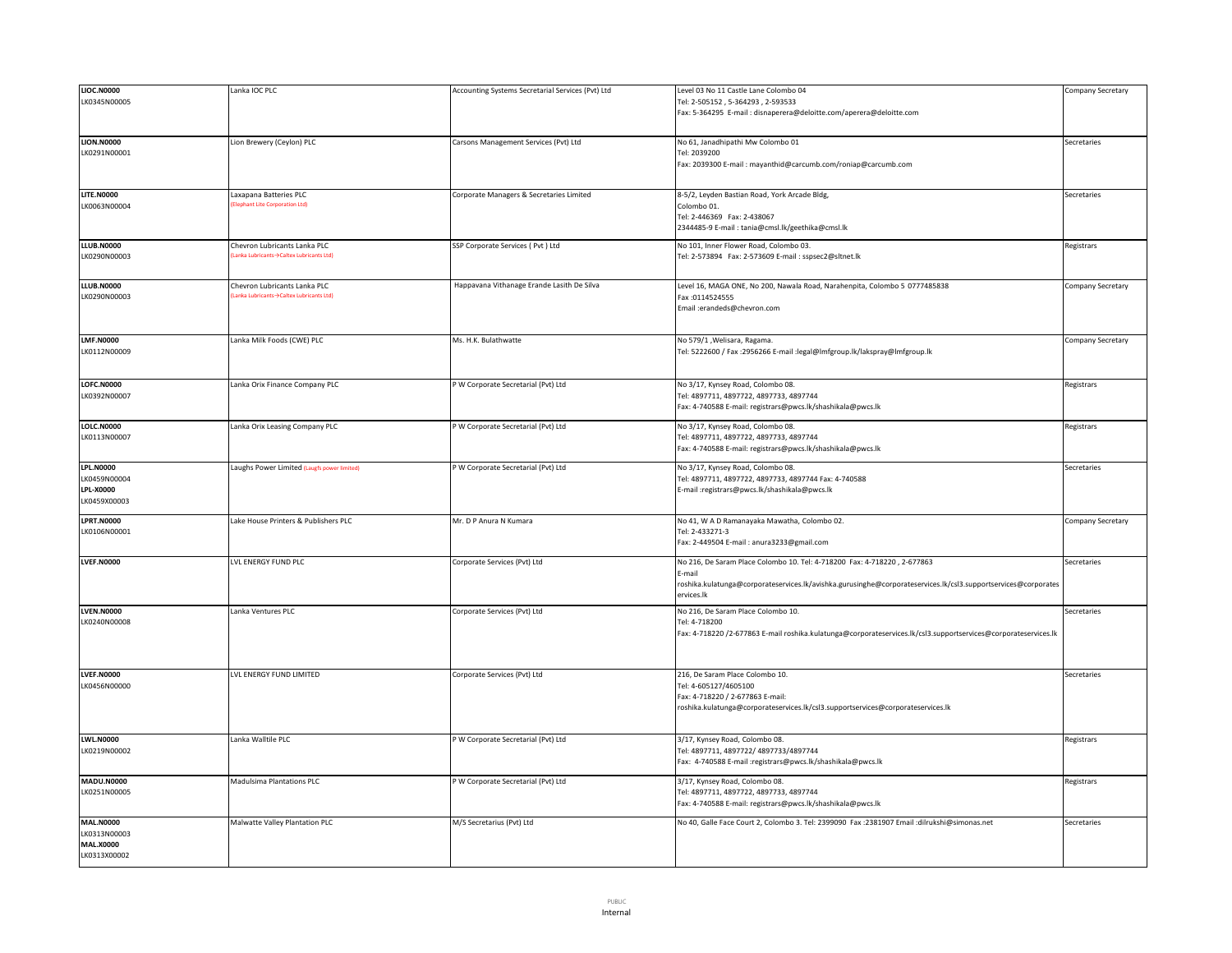| <b>MAL.N0000</b><br>LK0313N00003<br><b>MAL.X0000</b><br>LK0313X00002 | Malwatte Valley Plantation PLC                      | P W Corporate Secretarial (Pvt) Ltd                            | No: 3/17, Kynsey Road, Colombo 08.<br>Tel: 4897711, 4897722, 4897733, 4897744 Fax: 4-740588<br>E-mail: registrars@pwcs.lk/shashikala@pwcs.lk                                               | Registrars               |
|----------------------------------------------------------------------|-----------------------------------------------------|----------------------------------------------------------------|--------------------------------------------------------------------------------------------------------------------------------------------------------------------------------------------|--------------------------|
| <b>MARA.N0000</b><br>LK0292N00009                                    | Marawila Resorts PLC                                | Corporate Managers & Secretaries Limited                       | 8-5/2, Leyden Bastian Road, York Arcade Bldg.,<br>Colombo 01.<br>Tel: 2-446369 Fax: 2-438067<br>2344485-9 E-mail: tania@cmsl.lk/geethika@cmsl.lk                                           | Secretaries              |
| <b>MASK.N0000</b><br>LK0250N00007                                    | <b>Maskeliya Plantations PLC</b>                    | Richard Pieris Group Services ( Pvt ) Ltd                      | No 310, High Level Road, Nawinna,<br>Maharagama.<br>Tel: 2-802522 ,4-310500 -EXT 151<br>Fax: 2-804789 E-mail: thamodhi.a@arpico.com/jayalatha@arpico.com                                   | Secretaries              |
| <b>MBSL.N0000</b><br>LK0186N00003                                    | Merchant Bank of Sri Lanka PLC                      | Ms B A Amila Chamani                                           | Bank of Ceylon - Merchant Tower, 28, St. Michael's Road,<br>Colombo 03.<br>Tel: 4-711746/4711708<br>Fax: 4-711704 E-mail: nimalig@mbslbank.com;dinushar@mbslbank.com                       | Company Secretary        |
| <b>MCPL.N0000</b><br>LK0458N00006                                    | Mahaweli Coconut Plantations PLC                    | Mr K A Lakshman Rupasinghe                                     | No 85 Senanayake Avenue, Nawala, Rajagiriya.<br>Tel: 0112-815655 / 0115-768697 Mobile : 0773-977352<br>Fax: 0112-199819<br>Emails - lakshman@mgikalrupco.com / secretarial@mgikalrupco.com | Secretaries              |
| <b>MEL.N0000</b><br>LK0410N00007                                     | Mackwoods Energy PLC                                | SSP Corporate Services (Pvt) Ltd                               | No 101, Inner Flower Road, Colombo 03.<br>Tel: 2-573894 Fax: 2-573609 E-mail: sspsec2@sltnet.lk                                                                                            | Registrars               |
| <b>MELS.N0000</b><br>LK0450N00003                                    | Melstacorp PLC                                      | Corporate Services (Pvt) Ltd                                   | No 216, De Saram Place, Colombo 10. Tel: 4605192/2669771<br>Fax: 4-718220, 2-677863<br>roshika.kulatunga@corporateservices.lk/csl3.supportservices@corporateservices.lk                    | Secretaries              |
| <b>MELS.N0000</b><br>LK0450N00003                                    | Melstacorp PLC                                      | Corporate Solutions Unit - Central Depository System (Pvt) Ltd | Ground Floor, M&M Center<br>341/5, Kotte Road, Rajagiriya<br>Sri Lanka. E-mail - registrars@cse.lk<br>Tel: +94 11 2 356446/437/448  Fax: +94 11 2 440 396                                  | Registrars               |
| <b>MERC.N0000</b><br>LK0379N00004                                    | Mercantile Investments and Finance PLC              | Mercantile Investments and Finance PLC                         | No236, Galle Road,<br>Colombo 03.<br>Tel: 94-11-2343720 Ext. 227<br>Fax:94-11-2434524 E-mail :ruvini.h@mi.com.lk/ mercantile@mi.com.lk                                                     | Secretaries              |
| <b>MFL.N0000</b><br>LK0382N00008                                     | Multi Finance PLC                                   | Business Intelligence (Pvt) Limited                            | 08, Tickell Road, Colombo 08<br>Tel: 5-579900 Fax: 5-579960, 5-579950<br>e+mail :samanga@msl.lk/menaka@msl.lk                                                                              | Secretaries              |
| <b>MGT.N0000</b><br>LK0335N00006                                     | Hayleys Fabric PLC<br>ayleys-MGT Knitting Mills PLC | Hayleys Group Services(Private) Ltd                            | No 400, Deans Road Colombo 10<br>Tel:2-696331, 2-696335<br>Fax: 2-693454, 2-699299 E-mail:<br>swarna.abeytunge@secretarial.hayleys.com/janaka.prabath@secretarial.hayleys.com              | Secretaries              |
| <b>MHDL.N0000</b><br>LK0425N00005                                    | Millenium Housing Developers PLC                    | First Corporate Solution Solutions Limited                     | No 540, R A De Mel Mawatha Colombo 03<br>Tel:2559800                                                                                                                                       | Secretaries              |
| <b>MHDL.N0000</b><br>LK0425N00005                                    | Millenium Housing Developers PLC                    | Corporate Arcade Limited                                       | No 122/37, Kirulapana Avenue, Kirulapone<br>Tel: 2514420/2514421 Fax: 2513621 E-mail :cal@sltnet.lk/corporatearcadeltd@gmail.com                                                           | Registrars               |
| <b>MPRH.N0000</b><br>LK0310N00009                                    | Metropolitan Resource Holdings PLC                  | Accounting Systems Secretarial Services (Pvt) Ltd              | Level 3, No.11, Castle Lane, Colombo 04.<br>Tel: 2-505152, 5-364293, 2-593533<br>Fax: 5-364295                                                                                             | Secretaries & Registrars |
| <b>MRH.N0000</b><br>LK0118N00006                                     | Mahaweli Reach Hotels PLC                           | Businessmate (Pvt) Limited                                     | No 45, Braybrooke Street, Colombo 02<br>Tel: 2-433933, 2-430242 Fax: 2-445683 E-mail: priyanga@bakertilly.lk                                                                               | Secretaries              |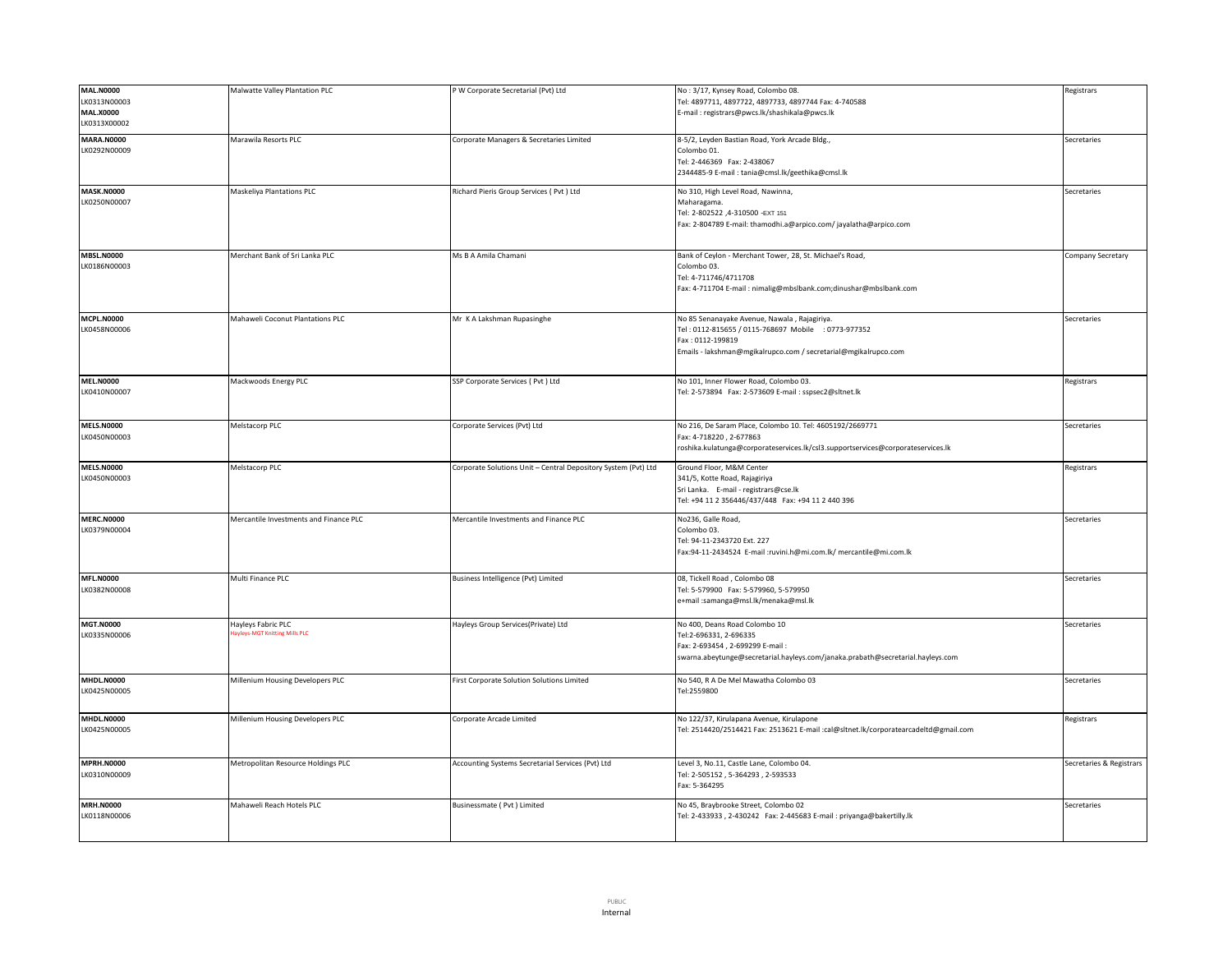| <b>MSL.N0000</b>   | Mercantile Shipping Company PLC     | Business Intelligence (Pvt) Limited       | 08, Tickell Road, Colombo 08                                                               | Secretaries            |
|--------------------|-------------------------------------|-------------------------------------------|--------------------------------------------------------------------------------------------|------------------------|
| LK0121N00000       |                                     |                                           | Tel: 5-579900 Fax: 5-579960, 5-579950                                                      |                        |
|                    |                                     |                                           | e-mail:samanga@msl.lk/menaka@msl.lk                                                        |                        |
|                    |                                     |                                           |                                                                                            |                        |
| <b>MULL.N0000</b>  | Muller & Phipps (Ceylon) PLC        | Corporate Managers & Secretaries Limited  | 8-5/2, Leyden Bastian Road, York Arcade Bldg.,                                             | Secretaries            |
| LK0126N00009       |                                     |                                           | Colombo 01.                                                                                |                        |
|                    |                                     |                                           | Tel: 2-446369 Fax: 2-438067                                                                |                        |
|                    |                                     |                                           | 2344485-9 E-mail: tania@cmsl.lk/geethika@cmsl.lk                                           |                        |
|                    |                                     |                                           |                                                                                            |                        |
| <b>NAMU.N0000</b>  | Namunukula Plantations PLC          | Richard Pieris Group Services ( Pvt ) Ltd | No 310, High Level Road, Nawinna,                                                          | Secretaries            |
| LK0295N00002       |                                     |                                           | Maharagama                                                                                 |                        |
|                    |                                     |                                           | Tel: 2-802522 ,4-310500                                                                    |                        |
|                    |                                     |                                           |                                                                                            |                        |
|                    |                                     |                                           | Fax: 2-804789 E-mail :thamodhi.a@arpico.com/jayalatha@arpico.com                           |                        |
|                    |                                     |                                           |                                                                                            |                        |
|                    |                                     |                                           |                                                                                            |                        |
| <b>NAVF.U0000</b>  | Namal Acuity Value Fund             | FJ & G de Saram                           | 216 De Saram Pl, Colombo 01 Tel:0114 718 200                                               | Registrars             |
| LK0359U00001       |                                     |                                           |                                                                                            |                        |
|                    |                                     |                                           |                                                                                            |                        |
|                    |                                     |                                           |                                                                                            |                        |
| <b>NDB.N0000</b>   | National Development Bank PLC       | Ms.S A Ranasinghe                         | No 40, Nawam Mawatha,                                                                      | Company Secretary      |
| LK0207N00007       |                                     |                                           | Colombo 02.                                                                                |                        |
|                    |                                     |                                           |                                                                                            |                        |
|                    |                                     |                                           | Tel: 2448 448-3402 E-mail: teloma.liyanage@ndbbank.com/shehani.benjamin@ndbbank.com        |                        |
| <b>NEH.N0000</b>   | The Nuwara Eliya Hotels Company PLC | Mercantile Investments and Finance PLC    | No236, Galle Road,                                                                         | Secretaries            |
| LK0130N00001       |                                     |                                           | Colombo 03.                                                                                |                        |
|                    |                                     |                                           | Tel: 94-11-2343720 Ext. 227                                                                |                        |
|                    |                                     |                                           | av:94-11-2434524 F-mail:ruvini h@mi.com lk/ mercantile@mi.com                              |                        |
| <b>NEST.N0000</b>  | Nestle Lanka PLC                    | SSP Corporate Services ( Pvt ) Ltd        | No.101, Inner Flower Road, Coombo 03.                                                      | Registrars             |
| LK0128N00005       |                                     |                                           | Tel: 2-573894, 2-573485    Fax: 2-573609    E-mail: sspsec2@sltnet.lk                      |                        |
|                    |                                     |                                           |                                                                                            |                        |
|                    |                                     |                                           |                                                                                            |                        |
| <b>NHL.N0000</b>   | Nawaloka Hospitals PLC              | M & A Company Secretaries (Pvt) Limited   | No 28 (Level 2) W.A.D. Ramanayake Mawatha Colombo 02                                       | Secretaries            |
| LK0342N00002       |                                     |                                           | Tel: 2-302900 Fax: 2-302911 E-mail :malaw@nithimurugesu.com                                |                        |
|                    |                                     |                                           |                                                                                            |                        |
|                    |                                     |                                           |                                                                                            |                        |
| <b>NIFL.N0000</b>  | LOLC Development Finance PLC        | SSP Corporate Services ( Pvt ) Ltd        | No 101, Inner Flower Road, Coombo 03.                                                      | Registrars             |
| LK0393N00005       | Brac Lanka Finance Plo              |                                           | Tel: 2-573894, 2-573485    Fax: 2-573609    E-mail: sspsec2@sltnet.lk                      |                        |
|                    |                                     |                                           |                                                                                            |                        |
|                    |                                     |                                           |                                                                                            |                        |
| <b>NTB.N0000</b>   | <b>Nations Trust Bank PLC</b>       | SSP Corporate Services (Pvt) Ltd          | No 101, Inner Flower Road, Coombo 03.                                                      | Registrars             |
| LK0309N00001       |                                     |                                           | Tel: 2-573894, 2-573485    Fax: 2-573609    E-mail: sspsec2@sltnet.lk                      |                        |
| <b>NTB.X0000</b>   |                                     |                                           |                                                                                            |                        |
| K0309X00000        |                                     |                                           |                                                                                            |                        |
| ODEL.N0000         | Odel PLC                            | Softlogic Corporate Services (Pvt) Ltd    | No 14. De Fonseka Place Colombo 05                                                         | Secretaries            |
|                    |                                     |                                           | Tel: 5575000/5575383                                                                       |                        |
| LK0366N00001       |                                     |                                           |                                                                                            |                        |
|                    |                                     |                                           | Fax: 25 08 291 E- mail : dinusha.edirisinghe@softlogic.lk/charvi.senevirathne@softlogic.lk |                        |
| OFEQ.N0000         | Office Equipment PLC                | P W Corporate Secretarial (Pvt) Ltd       | No 3/17, Kynsey Road, Colombo 08.                                                          | Secretaries/Registrars |
| LK0132N00007       |                                     |                                           | Tel: 4897711, 4897722, 4897733, 4897744                                                    |                        |
|                    |                                     |                                           |                                                                                            |                        |
|                    |                                     |                                           | Fax: 4-740588 E-mail: registrars@pwcs.lk/shashikala@pwcs.lk                                |                        |
|                    |                                     |                                           |                                                                                            |                        |
| <b>OGL.N0000</b>   | Orient Garments PLC                 | P W Corporate Secretarial (Pvt) Ltd       | No 3/17, Kynsey Road, Colombo 08.                                                          | Secretaries            |
| LK0385N00001       |                                     |                                           | Tel: 4897711, 4897722, 4897733, 4897744                                                    |                        |
|                    |                                     |                                           |                                                                                            |                        |
|                    |                                     |                                           | Fax: 4-740588 E-mail: registrars@pwcs.lk/shashikala@pwcs.lk                                |                        |
|                    |                                     |                                           |                                                                                            |                        |
| ONAL.N0000         | On'ally Holdings PLC                | P W Corporate Secretarial (Pvt) Ltd       | No 3/17, Kynsey Road, Colombo 08.                                                          | Secretaries            |
| LK0180N00006       |                                     |                                           | Tel: 4897711, 4897722, 4897733, 4897744                                                    |                        |
|                    |                                     |                                           |                                                                                            |                        |
|                    |                                     |                                           | Fax: 4-740588 E-mail: registrars@pwcs.lk/shashikala@pwcs.lk                                |                        |
| <b>OSEA.N0000</b>  |                                     |                                           |                                                                                            | Secretaries            |
|                    | Overseas Realty (Ceylon) PLC        | Ms Shiromi R Balasuriya                   | No 8-01 East Tower - World Trade Center, Echelon Square, Colombo 01.                       |                        |
| LK0133N00005       |                                     |                                           | E-mail :shiromib@orcl.lk Tel :0112346333/Fax :0112449303                                   |                        |
|                    |                                     |                                           |                                                                                            |                        |
|                    |                                     |                                           |                                                                                            |                        |
| <b>OSEA.N0000</b>  | Overseas Realty (Ceylon) PLC        | SSP Corporate Services ( Pvt ) Ltd        | No.101, Inner Flower Road, Colombo 03. Tel: 2-573894, 2-573485                             | Registrars             |
| LK0133N00005       |                                     |                                           | Fax: 2-573609 E-mail: sspsec2@sltnet.lk                                                    |                        |
|                    |                                     |                                           |                                                                                            |                        |
|                    |                                     |                                           |                                                                                            |                        |
| <b>PABC.N0000</b>  | Pan Asia Banking Corporation PLC    | Ms. Nayantha Fernando                     | 9th Floor, No 450, Galle Road, Colombo 03.                                                 | Company Secretary      |
|                    |                                     |                                           | Tel: 4-667610                                                                              |                        |
| LK0346N00003       |                                     |                                           |                                                                                            |                        |
|                    |                                     |                                           | Fax: 2301844 E-mail : dilhara.lethbridge@pabcbank.com                                      |                        |
|                    |                                     |                                           |                                                                                            |                        |
| <b>PACK-N-0000</b> | EX-PACK CORRUGATED CARTONS LIMITED  | Business Intelligence (Private) Limited   | No. 08, Tickell Road, Colombo 08. Tel: 011 2 015900                                        | Secretaries            |
| LK0473N00005       |                                     |                                           | E-mail madushani@msl.lk                                                                    |                        |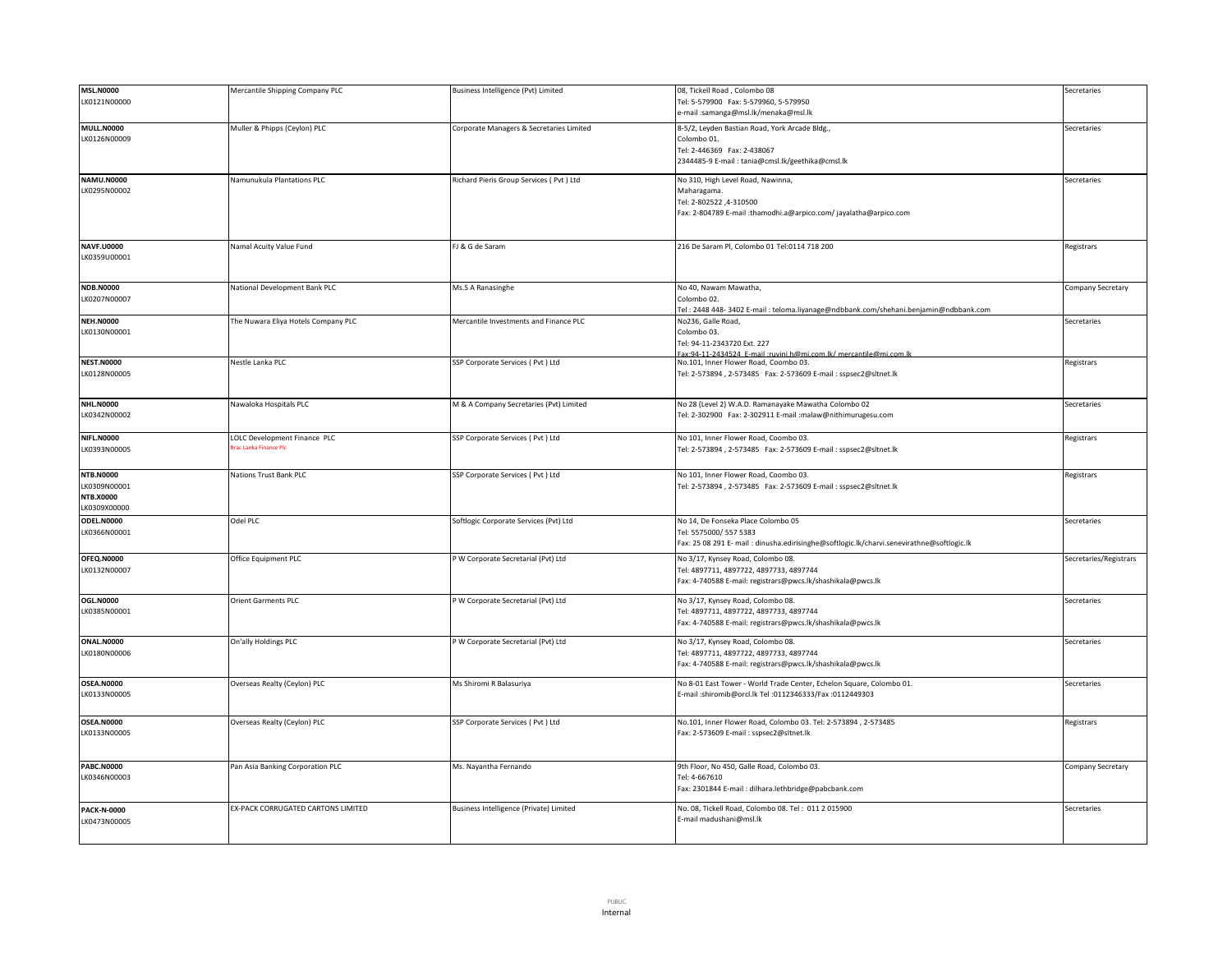| <b>PALM.N0000</b> | Palm Gardens Hotels PLC         | P W Corporate Secretarial (Pvt) Ltd     | No 3/17, Kynsey Road, Colombo 08.                                                                       | Registrars               |
|-------------------|---------------------------------|-----------------------------------------|---------------------------------------------------------------------------------------------------------|--------------------------|
|                   | onfifi Hotel Holdings PLC)      |                                         |                                                                                                         |                          |
| LK0208N00005      |                                 |                                         | Tel: 4897711, 4897722, 4897733, 4897744                                                                 |                          |
|                   |                                 |                                         | Fax: 4-740588 E-mail: registrars@pwcs.lk/shashikala@pwcs.lk                                             |                          |
|                   |                                 |                                         |                                                                                                         |                          |
| <b>PAP.N0000</b>  | Panasian Power PLC              | SSP Corporate Services (Pvt ) Ltd       | No 101, Inner Flower Road, Coombo 03.                                                                   | Secretaries              |
| LK0372N00009      |                                 |                                         | Tel: 2-573894, 2-573485 Fax: 2-573609 E-mail: sspsec2@sltnet.lk                                         |                          |
|                   |                                 |                                         |                                                                                                         |                          |
|                   |                                 |                                         |                                                                                                         |                          |
| <b>PARA.N0000</b> | Paragon Ceylon PLC              | P W Corporate Secretarial (Pvt) Ltd     | No 3/17, Kynsey Road, Colombo 08.                                                                       | Secretaries/Registrars   |
| LK0134N00003      |                                 |                                         | Tel: 4897711, 4897722, 4897733, 4897744                                                                 |                          |
|                   |                                 |                                         | Fax: 4-740588 E-mail: registrars@pwcs.lk/shashikala@pwcs.lk                                             |                          |
|                   |                                 |                                         |                                                                                                         |                          |
| <b>PARQ.N0000</b> | Swisstek (Ceylon) PLC           | P W Corporate Secretarial (Pvt) Ltd     | No 3/17, Kynsey Road, Colombo 08.                                                                       | Secretaries              |
| LK0135N00000      | arquet Ceylon Plc)              |                                         | Tel: 4897711, 4897722, 4897733, 4897744                                                                 |                          |
|                   |                                 |                                         | Fax: 4-740588 E-mail: registrars@pwcs.lk/shashikala@pwcs.lk                                             |                          |
|                   |                                 |                                         |                                                                                                         |                          |
| <b>PCHH.N0000</b> | Adam Capital PLC                | Adam Corporate Secretarial (Pvt) Ltd    | No 264, Grandpass Road                                                                                  | Secretaries & Registrars |
| LK0417N00002      | <b>PCH Holdings PLC)</b>        |                                         | Colombo 14.                                                                                             |                          |
|                   |                                 |                                         |                                                                                                         |                          |
|                   |                                 |                                         | Tel: 11 7608500                                                                                         |                          |
| <b>PDL.N0000</b>  | Property Development PLC        | SSP Corporate Services (Pvt ) Ltd       | No.101, Inner Flower Road, Coombo 03.                                                                   | Secretaries              |
| LK0138N00004      |                                 |                                         | Tel: 2-573894, 2-573485    Fax: 2-573609    E-mail: sspsec2@sltnet.lk                                   |                          |
|                   |                                 |                                         |                                                                                                         |                          |
|                   |                                 |                                         |                                                                                                         |                          |
|                   |                                 |                                         |                                                                                                         |                          |
| <b>PEG.N0000</b>  | Pegasus Hotels of Ceylon PLC    | Carsons Management Services (Pvt) Ltd   | No 61, Janadhipathi Mw Colombo 01                                                                       | Secretaries              |
| LK0136N00008      |                                 |                                         | Tel: 2039200                                                                                            |                          |
|                   |                                 |                                         | Fax: 2039300 E-mail: mayanthid@carcumb.com/roniap@carcumb.com                                           |                          |
|                   |                                 |                                         |                                                                                                         |                          |
|                   |                                 |                                         |                                                                                                         |                          |
| <b>PHAR.N0000</b> | Colombo City Holdings Plc       | Nexia Corporate Consultants ( Pvt ) Ltd | Nexia Corporate Consultants (Pvt) Ltd. No 181, Nawala Road                                              | Secretaries              |
| LK0051N00009      |                                 |                                         | Colombo 05. Tel: 2 368154 /4 889526 Fax: 2 368621/ E-mail :nexia@eureka.lk / nexiaconsultants@yahoo.com |                          |
|                   |                                 |                                         |                                                                                                         |                          |
|                   |                                 |                                         |                                                                                                         |                          |
| <b>PINS.N0000</b> | People's Insurance PLC          | SSP Corporate Services (Pvt) Ltd        | No 101, Inner Flower Road, Coombo 03.                                                                   | Registrars               |
| LK0445N00003      |                                 |                                         | Tel: 2-573894, 2-573485    Fax: 2-573609    E-mail: sspsec2@sltnet.lk                                   |                          |
|                   |                                 |                                         |                                                                                                         |                          |
|                   |                                 |                                         |                                                                                                         |                          |
| <b>PLC.N0000</b>  | People's Leasing & Finance PLC  | SSP Corporate Services (Pvt ) Ltd       | No 101, Inner Flower Road, Coombo 03.                                                                   | Registrars               |
| LK0399N00002      |                                 |                                         | Tel: 2-573894, 2-573485    Fax: 2-573609    E-mail: sspsec2@sltnet.lk                                   |                          |
|                   |                                 |                                         |                                                                                                         |                          |
| <b>PLR.N0000</b>  | PRIME LANDS RESIDENCIES LIMITED | SSP Corporate Services (Pvt ) Ltd       | No 101, Inner Flower Road, Coombo 03.                                                                   | Registras                |
| LK0465N00001      |                                 |                                         | Tel: 2-573894, 2-573485 Fax: 2-573609 E-mail: sspsec2@sltnet.lk                                         |                          |
|                   |                                 |                                         |                                                                                                         |                          |
|                   |                                 |                                         |                                                                                                         |                          |
| <b>PMB.N0000</b>  | People's Merchant Finance PLC   | SSP Corporate Services (Pvt) Ltd        | No 101, Inner Flower Road, Coombo 03.                                                                   | Registrars               |
| LK0221N00008      |                                 |                                         | Tel: 2-573894, 2-573485    Fax: 2-573609    E-mail: sspsec2@sltnet.lk                                   |                          |
|                   |                                 |                                         |                                                                                                         |                          |
|                   |                                 |                                         |                                                                                                         |                          |
| <b>RAL.N0000</b>  | Renuka Agri Foods PLC           | SSP Corporate Services (Pvt ) Ltd       | No.101, Inner Flower Road, Coombo 03.                                                                   | Registrars               |
| LK0361N00002      |                                 |                                         | Tel: 2-573894, 2-573485 Fax: 2-573609 E-mail: sspsec2@sltnet.lk/                                        |                          |
|                   |                                 |                                         |                                                                                                         |                          |
|                   |                                 |                                         |                                                                                                         |                          |
| <b>RCH.N0000</b>  | Renuka Hotels PLC               | SSP Corporate Services ( Pvt ) Ltd      | No 101, Inner Flower Road, Coombo 03.                                                                   | Registrars               |
| LK0454N00005      |                                 |                                         | Tel: 2-573894, 2-573485    Fax: 2-573609    E-mail: sspsec2@sltnet.lk                                   |                          |
|                   |                                 |                                         |                                                                                                         |                          |
|                   |                                 |                                         |                                                                                                         |                          |
|                   |                                 |                                         |                                                                                                         |                          |
| <b>RCL.N0000</b>  | Royal Ceramics Lanka PLC        | P W Corporate Secretarial (Pvt) Ltd     | No 3/17, Kynsey Road, Colombo 08.                                                                       | Secretaries              |
| LK0217N00006      |                                 |                                         | Tel: 4897711, 4897722, 4897733, 4897744                                                                 |                          |
|                   |                                 |                                         | Fax: 4-740588 E-mail: registrars@pwcs.lk/shashikala@pwcs.lk                                             |                          |
|                   |                                 |                                         |                                                                                                         |                          |
| <b>REEF.N0000</b> | Citrus Leisure PLC              | P W Corporate Secretarial (Pvt) Ltd     | No 3/17, Kynsey Road, Colombo 08.                                                                       | Registrars               |
| LK0083N00002      | otel Reefcomber Ltd)            |                                         | Tel: 4897711, 4897722, 4897733, 4897744                                                                 |                          |
|                   |                                 |                                         | Fax: 4-740588 E-mail: registrars@pwcs.lk/shashikala@pwcs.lk                                             |                          |
| <b>REG.N0000</b>  | Regnis (Lanka) PLC              | Hayleys Group Services(Private) Ltd     | No.400, Deans Road Colombo 10                                                                           | Secretaries              |
|                   |                                 |                                         |                                                                                                         |                          |
| LK0173N00001      |                                 |                                         | Tel:2-696331, 2-696335                                                                                  |                          |
|                   |                                 |                                         | Fax: 2-693454, 2-699299 E-mail:                                                                         |                          |
|                   |                                 |                                         | swarna.abeytunge@secretarial.hayleys.com/janaka.prabath@secretarial.hayleys.com                         |                          |
|                   |                                 |                                         |                                                                                                         |                          |
| <b>RENU.N0000</b> | Renuka City Hoels PLC           | SSP Corporate Services (Pvt ) Ltd       | No 101, Inner Flower Road, Coombo 03.                                                                   | Registrars               |
| LK0201N00000      |                                 |                                         | Tel: 2-573894, 2-573485 Fax: 2-573609 E-mail: sspsec2@sltnet.lk                                         |                          |
|                   |                                 |                                         |                                                                                                         |                          |
|                   |                                 |                                         |                                                                                                         |                          |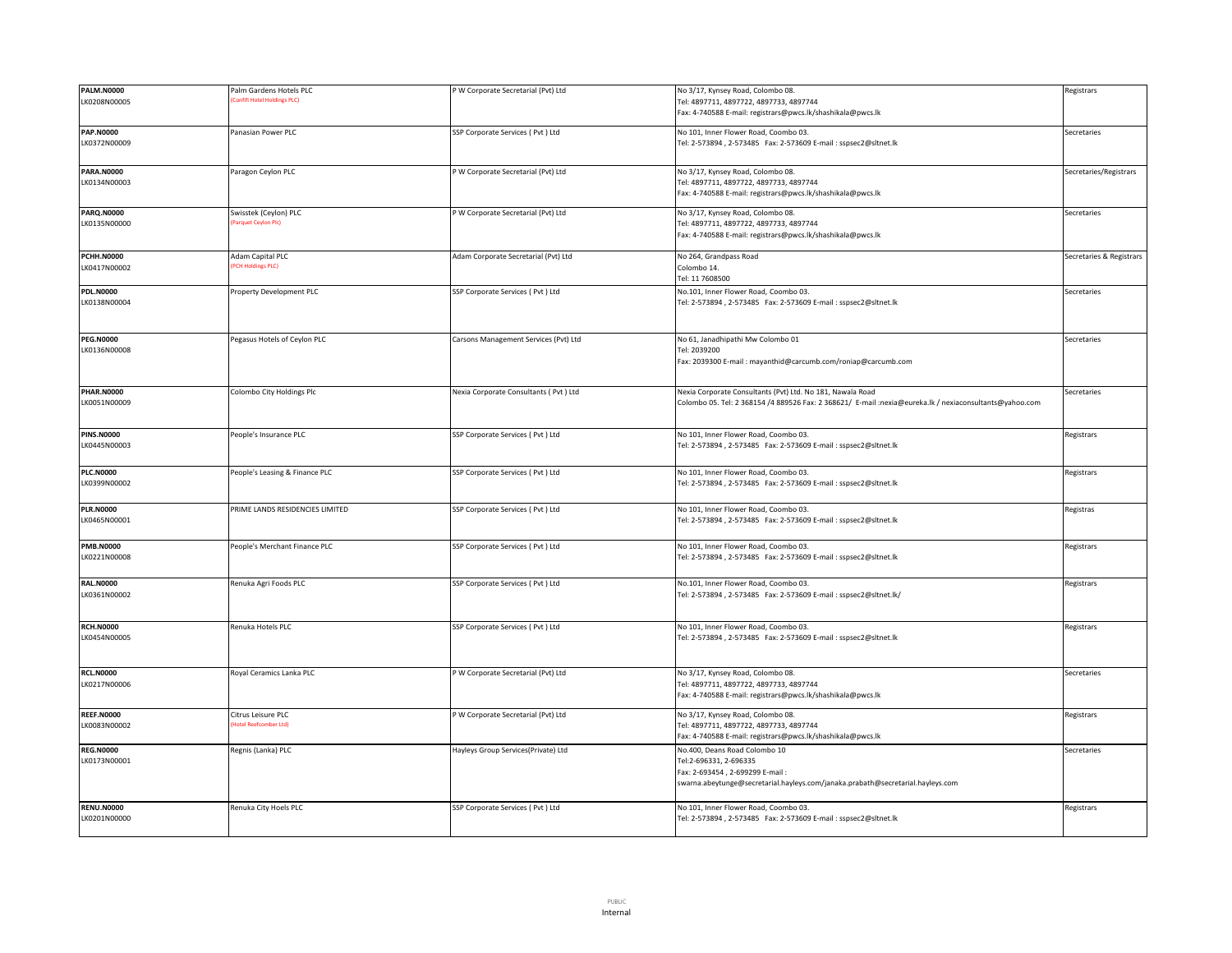| <b>REXP.N0000</b><br>LK0209N00003                                      | Richard Peiris Exports PLC                              | Richard Pieris Group Services (Pvt ) Ltd | No 310, High Level Road, Nawinna,<br>Maharagama<br>4-310500 A-310500                                                                                                                       | Secretaries                       |
|------------------------------------------------------------------------|---------------------------------------------------------|------------------------------------------|--------------------------------------------------------------------------------------------------------------------------------------------------------------------------------------------|-----------------------------------|
|                                                                        |                                                         |                                          | Fax: 2-804789 E-mail :thamodhi.a@arpico.com/ jayalatha@arpico.com                                                                                                                          |                                   |
| <b>RFL.N0000</b><br>LK0415N00006                                       | Ramboda Falls PLC                                       | SSP Corporate Services ( Pvt ) Ltd       | No.101, Inner Flower Road, Colombo 03.<br>Tel: 2-573894 Fax: 2-573609 E-mail : sspsec2@sltnet.lk                                                                                           | Registrars                        |
| <b>RGEM.N0000</b><br>LK0140N00000                                      | Radiant Gems International PLC                          | SSP Corporate Services (Pvt) Ltd         | No.101, Inner Flower Road, Colombo 03.<br>Tel: 2-573894, 2-573485    Fax: 2-573609    E-mail: sspsec2@sltnet.lk                                                                            | Registrars                        |
| <b>RHL.N0000</b><br>LK0355N00004<br><b>RHL.X0000</b><br>LK0355X00003   | Renuka Holdings PLC                                     | Renuka Enterprises (Private) Limited     | Renuka Enterprises (Private) Limited<br>Renuka House, P O Box 1403, No. 69, Sri Jinaratna Road,<br>Colombo 02.<br>Tel: 2-314750-5, 2-422694 Fax: 2-445549                                  | Company Secretary                 |
| <b>RHL.N0000</b><br>LK0355N00004<br><b>RHL.X0000</b><br>LK0355X00003   | Renuka Holdings PLC                                     | SSP Corporate Services ( Pvt ) Ltd       | No.101, Inner Flower Road,<br>Colombo <sub>03</sub><br>Tel: 2-573894, 2-573485    Fax: 2-573609    E-mail :sspsec2@sltnet.lk                                                               | Registrars                        |
| <b>RHTL.N0000</b><br>LK0308N00003                                      | The Fortress Resorts PLC<br>uhunu Hotels & Travels Ltd) | P W Corporate Secretarial (Pvt) Ltd      | No 3/17, Kynsey Road, Colombo 08.<br>Tel: 4897711, 4897722, 4897733, 4897744<br>Fax: 4-740588 E-mail: registrars@pwcs.lk/shashikala@pwcs.lk                                                | Registrars                        |
| <b>RICH.N0000</b><br>LK0143N00004                                      | Richard Peiris and company PLC                          | Richard Pieris Group Services (Pvt ) Ltd | No.310, High Level Road, Nawinna,<br>Maharagama.<br>Tel: 2-802522 ,4-310500 -EXT 151<br>Direct: 4-310564 Fax: 2-804789 E-mail :thamodhi.a@arpico.com/jayalatha@arpico.com                  | Secretaries                       |
| <b>RIL.N0000</b><br>LK0452N00009                                       | RIL PROPERTY PLC                                        | P W Corporate Secretarial (Pvt) Ltd      | No 3/17, Kynsey Road, Colombo 08.<br>Tel: 4897711, 4897722, 4897733, 4897744<br>Fax: 4-740588 E-mail: registrars@pwcs.lk/shashikala@pwcs.lk                                                | Registrars                        |
| <b>RPBH.N0000</b><br>LK0307N00005                                      | Royal Palms Beach Hotels PLC                            | Mercantile Investments and Finance PLC   | No236, Galle Road,<br>Colombo 03.<br>Tel: 94-11-2343720 Ext. 227<br>Fax:94-11-2434524 E-mail :ruvini.h@mi.com.lk/ mercantile@mi.com.lk                                                     | Secretaries                       |
| <b>RWSL.N0000</b><br>LK0363N00008                                      | Raigam Wayamba Salterns PLC                             | Business Intelligence (Pvt) Limited      | 08, Tickell Road, Colombo 08<br>Tel: 5-579900 Fax: 5-579960, 5-579950<br>e-mail :samanga@msl.lk/menaka@msl.lk                                                                              | Registrars & Company<br>Secretary |
| <b>SAMP.N0000</b><br>LK0090N00007                                      | Sampath Bank PLC                                        | Mr. R L S Senarathne                     | No 110, Sir James Peiris Mawatha, Colombo 02.<br>Tel: 5-331441, 4-730420<br>2-303070 E-mail: madurangamunasinghe@sampath.lk/shareholder_relations@sb.sampath.lk                            | Company Secretary                 |
| <b>SCAP.N0000</b><br>LK0396N00008                                      | Softlogic Capital Plc                                   | Softlogic Corporate Services (Pvt) Ltd   | No 14, De Fonseka Place Colombo 05<br>Tel: 5575000/ 557 5383<br>Fax: 25 08 291 E- mail: dinusha.edirisinghe@softlogic.lk/charvi.senevirathne@softlogic.lk                                  | Secretaries                       |
| <b>SDB.N0000</b><br>LK0412N00003                                       | Sanasa Development Bank PLC                             | Ms.Tamarika Rodrigo                      | No 12, Edmonton Road, Kirulopone,<br>Colombo 06.<br>Tel: 2832590/591 E-mail: comsec@sdb.lk                                                                                                 | Company Secretary                 |
| <b>SELI.N0000</b><br>LK0147N00005                                      | Selinsing PLC                                           | Carsons Management Services (Pvt) Ltd    | No 61, Janadhipathi Mw Colombo 01<br>Tel: 2039200<br>Fax: 2039300 E-mail: mayanthid@carcumb.com/roniap@carcumb.com                                                                         | Secretaries                       |
| <b>SEMB.N0000</b><br>LK0215N00000<br><b>SEMB.X0000</b><br>LK0215X00009 | S M B Leasing PLC<br>evlan Merchant Bank Ltd)           | P W Corporate Secretarial (Pvt) Ltd      | No 3/17, Kynsey Road, Colombo 08.<br>Tel: 4897711, 4897722, 4897733, 4897744<br>Fax: 4-740588 E-mail: registrars@pwcs.lk/shashikala@pwcs.lk                                                | Secretaries                       |
| <b>SERV.N0000</b><br>LK0084N00000                                      | The Kingsbury Plc<br><b>otel Services PLC</b>           | Hayleys Group Services(Private) Ltd      | No 400, Deans Road Colombo 10<br>Tel:2-696331, 2-696335<br>Fax: 2-693454, 2-699299<br>2-627652-3 E-mail: janaki.premarathna@secretarial.hayleys.com/janaka.prabath@secretarial.hayleys.com | Secretaries                       |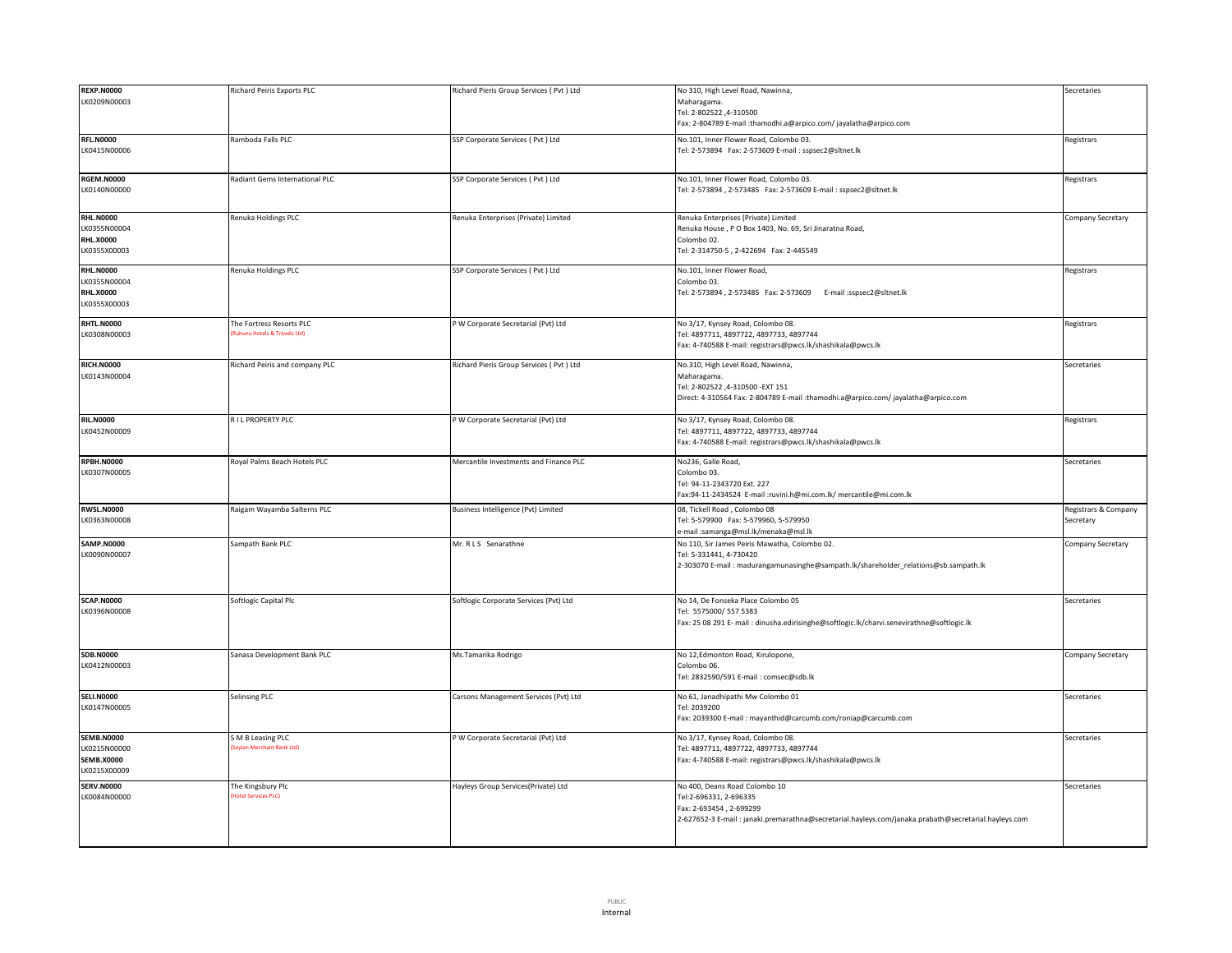| <b>SEYB.N000</b>  | Seylan Bank PLC                            | Ms. Nisha Najumudeen                              | Level 13, Ceylinco Seylan Towers, 90, Galle Road,                                         | Company Secretary        |
|-------------------|--------------------------------------------|---------------------------------------------------|-------------------------------------------------------------------------------------------|--------------------------|
| K0182N00002       |                                            |                                                   | Colombo 03.                                                                               |                          |
|                   |                                            |                                                   |                                                                                           |                          |
| <b>SEYB.X0000</b> |                                            |                                                   | Tel: 2-456551, 2-456397                                                                   |                          |
| LK0182X00001      |                                            |                                                   | Fax: 2-452584 E-mail: waruniw@seylan.lk                                                   |                          |
| SFCL.N0000        | Senkadagala Finance Company PLC            | Business Intelligence (Pvt) Limited               | 08, Tickell Road, Colombo 08                                                              | Secretaries              |
| LK0350N00005      |                                            |                                                   | Tel: 5-579900 Fax: 5-579960, 5-579950<br>E-mail                                           |                          |
|                   |                                            |                                                   |                                                                                           |                          |
|                   |                                            |                                                   | :samanga@msl.lk/menaka@msl.lk                                                             |                          |
|                   |                                            |                                                   |                                                                                           |                          |
| <b>SFIN.N0000</b> | Singer Finance Lanka PLC                   | Hayleys Group Services(Private) Ltd               | No 400, Deans Road Colombo 10                                                             | Registrars               |
| LK0373N00007      |                                            |                                                   | Tel:2-696331, 2-696335                                                                    |                          |
|                   |                                            |                                                   | Fax: 2-693454, 2-699299 E-mail:                                                           |                          |
|                   |                                            |                                                   | Email:swarna.abeytunge@secretarial.hayleys.com/janaka.prabath@secretarial.hayleys.com     |                          |
|                   |                                            |                                                   |                                                                                           |                          |
| <b>SFIN.N0000</b> | Singer Finance Lanka PLC                   | Hayleys Group Services(Private) Ltd               | No 400. Deans Road Colombo 10                                                             | Secretaries              |
| LK0373N00008      |                                            |                                                   | Tel:2-696331, 2-696335                                                                    |                          |
|                   |                                            |                                                   | Fax: 2-693454, 2-699299 E-mail:                                                           |                          |
|                   |                                            |                                                   | Email:janaka.prabath@secretarial.hayleys.com/Janaki.premarathna@secretarial.hayleys.com   |                          |
|                   |                                            |                                                   |                                                                                           |                          |
| <b>SFL.N0000</b>  | Sinhaputhra Finance PLC                    | P W Corporate Secretarial (Pvt) Ltd               | No 3/17, Kynsey Road, Colombo 08.                                                         | Registrars               |
| LK0365N00003      |                                            |                                                   | Tel: 4897711, 4897722, 4897733, 4897744                                                   |                          |
| <b>SFL.P0000</b>  |                                            |                                                   | Fax: 4-740588 E-mail: registrars@pwcs.lk/shashikala@pwcs.lk                               |                          |
| LK0365P00008      |                                            |                                                   |                                                                                           |                          |
|                   |                                            |                                                   |                                                                                           |                          |
| <b>SFL.N0000</b>  | Sinhaputhra Finance PLC                    | Mrs.H.K.P. Dilhani                                | No 11, Hill Street Kandy. Tel: 081 5555546/41                                             | Company Secretary        |
| LK0365N00003      |                                            |                                                   |                                                                                           |                          |
| <b>SFS.N0000</b>  | Swarnamahal Financial Services PLC         | SSP Corporate Services (Pvt) Ltd                  | No 101, Inner Flower Road, Colombo 03.                                                    | Secretaries              |
| LK0378N00006      |                                            |                                                   | Tel: 2-573894 Fax: 2-573609 E-mail : sspsec2@sltnet.lk                                    |                          |
|                   |                                            |                                                   |                                                                                           |                          |
|                   |                                            |                                                   |                                                                                           |                          |
|                   | Shalimar (Malay) PLC                       |                                                   | No 61, Janadhipathi Mw Colombo 01.                                                        |                          |
| <b>SHAL.N0000</b> |                                            | Carsons Management Services (Pvt) Ltd             |                                                                                           | Secretary                |
| LK0151N00007      |                                            |                                                   | Tel: 4-739200                                                                             |                          |
|                   |                                            |                                                   | Fax: 4-739300 E-mail: mayanthid@carcumb.com/roniap@carcumb.com                            |                          |
|                   |                                            |                                                   |                                                                                           |                          |
|                   |                                            |                                                   |                                                                                           |                          |
|                   |                                            |                                                   |                                                                                           |                          |
| <b>SHAW.N0000</b> | Lee Hedges PLC                             | Accounting Systems Secretarial Services (Pvt) Ltd | Level 3, No.11, Castle Lane Colombo 04.                                                   | Secretaries & Registrars |
| LK0152N00005      | Shaw Wallace & Hedges Ltd)                 |                                                   | Tel: 2-505152, 5-364293, 2-593533                                                         |                          |
|                   |                                            |                                                   | Fax: 5-364295 E-mail : disnaperera@deloitte.com/aperera@deloitte.com                      |                          |
|                   |                                            |                                                   |                                                                                           |                          |
|                   |                                            |                                                   |                                                                                           |                          |
| <b>SHL.N0000</b>  | Softlogic Holdings PLC                     | Softlogic Corporate Services (Pvt) Ltd            | No 14, De Fonseka Place Colombo 05                                                        | Secretaries              |
| LK0386N00009      |                                            |                                                   | Tel: 5575000/ 557 5383                                                                    |                          |
|                   |                                            |                                                   | Fax: 25 08 291 E- mail: dinusha.edirisinghe@softlogic.lk/charvi.senevirathne@softlogic.lk |                          |
|                   |                                            |                                                   |                                                                                           |                          |
|                   |                                            |                                                   |                                                                                           |                          |
| <b>SHOT.N0000</b> | Serendib Hotels PLC                        | LOLC Corporate Services (Private) Limited,        | 100/1, Sri Jayawardenapura Mawatha, Rajagiriya.                                           | Secretaries              |
| LK0149N00001      |                                            |                                                   | 0115880800, Fax 0112865602 Email corporateservices@lolc.com                               |                          |
| SHOT.X0000        |                                            |                                                   |                                                                                           |                          |
| LK0149X00000      |                                            |                                                   |                                                                                           |                          |
|                   |                                            |                                                   |                                                                                           |                          |
| <b>SHOT.N0000</b> | Serendib Hotels PLC                        | SSP Corporate Services (Pvt) Ltd                  | No 101, Inner Flower Road, Colombo 03.                                                    | Registrars               |
| LK0149N00001      |                                            |                                                   | Tel: 2-573894 Fax: 2-573609 E-mail : sspsec2@sltnet.lk                                    |                          |
| SHOT.X0000        |                                            |                                                   |                                                                                           |                          |
| LK0149X00000      |                                            |                                                   |                                                                                           |                          |
|                   |                                            |                                                   |                                                                                           |                          |
| <b>SIGV.N0000</b> | Sigiriya Village Hotles PLC                | Corporate Managers & Secretaries Limited          | 8-5/2, Leyden Bastian Road, York Arcade Bldg.,                                            | Secretaries              |
| LK0154N00001      |                                            |                                                   | Colombo 01.                                                                               |                          |
|                   |                                            |                                                   | Tel: 2-446369 Fax: 2-438067                                                               |                          |
|                   |                                            |                                                   | 2344485-9 E-mail: tania@cmsl.lk/geethika@cmsl.lk                                          |                          |
|                   |                                            |                                                   |                                                                                           |                          |
| <b>SIL.N0000</b>  | Samson International PLC                   | P W Corporate Secretarial (Pvt) Ltd               | No 3/17, Kynsey Road, Colombo 08.                                                         | Secretaries              |
| LK0205N00001      |                                            |                                                   | Tel: 4897711, 4897722, 4897733, 4897744                                                   |                          |
|                   |                                            |                                                   | Fax: 4-740588 E-mail: registrars@pwcs.lk/shashikala@pwcs.lk                               |                          |
|                   |                                            |                                                   |                                                                                           |                          |
| <b>SING.N0000</b> | <b>Standard Capital Plc</b><br>inghalanka) | SSP Corporate Services (Pvt) Ltd                  | No.101, Inner Flower Road, Colombo 03.                                                    | Registrars               |
| LK0155N00008      |                                            |                                                   | Tel: 2-573894 Fax: 2-573609 E-mail: sspsec2@sltnet.lk                                     |                          |
|                   |                                            |                                                   |                                                                                           |                          |
| <b>SING.N0000</b> | <b>Standard Capital Plc</b>                | Corporate Advisory Services (Pvt) Ltd             | No 47, Alexandra Place, Colombo 07.Tel: 2-695782 Fax: 2-695410                            | Secretaries              |
| LK0155N00008      | Singhalanka)                               |                                                   | E-mail: hashan@sfslanka.lk/samanthi.haddegoda@sunshineholdings.lk                         |                          |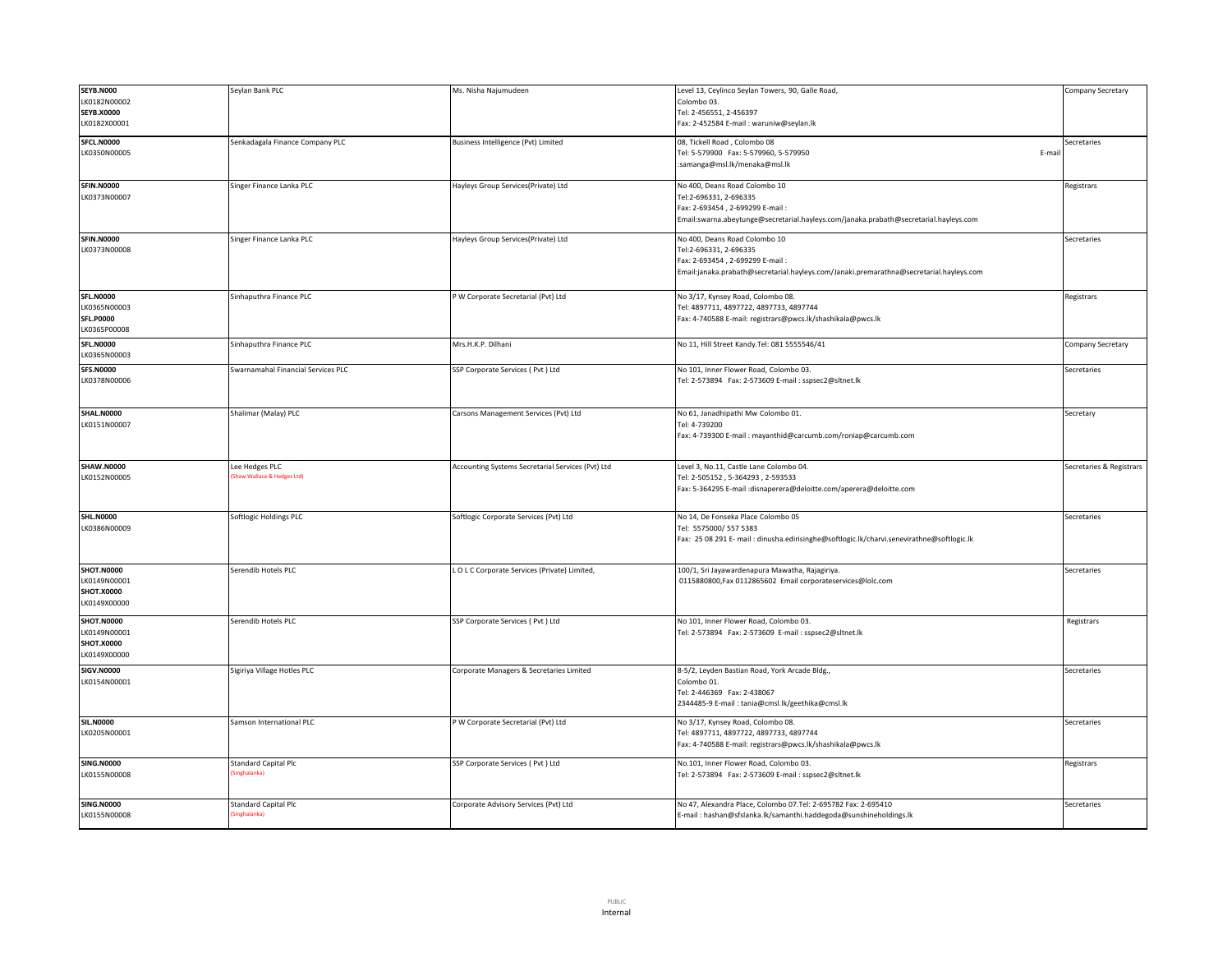| <b>SINI.N0000</b> | Singer Industries (Ceylon) PLC | Hayleys Group Services(Private) Ltd                            | No 400, Deans Road Colombo 10.                                                               | Secretaries       |
|-------------------|--------------------------------|----------------------------------------------------------------|----------------------------------------------------------------------------------------------|-------------------|
| LK0157N00004      |                                |                                                                | Tel: 2627658 Fax: 2627655                                                                    |                   |
|                   |                                |                                                                | E-mail :janaki.premarathna@secretarial.hayleys.com/janaka.prabath@secretarial.hayleys.com    |                   |
|                   |                                |                                                                |                                                                                              |                   |
|                   |                                |                                                                |                                                                                              |                   |
|                   |                                |                                                                |                                                                                              |                   |
| <b>SINS.N0000</b> | Singer (Sri Lanka) PLC         | Hayleys Group Services(Private) Ltd                            | No.400, Deans Road Colombo 10                                                                | Secretaries       |
| LK0156N00006      |                                |                                                                | Tel:Tel: 2627658 Fax: 2627655                                                                |                   |
|                   |                                |                                                                | E-mail:janaki.premarathna@secretarial.hayleys.com/janaka.prabath@secretarial.hayleys.com     |                   |
|                   |                                |                                                                |                                                                                              |                   |
| <b>SIRA.N0000</b> | Sierra Cables PLC              | P R Secretarial Private Limited                                | No 59 Gregory's Road, Colombo 07.                                                            | Secretaries       |
| LK0351N00003      |                                |                                                                | Tel: 2-671441 Fax: 2-671440                                                                  |                   |
|                   |                                |                                                                | E-mail: info@prsslk.com ,prsecs@gmail.com                                                    |                   |
|                   |                                |                                                                |                                                                                              |                   |
|                   |                                |                                                                |                                                                                              |                   |
| <b>SIRA.N0000</b> | Sierra Cables PLC              | SSP Corporate Services ( Pvt ) Ltd                             | No 101, Inner Flower Road, Colombo 03.                                                       | Registrars        |
| LK0351N00003      |                                |                                                                | Tel: 2-573894 Fax: 2-573609 E-mail : sspsec2@sltnet.lk/sspit101@ssp.lk                       |                   |
|                   |                                |                                                                |                                                                                              |                   |
|                   |                                |                                                                |                                                                                              |                   |
| <b>SLFL</b>       | Siyapatha Finance PLC          | Mr. S. Sudarshan                                               | No 110, Sir James Peiris Mawatha, Colombo 02.                                                | Company Secretary |
|                   |                                |                                                                | Tel: 011 7 605 605                                                                           |                   |
|                   |                                |                                                                | Fax: 011 7 605 606                                                                           |                   |
|                   |                                |                                                                |                                                                                              |                   |
| <b>SLND.N0000</b> | Serendib Land PLC              | lacey & Company                                                | No.9/5, Thambiah Avenue Off Independance Avenue Colombo 07                                   | Secretaries       |
| LK0150N00009      |                                |                                                                | Tel: 4335159-62 Fax: 2692677 E-mail :himasha@juliusandcreasy.com/keshini@juliusandcreasy.com |                   |
|                   |                                |                                                                |                                                                                              |                   |
|                   |                                |                                                                |                                                                                              |                   |
| <b>SLTL.N0000</b> | Sri Lanka Telecom PLC          | SSP Corporate Services (Pvt) Ltd                               | No.101, Inner Flower Road, Colombo 03.                                                       | Registrars        |
| LK0312N00005      |                                |                                                                | Tel: 2-573894 Fax: 2-573609 E-mail: sspsec2@sltnet.lk/sspit101@ssp.lk                        |                   |
|                   |                                |                                                                |                                                                                              |                   |
|                   |                                |                                                                |                                                                                              |                   |
| <b>SMOT.N0000</b> | Sathosa Motors PLC             | P W Corporate Secretarial (Pvt) Ltd                            | 3/17, Kynsey Road, Colombo 08.                                                               | Secretaries       |
| LK0211N00009      |                                |                                                                | Tel: 4897711, 4897722, 4897733, 4897744                                                      |                   |
|                   |                                |                                                                | Shashikala: - ext 205, Neelika- ext 204                                                      |                   |
|                   |                                |                                                                | Fax: 4-740588 E-mail - registrars@pwcs.lk/shashikala@pwcs.lk                                 |                   |
|                   |                                |                                                                |                                                                                              |                   |
| <b>SOY.N0000</b>  | Convenience Foods Lanka PLC    | P W Corporate Secretarial (Pvt) Ltd                            | 3/17, Kynsey Road, Colombo 08.                                                               | Secretaries       |
| LK0196N00002      | Soy Food Lanka Ltd)            |                                                                | Tel: 4897711, 4897722, 4897733, 4897744                                                      |                   |
|                   |                                |                                                                | Shashikala: - ext 205, Neelika- ext 204                                                      |                   |
|                   |                                |                                                                | Fax: 4-740588 E-mail - registrars@pwcs.lk/shashikala@pwcs.lk                                 |                   |
|                   |                                |                                                                |                                                                                              |                   |
| <b>SPEN.N0000</b> | Aitken Spence PLC              | Aitken Spence Corporate Finance (Pvt) Ltd                      | No 315, Vauxhall Street, Colombo02<br>Tell:                                                  | Secretaries       |
| LK0004N00008      |                                |                                                                | 0112-308004<br>E-mail:                                                                       |                   |
|                   |                                |                                                                | thamalit@aitkenspence.lk / heshani@aitkenspence.lk                                           |                   |
|                   |                                |                                                                |                                                                                              |                   |
| <b>SPEN.N0000</b> | Aitken Spence PLC              | Corporate Solutions Unit - Central Depository System (Pvt) Ltd | Ground Floor, M&M Center                                                                     | Registrars        |
| LK0004N00008      |                                |                                                                | 341/5, Kotte Road, Rajagiriya                                                                |                   |
|                   |                                |                                                                | Sri Lanka. E-mail - registrars@cse.lk                                                        |                   |
|                   |                                |                                                                | Tel: +94 11 2 356446/437/448  Fax: +94 11 2 440 396                                          |                   |
| <b>STAF.N0000</b> |                                |                                                                |                                                                                              |                   |
|                   | Dolphin Hotels PLC             | LOLC Corporate Services (Private) Limited,                     | 100/1, Sri Jayawardenapura Mawatha, Rajagiriya.                                              | Secretaries       |
| LK0158N00002      |                                |                                                                | 0115880800, Fax 0112865602 Email corporateservices@lolc.com                                  |                   |
|                   |                                |                                                                |                                                                                              |                   |
|                   |                                |                                                                |                                                                                              |                   |
| <b>STAF.N0000</b> | Dolphin Hotels PLC             | SSP Corporate Services ( Pvt ) Ltd                             | No 101, Inner Flower Road, Colombo 03.                                                       | Registrars        |
| LK0158N00002      |                                |                                                                | Tel: 2-573894 Fax: 2-573609 E-mail : sspsec2@sltnet.lk/sspit101@ssp.lk                       |                   |
|                   |                                |                                                                |                                                                                              |                   |
| <b>SUN.N0000</b>  | Sunshine Holdings PLC          | Corporate Services (Pvt) Ltd                                   | No 216, De Saram Place Colombo 10.                                                           | Secretaries       |
| LK0160N00008      |                                |                                                                | Tel: 4-718200                                                                                |                   |
|                   |                                |                                                                |                                                                                              |                   |
|                   |                                |                                                                | Fax: 4-718220, 2-677863 E-mail                                                               |                   |
|                   |                                |                                                                | avishka.gurusinghe@corporateservices.lk/csl3.supportservices@corporateservices.lk            |                   |
|                   |                                |                                                                |                                                                                              |                   |
|                   |                                |                                                                |                                                                                              |                   |
| <b>SWAD.N0000</b> | Swadeshi Industrial Works PLC  | M & A Company Secretaries (Pvt) Limited                        | No 28 (Level 02) W.A.D.Ramanayake Mawatha                                                    | Secretaries       |
| LK0161N00006      |                                |                                                                | Colombo 02                                                                                   |                   |
|                   |                                |                                                                | Tel: 2-302900 Fax: 2-302911 E-mail :malaw@nithimurugesu.com                                  |                   |
| <b>TAFL.N0000</b> | Three Acre Farms PLC           | SSP Corporate Services ( Pvt ) Ltd                             | Vo.101, Inner Flower Road, Colombo 03.                                                       | Secretaries       |
| LK0236N00006      |                                |                                                                | Tel: 2-573894    Fax: 2-573609    E-mail : sspsec2@sltnet.lk/sspit101@ssp.lk                 |                   |
|                   |                                |                                                                |                                                                                              |                   |
|                   |                                |                                                                |                                                                                              |                   |
| TAJ.N0000         | Tal Lanka Hotels PLC           | Business Intelligence (Pvt) Limited                            | 08, Tickell Road, Colombo 08                                                                 | Registrars        |
| LK0162N00004      |                                |                                                                | Tel: 5-579900 Fax: 5-579960, 5-579950                                                        |                   |
|                   |                                |                                                                | e-mail :samanga@msl.lk/menaka@msl.lk                                                         |                   |
|                   |                                |                                                                |                                                                                              |                   |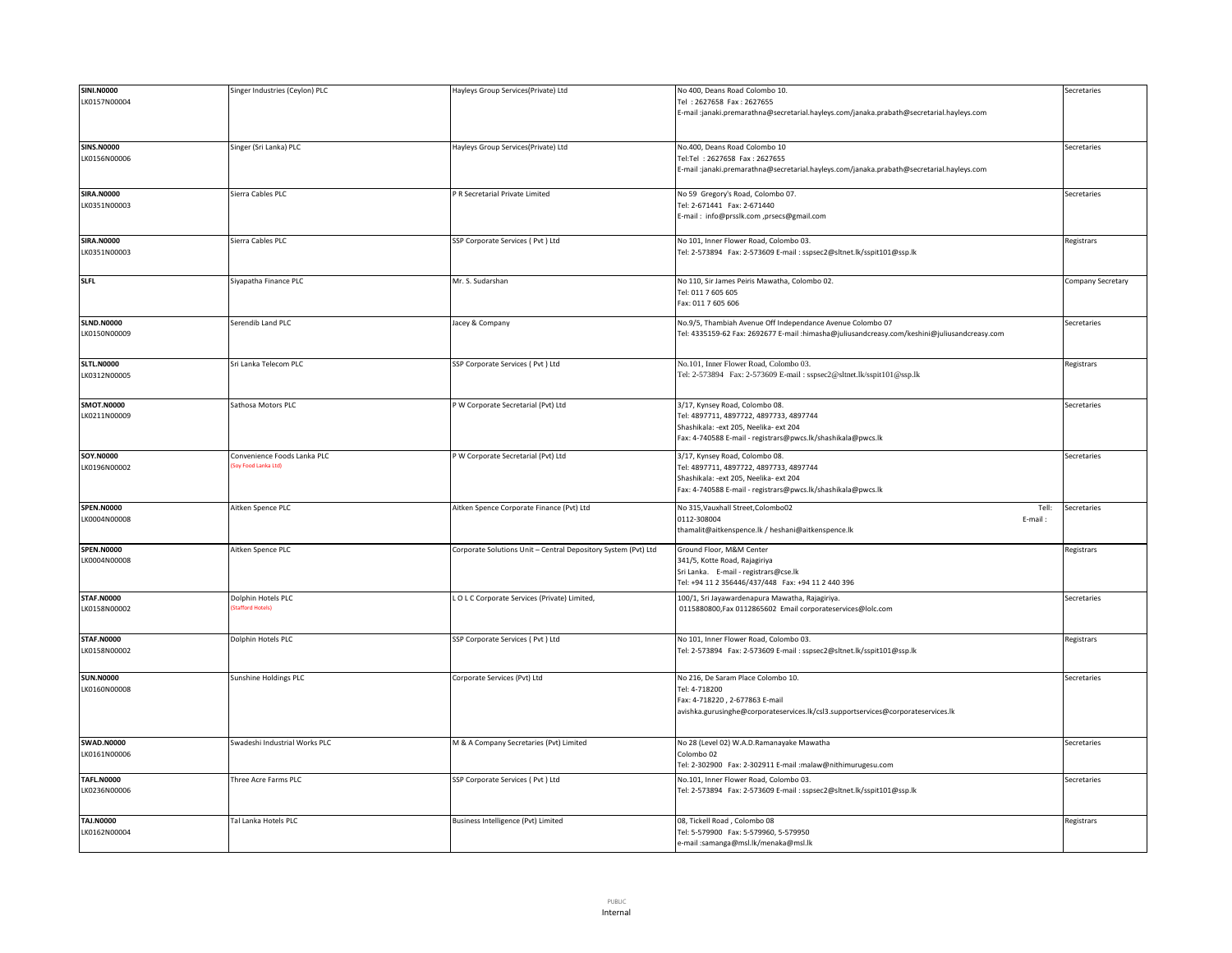| <b>TANG.N0000</b><br>No236, Galle Road,<br><b>Tangerine Beach Hotels PLC</b><br>Mercantile Investments and Finance PLC<br>LK0163N00002<br>Colombo 03.<br>Tel: 94-11-2343720 Ext. 227<br>Fax:94-11-2434524 E-mail :ruvini.h@mi.com.lk/ mercantile@mi.com.lk<br><b>TAP.N0000</b><br>AMBEON CAPITAL PLC<br>Managers & Secretaries (Pvt) Ltd<br>08, Tickell Road<br>LK0411N00005<br><b>Taprobane Holdings PLC)</b><br>Colombo 08.<br>Tel: 5-579900 Fax: 5-579960, 5-579950 E-mail :samanga@msl.lk/menaka@msl.lk<br><b>TESS.N0000</b><br>Prestige Secretaries and Consultants (Pvt) Ltd, No 20D, Guildford<br>Tess Agro PLC<br>No 20D, Guildford Crescent, Colombo 07.<br>LK0333N00001<br>Crescent, Colombo 07<br>Tel:2910859 / Fax:2910615 E-mail: tess@slt.lk/dilshan@tess.lk/tess@tess-group.com<br><b>TESS.X0000</b> | Secretaries<br>Secretaries |
|---------------------------------------------------------------------------------------------------------------------------------------------------------------------------------------------------------------------------------------------------------------------------------------------------------------------------------------------------------------------------------------------------------------------------------------------------------------------------------------------------------------------------------------------------------------------------------------------------------------------------------------------------------------------------------------------------------------------------------------------------------------------------------------------------------------------|----------------------------|
|                                                                                                                                                                                                                                                                                                                                                                                                                                                                                                                                                                                                                                                                                                                                                                                                                     |                            |
|                                                                                                                                                                                                                                                                                                                                                                                                                                                                                                                                                                                                                                                                                                                                                                                                                     |                            |
|                                                                                                                                                                                                                                                                                                                                                                                                                                                                                                                                                                                                                                                                                                                                                                                                                     |                            |
|                                                                                                                                                                                                                                                                                                                                                                                                                                                                                                                                                                                                                                                                                                                                                                                                                     |                            |
|                                                                                                                                                                                                                                                                                                                                                                                                                                                                                                                                                                                                                                                                                                                                                                                                                     |                            |
|                                                                                                                                                                                                                                                                                                                                                                                                                                                                                                                                                                                                                                                                                                                                                                                                                     |                            |
|                                                                                                                                                                                                                                                                                                                                                                                                                                                                                                                                                                                                                                                                                                                                                                                                                     |                            |
|                                                                                                                                                                                                                                                                                                                                                                                                                                                                                                                                                                                                                                                                                                                                                                                                                     |                            |
|                                                                                                                                                                                                                                                                                                                                                                                                                                                                                                                                                                                                                                                                                                                                                                                                                     |                            |
|                                                                                                                                                                                                                                                                                                                                                                                                                                                                                                                                                                                                                                                                                                                                                                                                                     |                            |
|                                                                                                                                                                                                                                                                                                                                                                                                                                                                                                                                                                                                                                                                                                                                                                                                                     | Secretaries                |
|                                                                                                                                                                                                                                                                                                                                                                                                                                                                                                                                                                                                                                                                                                                                                                                                                     |                            |
|                                                                                                                                                                                                                                                                                                                                                                                                                                                                                                                                                                                                                                                                                                                                                                                                                     |                            |
|                                                                                                                                                                                                                                                                                                                                                                                                                                                                                                                                                                                                                                                                                                                                                                                                                     |                            |
| LK0333X00000                                                                                                                                                                                                                                                                                                                                                                                                                                                                                                                                                                                                                                                                                                                                                                                                        |                            |
| <b>TILE.N0000</b><br>Lanka Floortiles PLC<br>P W Corporate Secretarial (Pvt) Ltd<br>No 3/17, Kynsey Road, Colombo 08.                                                                                                                                                                                                                                                                                                                                                                                                                                                                                                                                                                                                                                                                                               | Secretaries                |
| LK0114N00005<br>Tel: 4897711, 4897722, 4897733, 4897744                                                                                                                                                                                                                                                                                                                                                                                                                                                                                                                                                                                                                                                                                                                                                             |                            |
| Fax: 4-740588 E-mail: registrars@pwcs.lk/shashikala@pwcs.lk                                                                                                                                                                                                                                                                                                                                                                                                                                                                                                                                                                                                                                                                                                                                                         |                            |
|                                                                                                                                                                                                                                                                                                                                                                                                                                                                                                                                                                                                                                                                                                                                                                                                                     |                            |
| <b>TJL.N0000</b><br>FeeJay Lanka PLC<br>No 216, De Saram Place Colombo 10.<br>Corporate Services (Pvt) Ltd                                                                                                                                                                                                                                                                                                                                                                                                                                                                                                                                                                                                                                                                                                          | Secretaries                |
| <b>Fextured Jersey Lanka PLC)</b><br>LK0394N00003<br>Tel: 4605119/Fax: 4-718220 /2-677863                                                                                                                                                                                                                                                                                                                                                                                                                                                                                                                                                                                                                                                                                                                           |                            |
|                                                                                                                                                                                                                                                                                                                                                                                                                                                                                                                                                                                                                                                                                                                                                                                                                     |                            |
| Email:csl4.supportservices@corporateservices.lk/roshika.kulatunga@corporateservices.lk                                                                                                                                                                                                                                                                                                                                                                                                                                                                                                                                                                                                                                                                                                                              |                            |
|                                                                                                                                                                                                                                                                                                                                                                                                                                                                                                                                                                                                                                                                                                                                                                                                                     |                            |
| <b>TKYO.N0000</b><br>Tokyo Cement Company (Lanka) PLC<br>Seccom ( Pvt ) Ltd Seccom (Private) Limited,<br>1E - 2/1, De Fonseka Place, Second Floor, Colombo 5, Sri Lanka                                                                                                                                                                                                                                                                                                                                                                                                                                                                                                                                                                                                                                             | Secretaries                |
| LK0165N00007                                                                                                                                                                                                                                                                                                                                                                                                                                                                                                                                                                                                                                                                                                                                                                                                        |                            |
| Tel: 2589679 /2590176 Fax: 2581618 Email : kmaahamed@hotmail.com                                                                                                                                                                                                                                                                                                                                                                                                                                                                                                                                                                                                                                                                                                                                                    |                            |
| <b>TKYO.X0000</b>                                                                                                                                                                                                                                                                                                                                                                                                                                                                                                                                                                                                                                                                                                                                                                                                   |                            |
| LK0165X00006                                                                                                                                                                                                                                                                                                                                                                                                                                                                                                                                                                                                                                                                                                                                                                                                        |                            |
| <b>TPL.N0000</b><br>Talawakelle Tea Estates PLC<br>Hayleys Group Services(Private) Ltd<br>No 400, Deans Road Colombo 10                                                                                                                                                                                                                                                                                                                                                                                                                                                                                                                                                                                                                                                                                             | Secretaries                |
| LK0311N00007<br>Tel: 011 2627658 Fax: 011 2627655                                                                                                                                                                                                                                                                                                                                                                                                                                                                                                                                                                                                                                                                                                                                                                   |                            |
|                                                                                                                                                                                                                                                                                                                                                                                                                                                                                                                                                                                                                                                                                                                                                                                                                     |                            |
| E-mail: swarna.abeytunge@secretarial.hayleys.com/tharushi.jayasinghe@secretarial.hayleys.com                                                                                                                                                                                                                                                                                                                                                                                                                                                                                                                                                                                                                                                                                                                        |                            |
|                                                                                                                                                                                                                                                                                                                                                                                                                                                                                                                                                                                                                                                                                                                                                                                                                     |                            |
|                                                                                                                                                                                                                                                                                                                                                                                                                                                                                                                                                                                                                                                                                                                                                                                                                     |                            |
| <b>TRAN.N0000</b><br>Trans Asia Hotels PLC<br>Keells Consultants (Private) Ltd<br>No 117, Sir Chittampalam A Gardiner Mawatha Colombo 02                                                                                                                                                                                                                                                                                                                                                                                                                                                                                                                                                                                                                                                                            |                            |
| LK0166N00005<br>Tel: 011 2306242                                                                                                                                                                                                                                                                                                                                                                                                                                                                                                                                                                                                                                                                                                                                                                                    |                            |
|                                                                                                                                                                                                                                                                                                                                                                                                                                                                                                                                                                                                                                                                                                                                                                                                                     | Secretaries                |
| Fax:011 2439037                                                                                                                                                                                                                                                                                                                                                                                                                                                                                                                                                                                                                                                                                                                                                                                                     |                            |
|                                                                                                                                                                                                                                                                                                                                                                                                                                                                                                                                                                                                                                                                                                                                                                                                                     |                            |
| E-mail :lorraine.kcl@keells.com/gajadeera.kcl@keells.com                                                                                                                                                                                                                                                                                                                                                                                                                                                                                                                                                                                                                                                                                                                                                            |                            |
|                                                                                                                                                                                                                                                                                                                                                                                                                                                                                                                                                                                                                                                                                                                                                                                                                     |                            |
| <b>TSML.N0000</b><br>No 117, Sir Chittampalam A Gardiner Mawatha Colombo 02<br>Tea Smallholder Factories PLC<br>Keells Consultants (Private) Ltd                                                                                                                                                                                                                                                                                                                                                                                                                                                                                                                                                                                                                                                                    | Secretaries                |
| LK0284N00006<br>Tel: 011 2306242                                                                                                                                                                                                                                                                                                                                                                                                                                                                                                                                                                                                                                                                                                                                                                                    |                            |
| Fax:011 2439037                                                                                                                                                                                                                                                                                                                                                                                                                                                                                                                                                                                                                                                                                                                                                                                                     |                            |
|                                                                                                                                                                                                                                                                                                                                                                                                                                                                                                                                                                                                                                                                                                                                                                                                                     |                            |
| E-mail :lorraine.kcl@keells.com/gajadeera.kcl@keells.com                                                                                                                                                                                                                                                                                                                                                                                                                                                                                                                                                                                                                                                                                                                                                            |                            |
| <b>TYRE.N0000</b><br>Kelani Tyre PLC<br>P W Corporate Secretarial (Pvt) Ltd<br>No 3/17, Kynsey Road, Colombo 08.                                                                                                                                                                                                                                                                                                                                                                                                                                                                                                                                                                                                                                                                                                    | Secretaries                |
| LK0216N00008<br>Tel: 4897711, 4897722, 4897733, 4897744                                                                                                                                                                                                                                                                                                                                                                                                                                                                                                                                                                                                                                                                                                                                                             |                            |
| Fax: 4-740588 E-mail: registrars@pwcs.lk/shashikala@pwcs.lk                                                                                                                                                                                                                                                                                                                                                                                                                                                                                                                                                                                                                                                                                                                                                         |                            |
| <b>UAL.N0000</b><br>Union Assurance PLC<br>Keells Consultants (Private) Ltd<br>No:117,Sir Chittampalam A Gardiner Mawatha Colombo 02                                                                                                                                                                                                                                                                                                                                                                                                                                                                                                                                                                                                                                                                                | Secretaries                |
| Tel: 011 2306242                                                                                                                                                                                                                                                                                                                                                                                                                                                                                                                                                                                                                                                                                                                                                                                                    |                            |
| LK0179N00008                                                                                                                                                                                                                                                                                                                                                                                                                                                                                                                                                                                                                                                                                                                                                                                                        |                            |
| Fax:011 2439037                                                                                                                                                                                                                                                                                                                                                                                                                                                                                                                                                                                                                                                                                                                                                                                                     |                            |
| :-mail :lorraine.kcl@keells.com/gajadeera.kcl@keells.com                                                                                                                                                                                                                                                                                                                                                                                                                                                                                                                                                                                                                                                                                                                                                            |                            |
| <b>UBC.N0000</b><br>Union Bank of Ceylon PLC<br>Mrs. Inoka Jayawardhana<br>9th Floor, Union Bank Head Offices 64, Galle Road, Colombo 03                                                                                                                                                                                                                                                                                                                                                                                                                                                                                                                                                                                                                                                                            | Company Secretary          |
| LK0306N00007<br>E-mail: koshilaw@unionb.com Tel: 2374100 (Ext:2913)                                                                                                                                                                                                                                                                                                                                                                                                                                                                                                                                                                                                                                                                                                                                                 |                            |
|                                                                                                                                                                                                                                                                                                                                                                                                                                                                                                                                                                                                                                                                                                                                                                                                                     |                            |
| <b>UCAR.N0000</b><br>Union Chemicals Lanka PLC                                                                                                                                                                                                                                                                                                                                                                                                                                                                                                                                                                                                                                                                                                                                                                      |                            |
| Jacey & Company<br>No.9/5, Thambiah Avenue Off Independance Avenue Colombo 07                                                                                                                                                                                                                                                                                                                                                                                                                                                                                                                                                                                                                                                                                                                                       | Secretaries                |
| LK0178N00000<br>Tel: 4335159-62 Fax: 2692677 E-mail :himasha@juliusandcreasy.com/keshini@juliusandcreasy.com                                                                                                                                                                                                                                                                                                                                                                                                                                                                                                                                                                                                                                                                                                        |                            |
|                                                                                                                                                                                                                                                                                                                                                                                                                                                                                                                                                                                                                                                                                                                                                                                                                     |                            |
|                                                                                                                                                                                                                                                                                                                                                                                                                                                                                                                                                                                                                                                                                                                                                                                                                     |                            |
| <b>UDPL.N0000</b><br><b>Udapussellawa Plantations PLC</b><br>SSP Corporate Services ( Pvt ) Ltd<br>No.101, Inner Flower Road, Colombo 03.                                                                                                                                                                                                                                                                                                                                                                                                                                                                                                                                                                                                                                                                           | Secretaries                |
| LK0287N00009<br>Tel: 2-573894 Fax: 2-573609 E-mail : sspsec2@sltnet.lk/sspit101@ssp.lk                                                                                                                                                                                                                                                                                                                                                                                                                                                                                                                                                                                                                                                                                                                              |                            |
|                                                                                                                                                                                                                                                                                                                                                                                                                                                                                                                                                                                                                                                                                                                                                                                                                     |                            |
| <b>UML.N0000</b><br>United Motors Lanka PLC<br>P W Corporate Secretarial (Pvt) Ltd<br>No 3/17, Kynsey Road, Colombo 08.                                                                                                                                                                                                                                                                                                                                                                                                                                                                                                                                                                                                                                                                                             | Registrars                 |
| LK0183N00000<br>Tel: 4897711, 4897722, 4897733, 4897744                                                                                                                                                                                                                                                                                                                                                                                                                                                                                                                                                                                                                                                                                                                                                             |                            |
| Fax: 4-740588 E-mail: registrars@pwcs.lk/shashikala@pwcs.lk                                                                                                                                                                                                                                                                                                                                                                                                                                                                                                                                                                                                                                                                                                                                                         |                            |
|                                                                                                                                                                                                                                                                                                                                                                                                                                                                                                                                                                                                                                                                                                                                                                                                                     |                            |
| <b>VFIN.N0000</b><br>Vallibel Finance PLC<br>P W Corporate Secretarial (Pvt) Ltd<br>No 3/17, Kynsey Road, Colombo 08.                                                                                                                                                                                                                                                                                                                                                                                                                                                                                                                                                                                                                                                                                               | Secretaries                |
| LK0364N00006<br>Tel: 4897711, 4897722, 4897733, 4897744                                                                                                                                                                                                                                                                                                                                                                                                                                                                                                                                                                                                                                                                                                                                                             |                            |
|                                                                                                                                                                                                                                                                                                                                                                                                                                                                                                                                                                                                                                                                                                                                                                                                                     |                            |
| Fax: 4-740588 E-mail: registrars@pwcs.lk/shashikala@pwcs.lk                                                                                                                                                                                                                                                                                                                                                                                                                                                                                                                                                                                                                                                                                                                                                         |                            |
| <b>VLL.N0000</b><br>Vidullanka PLC<br>Managers & Secretaries (Pvt) Ltd<br>No 08, Tickell Road                                                                                                                                                                                                                                                                                                                                                                                                                                                                                                                                                                                                                                                                                                                       | Secretaries                |
|                                                                                                                                                                                                                                                                                                                                                                                                                                                                                                                                                                                                                                                                                                                                                                                                                     |                            |
| LK0347N00001<br>Colombo 08.                                                                                                                                                                                                                                                                                                                                                                                                                                                                                                                                                                                                                                                                                                                                                                                         |                            |
| Tel: 2015913 (dir), 2015900 (gen)<br>Fax: 2015960 Email: menaka@msl.lk/samanga@msl.lk                                                                                                                                                                                                                                                                                                                                                                                                                                                                                                                                                                                                                                                                                                                               |                            |